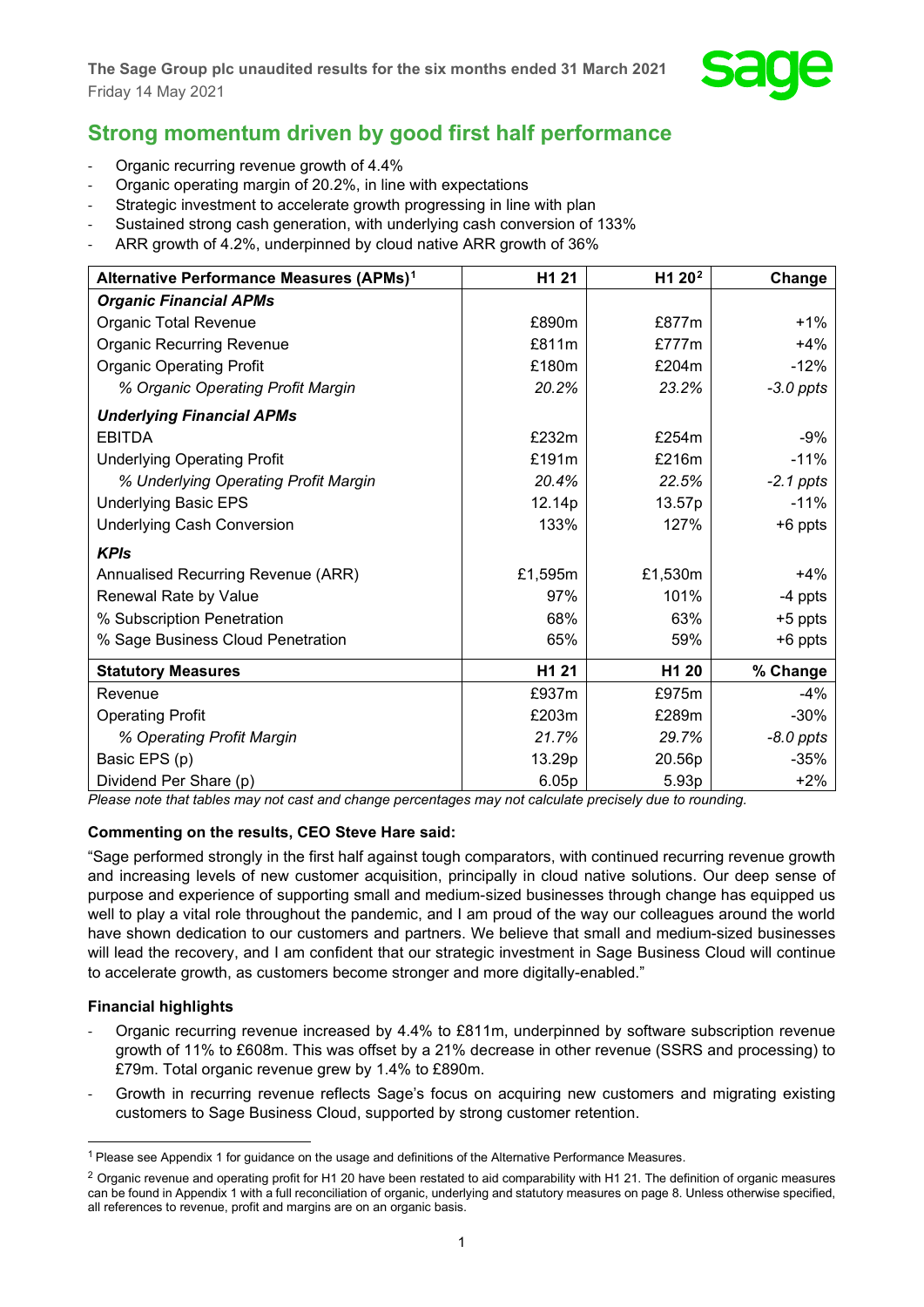

- Decrease in other revenue (SSRS and processing) is in line with our strategy to transition away from licence sales and low margin professional services implementations.
- Organic operating profit of £180m represents a margin of 20.2% (H1 20: 23.2%). This reflects our planned additional strategic investment to accelerate growth across Sage Business Cloud with a focus on cloud native solutions, as outlined in our full year results announcement on 20 November.
- Statutory operating profit reduced to £203m (H1 20: £289m), principally reflecting a lower net gain on disposal of subsidiaries of £41m (H1 20: £141m, mainly from the disposal of Sage Pay in March 2020).
- Strong underlying cash conversion of 133% (H1 20: 127%) reflects continued growth in subscription revenue and sustained improvements in working capital, including strength in receivables collection.
- Resilient balance sheet, with c. £1.4bn of cash and available liquidity (comprising £718m of cash and cash equivalents, and £656m of undrawn facilities), and net debt to EBITDA of 0.2x.
- Interim dividend up 2% to 6.05p, in line with our policy of maintaining the dividend in real terms.

## **Strategic and operational highlights**

- Annualised recurring revenue (ARR) up 4.2% to £1,595m, driven by £110m of ARR added through new customer acquisition and reactivations, with growth accelerating during the period.
- Renewal by value of 97% (H1 20: 101%) is in line with the second half of last year, reflecting our focus on customer retention, with churn remaining stable and in line with pre-Covid levels.
- Cloud native ARR increased by 36% to £286m, underpinned by growth from new customers and supported by migrations from cloud connected and desktop products.
- Building momentum with Sage Accounting, particularly in the UK where our focus on growth supported by investment in marketing has accelerated new customer acquisition.
- Good progress in growing solutions for medium-sized businesses in North America, led by Sage Intacct.
- Expanded the Sage ecosystem with new partnerships including Tide, BrightPearl and CountingUp.
- Completed the disposal of Sage's Polish business and announced agreements for the disposal of Sage's businesses in Switzerland, Australia and Asia, to increase the focus on core geographies.

#### **Outlook**

Following a strong performance in the first half, we now expect organic recurring revenue growth for FY21 to be towards the top end of our guidance range of 3% to 5%. We also expect other revenue (SSRS and processing) to continue to decline, in line with our strategy. As previously communicated, organic operating margin is expected to be up to three percentage points below FY20, reflecting the additional strategic investment we are making in the business.

Looking beyond FY21, we expect margins to trend upwards over time, as this additional investment drives recurring revenue growth and operating efficiencies.

#### **About Sage**

Sage is the global market leader for technology that provides small and medium businesses with the visibility, flexibility and efficiency to manage finances, operations and people. With our partners, Sage is trusted by millions of customers worldwide to deliver the best cloud technology and support. Our years of experience mean that our colleagues and partners understand how to support our customers and communities through the good, and more challenging times. We're here to help, with practical advice, solutions, expertise and insight.

| <b>Enquiries:</b> | Sage: +44 (0) 7900 046714          |
|-------------------|------------------------------------|
|                   | James Sandford, Investor Relations |
|                   | Amy Lawson, Corporate PR           |

**ETI Consulting:** +44 (0) 20 3727 1000 Charles Palmer **Dwight Burden** 

*A presentation for investors and analysts will be held at 8.30am UK time. The webcast can be accessed via [www.sage.com/investors.](http://www.sage.com/investors)  Participants may also dial in by calling +44 (0) 20 7192 8338, using pin code 2174815. A replay of the call will also be available for one week after the event on +44 (0) 333 300 9785 using pin code 2174815.*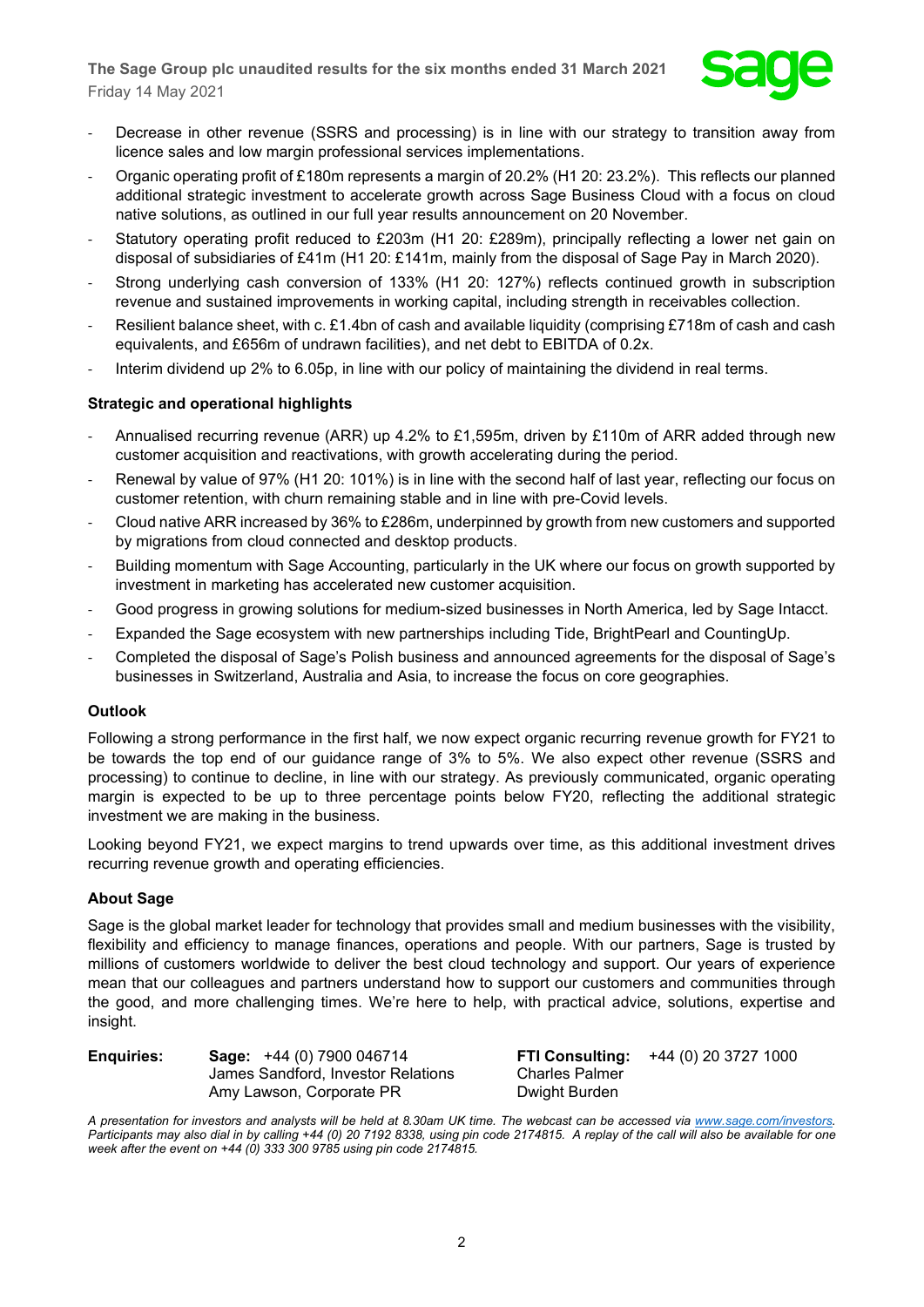

## **Business Review**

Sage performed well during the first half, against the backdrop of the continuing pandemic. We remained resolutely focused on executing the strategic priorities we set out at our FY20 results – including accelerating growth with a focus on cloud native solutions, increasing our strategic investment in sales, marketing and innovation across Sage Business Cloud, and continuing to embed SaaS capabilities and culture throughout the organisation.

The events of the last year have highlighted the importance of our purpose – to transform the way people think and work so their organisations can thrive. Our purpose and our values, the most important of which is to "do the right thing", have guided our actions throughout the pandemic, and we are proud of the steps we've taken to help customers, colleagues and partners adapt to the challenges of Covid.

Increasingly, small and medium-sized businesses are investing in technology that makes them more productive, more resilient and better able to compete in the digital economy. Our strong strategic progress leaves Sage well-positioned for growth as we support customers in their adoption of digital solutions.

## **Overview of results**

In H1 21 the Group achieved organic recurring revenue growth of 4.4% to £811m, and organic total revenue growth of 1% to £890m. The increase in recurring revenue, underpinned by an 11% rise in software subscription revenue to £608m, was driven by growth from new and existing customers, principally in North America, Northern Europe and France.

As a result of our continued focus on growing software subscription revenues, subscription penetration increased to 68%, up 5 percentage points versus H1 20 and up 3 percentage points versus FY20.

Other revenue (SSRS and processing) decreased by 21%, in line with our strategy to transition to subscription revenue and away from licence sales and professional services implementations.

| Revenue by Portfolio <sup>3</sup>                         | Recurring         |                   |         | <b>Total</b>      |                   |               |
|-----------------------------------------------------------|-------------------|-------------------|---------|-------------------|-------------------|---------------|
|                                                           | H <sub>1</sub> 21 | H <sub>1</sub> 20 | Growth  | H <sub>1</sub> 21 | H <sub>1</sub> 20 | <b>Growth</b> |
|                                                           | £m                | £m                | %       | £m                | £m                | %             |
| Cloud native <sup>4</sup>                                 | £130m             | £100m             | $+30%$  | £138m             | £106m             | $+29%$        |
| Cloud connected <sup>5</sup>                              | £345m             | £304m             | $+14%$  | £352m             | £312m             | $+13%$        |
| <b>Sage Business Cloud</b>                                | £475m             | £404m             | $+18%$  | £490m             | £418m             | $+17%$        |
| Products with potential to migrate                        | £254 $m$          | £284m             | $-11\%$ | £300m             | £348m             | $-14%$        |
| <b>Future Sage Business Cloud Opportunity<sup>6</sup></b> | £729m             | £688m             | $+6%$   | £790m             | £766m             | $+3%$         |
| Non-Sage Business Cloud <sup>7</sup>                      | £82m              | £89m              | -8%     | £100m             | £111m             | $-11%$        |
| <b>Organic Total Revenue</b>                              | £811m             | £777m             | $+4%$   | £890m             | £877m             | $+1%$         |
| <b>Sage Business Cloud Penetration</b>                    | 65%               | 59%               |         |                   |                   |               |

## **Portfolio View of Revenue**

The portfolio view provides a breakdown of Sage's revenue by strategic product portfolio. Management's primary operational focus is to grow Sage Business Cloud, by acquiring new customers and by migrating existing customers to Sage's cloud native and cloud connected solutions. All customers within Sage Business Cloud are able to connect dynamically to Sage's cloud services and ecosystem, leading to deeper customer relationships and higher lifetime values.

<span id="page-2-0"></span> $3$  The revenue portfolio breakdown is provided as supplementary information to illustrate the differences in the evolution and composition of key parts of our product portfolio. These portfolios do not represent Operating Segments as defined under IFRS 8.

<span id="page-2-1"></span><sup>&</sup>lt;sup>4</sup> Revenue from subscription customers using products that are part of Sage's strategic future product portfolio, where that product runs in a cloud-based environment enabling customers to access full, updated functionality at any time, from any location, over the Internet.

<span id="page-2-2"></span> $5$  Revenue from subscription customers using products that are part of Sage's strategic future product portfolio, where that product is normally deployed on-premise and for which a substantial part of the value proposition is linked to functionality delivered in, or through the cloud.

<span id="page-2-3"></span> $6$  Revenue from customers using products that are part of, or that management believe have a clear pathway to, Sage Business Cloud.

<span id="page-2-4"></span> $7$  Revenue from customers using products for which management does not currently envisage a path to Sage Business Cloud, either because the product addresses a segment outside Sage's core focus, or due to the complexity and expense involved in a migration.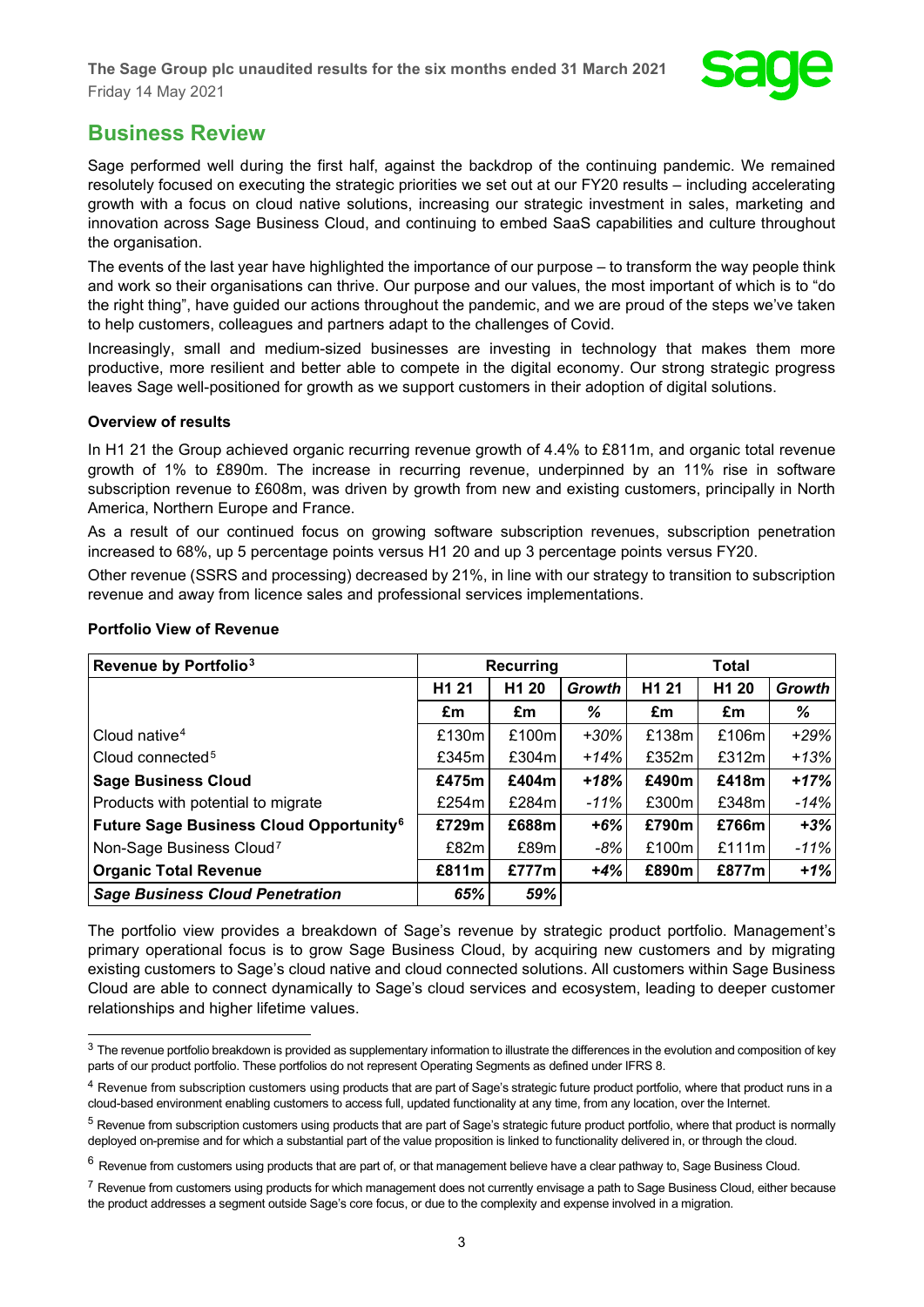

Sage Business Cloud recurring revenue grew by 18% in H1 21, reflecting strength in new customer acquisition together with continued progress in migrations. The focus on driving revenue to cloud solutions has resulted in Sage Business Cloud penetration increasing to 65%, up 6 percentage points versus H1 20 and up 4 percentage points versus FY20.

Recurring revenue from cloud native solutions grew by 30% in H1 21 to £130m, driven by Sage Intacct together with Sage's other cloud native solutions including Sage People and Sage Accounting, primarily through new customer acquisition. Cloud native growth has also been driven by migrations principally to Sage HR, our HR management software for small customers, and to Sage Partner Cloud (formerly SEOS), our managed cloud solution for medium-sized customers.

The increase in cloud connected recurring revenue of 14% to £345m reflects growth in both the Sage 50 and Sage 200 franchises. This has been driven by the migration of existing customers, predominantly in Continental Europe, as well as further growth from new customers acquired in the period.

The decline in products with potential to migrate of 11% to £254m reflects the migrations of customers to both cloud connected and cloud native solutions. Overall, the Future Sage Business Cloud Opportunity, which represents products in, or with a clear pathway to, Sage Business Cloud, continued to perform well, with recurring revenue growth of 6%.

The Non-Sage Business Cloud portfolio comprises products for which management does not envisage a path to Sage Business Cloud, mainly because the products address segments outside Sage's core focus. The revenue decline in this portfolio is in line with expectations and reflects the strategy to focus on solutions with a direct pathway to Sage Business Cloud.

## **ARR growth**

Sage's ARR grew by 4.2% to £1,595m (H1 20: £1,530m). Encouragingly, growth strengthened during the period, with sequential ARR growth in the second quarter back to pre-Covid levels.

Sage's ARR growth was underpinned by particularly strong cloud native ARR growth of 36% to £286m (H1 20: £210m). This was driven by a good performance across our cloud native portfolio, including strong new customer acquisition for Sage Intacct and Sage Accounting, together with migrations principally to Sage HR and to Sage Partner Cloud.

Across the Group, renewal rates have been robust, with churn remaining at pre-Covid levels. Renewal rate by value of 97% is in line with the second half of last year and reflects Sage's focus on customer retention rather than on cross-sell and upsell during the pandemic.

In total, Sage has added £110m of ARR through new customer acquisition and reactivations in the last 12 months, driven by an improved customer proposition and supported by increased sales and marketing spend.

## **Progress in strategic execution**

At our FY20 results we outlined a number of strategic priorities to accelerate the execution of our strategy. Our progress against these priorities is outlined below.

#### *Growing in our target markets*

Our strategy to accelerate cloud native solutions is focused initially on our largest markets of Northern Europe and North America, which together account for almost two thirds of Sage's recurring revenue.

In Northern Europe, we have enhanced the customer experience for small businesses and invested in sales and marketing to drive the efficient acquisition and retention of new customers. As a result, new customer additions for Sage Accounting through sage.com have doubled in the first half compared to the same period last year. At the same time, our focus on customer satisfaction has resulted in Sage Accounting's Net Promoter Score improving by 24 points.

In North America, our focus has been on growing our cloud native solutions for medium-sized customers, through product enhancements, sales and marketing investment, and broader distribution. As a result, we've added over 700 new Sage Intacct customers in the US during first half, an increase of more than 50% compared to the first half of FY20. Migrations to Sage Intacct from Sage 200 and Sage 50 products have also accelerated. To drive further growth, we are investing to enable Sage Intacct to address additional industry verticals more effectively, including manufacturing and distribution.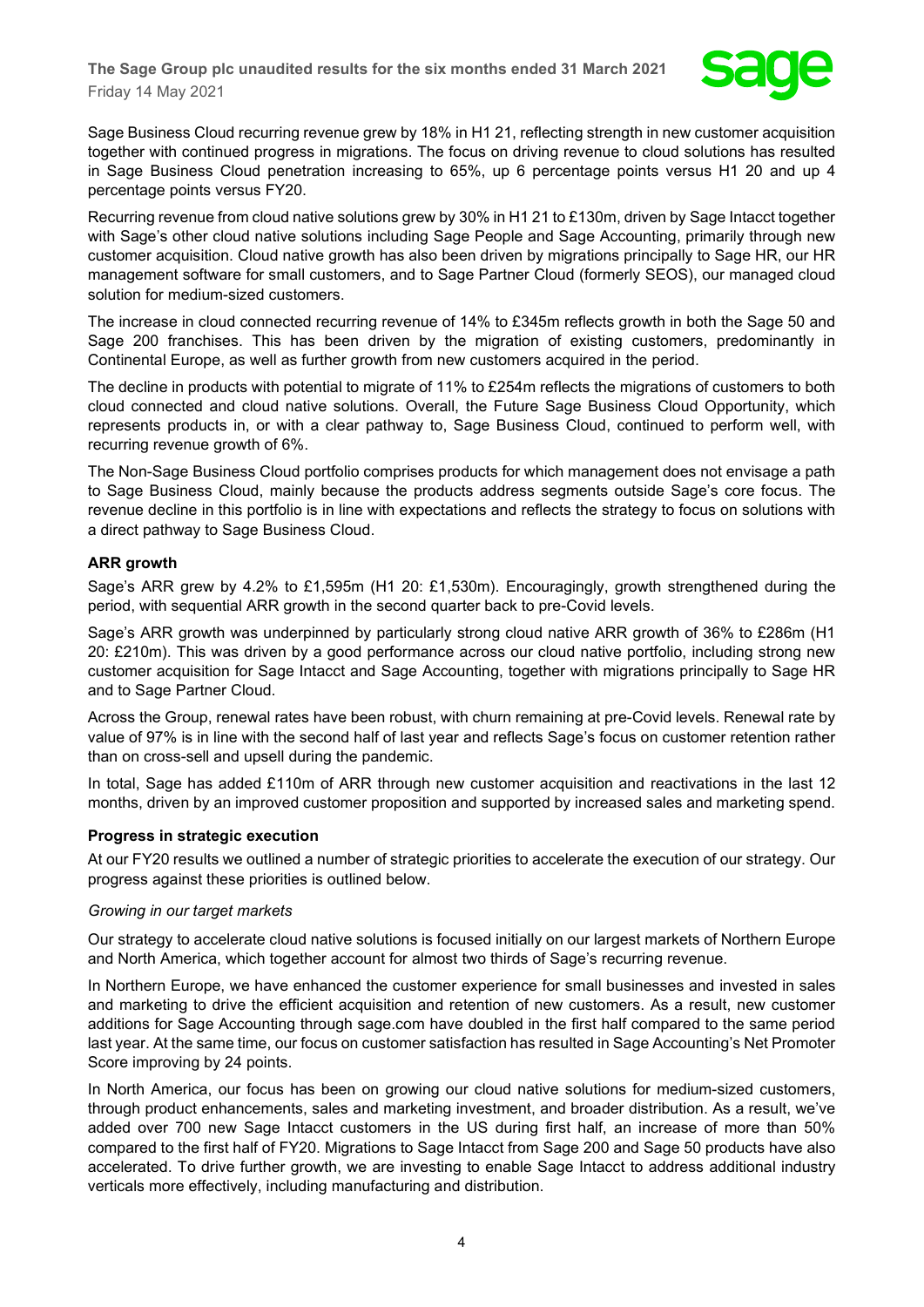

We are also focused on growth across the rest of the Group, and recently appointed Stanimira Koleva to lead the new International region, which now includes our businesses in Central and Southern Europe, as well as in Africa and Asia Pacific. Stanimira joins with nearly 30 years of international commercial experience in the technology sector, including at HERE Technologies, Microsoft and Cisco Systems.

#### *Investing in sales and marketing*

Our sales and marketing investment is driving new customer acquisition directly through enhanced sales capacity and capability and increased digital marketing spend, as well as helping to promote and build the Sage brand. This is key to driving deeper and broader customer engagement and encouraging new audiences to consider Sage solutions.

Our flagship "Boss It" marketing campaign has spurred demand for our small business solutions in the UK, particularly Sage Accounting, resulting in record website visitors and a significant increase in online conversion. Boss It also featured as the first ever B2B campaign targeting small businesses on TikTok, resulting in over a million video responses which between them have generated almost 7 billion views, and taking the Sage proposition to a new audience. Local versions of the Boss It campaign have now been launched in all our major markets, to increase demand for Sage Business Cloud solutions and drive growth.

#### *Investing in innovation*

Our investment in product development (R&D) is focused on recruiting resource to accelerate the development of the Sage Business Cloud digital environment, enrich our cloud solutions, and enhance our AI capabilities.

Sage Business Cloud provides customers with a digital environment of applications and services that makes it easy for them to connect, collaborate and do business. By enhancing the services available through Sage Business Cloud, we are making the environment more compelling to customers, increasing the number of users and growing the value of the network.

Our innovation programme continued at pace in the first half of FY21:

- We've enhanced our cloud banking service to provide automated bank reconciliations. Now with over 11,000 banks connected, take up of this service has increased by more than 50% in the last six months.
- We've invested in the Service Fabric to create a more scalable and configurable microservices architecture that allows for easier deployment of cloud new services and integrations with third party software.
- We're enhancing our cloud native products, accelerating time-to-value for Sage Intacct and a creating a renewed experience for accountants using Sage Accounting.
- We've substantially increased our team of data scientists and AI engineers, provided upskilling opportunities for colleagues across Sage, and significantly expanded our machine-learning infrastructure.
- We've invested in complementary businesses including BrightPearl, an eCommerce solutions provider, and CountingUp, a mobile-based banking and accounting startup.
- In addition, our partnership with Tide will allow us to offer accounting and compliance as a service to small business owners and entrepreneurs.

#### *Embedding SaaS capabilities and culture*

Management is committed to further embedding SaaS capabilities, based on a customer-centric, innovative and high-performing culture. Our focus is on enhancing the skills needed to accelerate growth, through both recruitment and upskilling in key areas, including innovation, artificial intelligence and digital marketing.

During the first half, we launched initiatives across the organisation to deepen colleagues' understanding of customers and their experiences with Sage. Our Customer Connect programme enables colleagues in all regions to read about, listen to and engage directly with our customers and partners, with feedback and learnings used to drive the future development of our services and solutions.

Supporting colleagues while working remotely has been a key priority, through regular communications and networking initiatives. In addition, all colleagues have been given wellbeing days over and above their normal holiday allowance in order to provide a further opportunity to recharge. Looking ahead, as our offices reopen we are taking a flexible approach to the future of work, and intend to adopt a hybrid model, co-designed by colleagues, that will leverage our offices as hubs where people can connect and collaborate.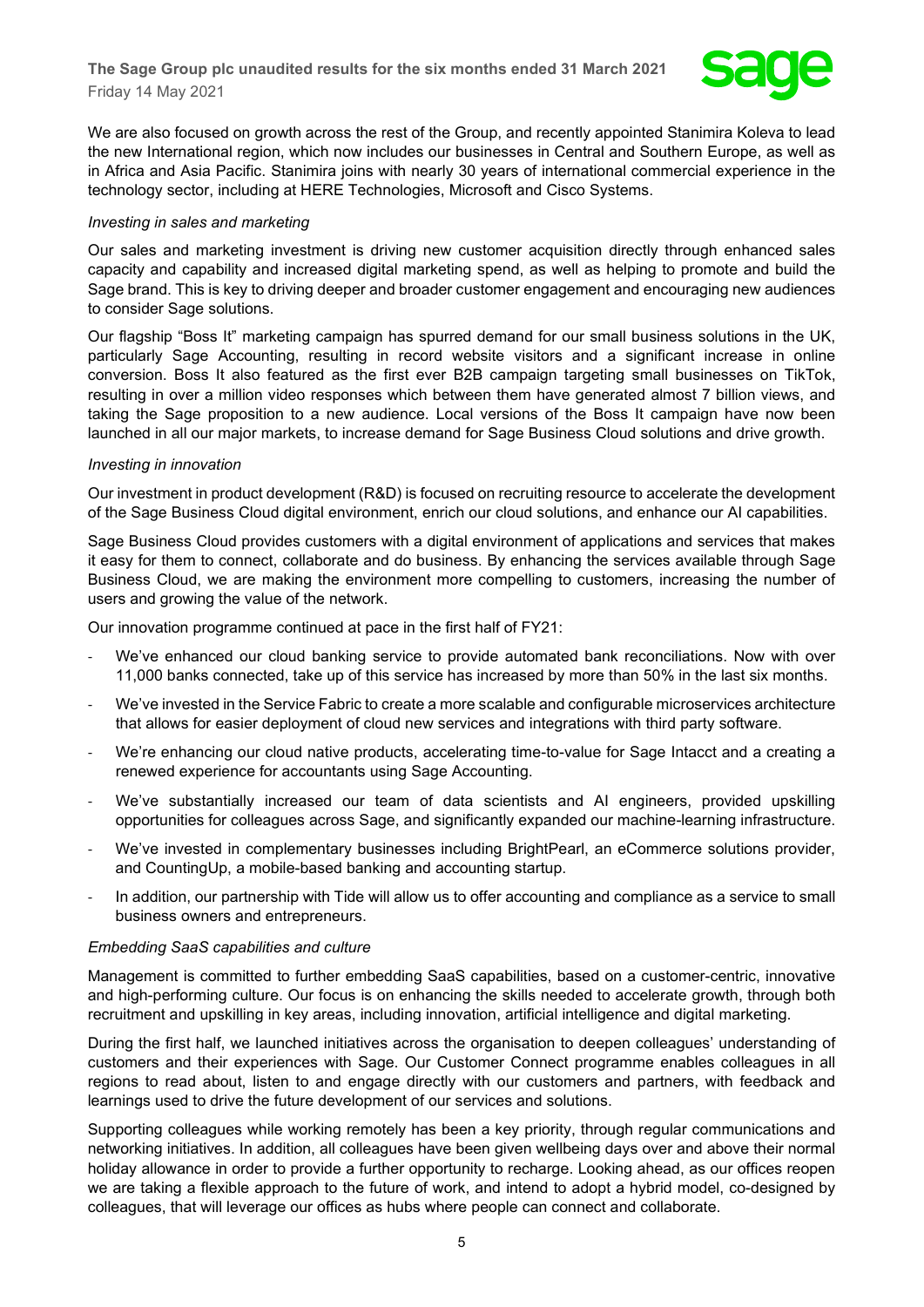

Sage's credentials as a highly attractive employer continue to be recognised worldwide. In January Sage was recognised as one of Glass Door's "Best Places to Work" in the UK, US, Canada and France, based on colleague reviews, while in December Sage won an employer of choice award in Comparably's "Top 50 Best Companies for Culture" in the US. Our Glass Door score remains stable and in line with our target at 4.3.

#### *Sage's social purpose*

Sage plays a long-established role in addressing the challenges faced by our communities, society and the environment. Five years ago, we set up the Sage Foundation to provide opportunities for colleagues and partners to dedicate time and resources to improving the lives of others. So far in FY21, colleagues and partners have contributed more than 10,000 volunteering days, supporting their local communities and environmental causes.

Through Sage Belong, our Diversity, Equity and Inclusion strategy, we are making diversity in its widest sense a greater focus for all colleagues, through awareness, training and transparency. These internal programmes will be complemented by investment to help address inequalities and nurture entrepreneurialism in our communities, for example by supporting programmes that aim to build digital and business skills in underrepresented groups.

Our social purpose includes a clear commitment to address the climate crisis. Following a review of our carbon emissions across the entire value chain, Sage intends to commit to science-based targets for emissions reduction together with a full roadmap to Net Zero. Sage has an AA rating in ESG from MSCI, and a low ESG risk rating from Sustainalytics.

#### *Simplifying the business*

The non-core business disposals we announced at our FY20 results are progressing well. We have completed the sale of Sage's Polish business, as previously announced. We have also announced separate agreements for the disposal of Sage's business in Switzerland and its business in Australia and Asia (excluding global products). Our South African payroll outsourcing business remained held for sale as at 31 March 2021. These disposals result in a simplified Group structure, with management and capital resources focused on fewer, larger geographies.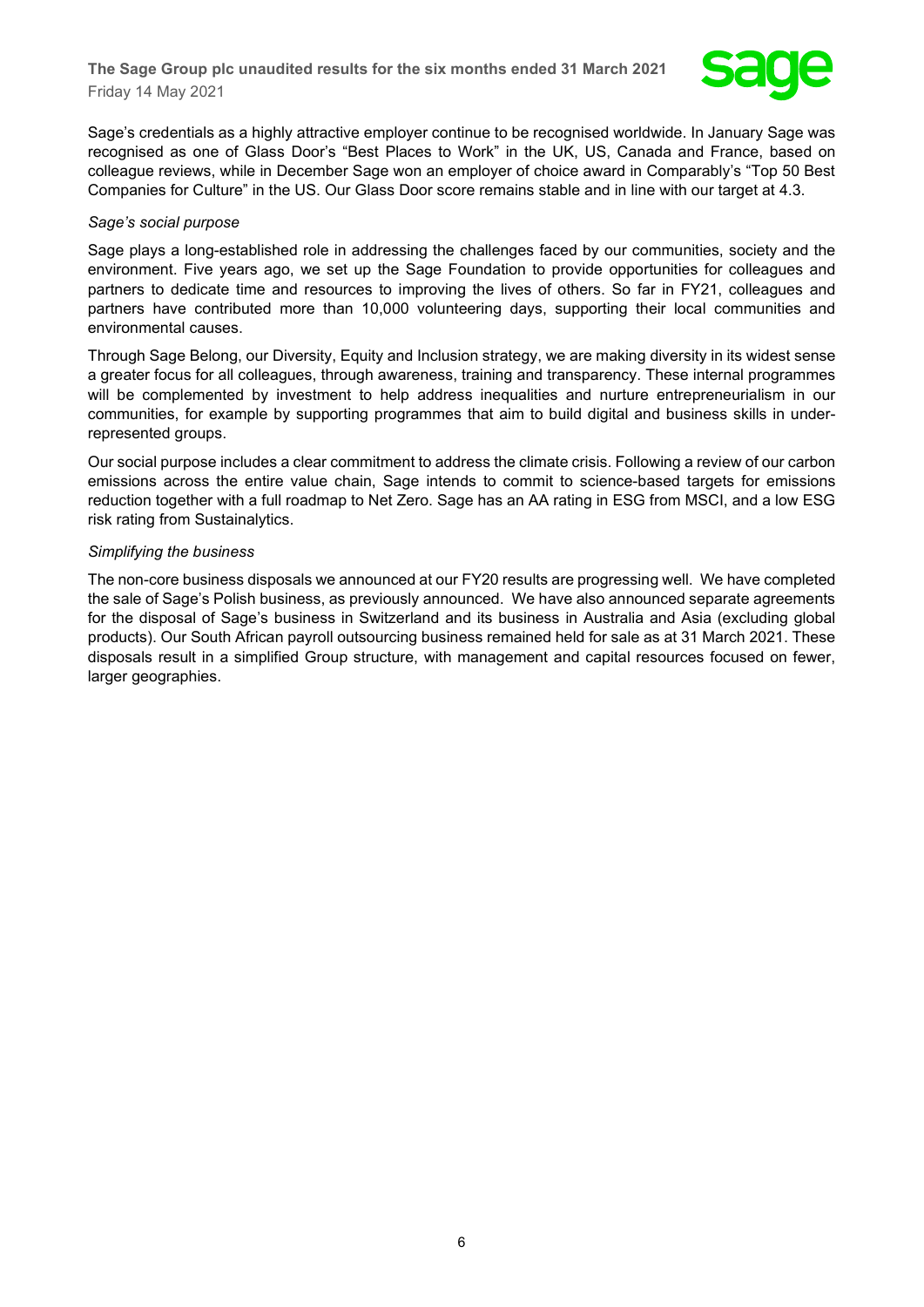

## **Financial Review**

This financial review provides a summary of Sage's results on an organic basis, as well as considering the underlying and statutory performance of the business. Organic measures allow management and investors to understand the like-for-like revenue and margin performance of the continuing business.

## **Change to segmental reporting presentation**

Consistent with our focus on simplifying the business, the International segment now includes Central and Southern Europe, in addition to the Africa and Asia-Pacific (APAC) region. In Sage's statutory reporting, these businesses will remain separately reported9.

## **Organic Financial Results**

In H1 21 Sage achieved organic recurring revenue growth of 4% to £811m and organic total revenue growth of 1% to £890m. The increase in recurring revenue, underpinned by an 11% rise in software subscription revenue to £608m, was driven by growth from new and existing customers, principally in North America, Northern Europe and France.

Other revenue (SSRS and processing) declined by 21% to £79m, in line with our strategy to transition to subscription revenue and away from licence sales and professional services implementations.

The Group's organic operating profit decreased by 12% to £180m, representing an organic operating margin of 20.2% (H1 20: 23.2%). This reflects the Group's additional strategic investment in sales and marketing and product development (R&D) to drive growth in Sage Business Cloud, primarily in cloud native.

The Group achieved underlying basic EPS of 12.14p, strong underlying cash conversion of 133% and free cash flow of £190m. Underlying cash conversion of 133% reflects growth in subscription revenue and sustained improvements in working capital, with continued strength in receivables collection.

| <b>Financial Results</b>   | <b>Statutory</b>  |                   |             | Underlying <sup>8</sup> |                   |             |
|----------------------------|-------------------|-------------------|-------------|-------------------------|-------------------|-------------|
|                            | H <sub>1</sub> 21 | H <sub>1</sub> 20 | Change      | H1 21                   | H <sub>1</sub> 20 | Change      |
| North America              | £340m             | £343m             | $-1%$       | £340m                   | £328m             | $+4%$       |
| Northern Europe            | £200m             | £215m             | -7%         | £200m                   | £215m             | $-7%$       |
| International <sup>9</sup> | £397m             | £417m             | -5%         | £397m                   | £417m             | $-5%$       |
| <b>Group Total Revenue</b> | £937m             | £975m             | $-4%$       | £937m                   | £960m             | $-2%$       |
| <b>Operating Profit</b>    | £203m             | £289m             | $-30\%$     | £191 $m$                | £216m             | $-11%$      |
| % Operating Profit Margin  | 21.7%             | 29.7%             | $-8.0$ ppts | 20.4%                   | 22.5%             | $-2.1$ ppts |
| <b>Profit Before Tax</b>   | £190m             | £275m             | $-31\%$     | £178m                   | £203m             | $-12%$      |
| Net Profit                 | £146m             | £224m             | $-35\%$     | £133m                   | £148m             | $-10%$      |
| <b>Basic EPS</b>           | 13.29p            | 20.56p            | $-35%$      | 12.14p                  | 13.57p            | $-11%$      |

## **Statutory and Underlying Financial Results**

The Group achieved statutory total revenue of £937m, a 4% decrease on the prior year, reflecting the disposals of Sage Pay and Sage's Brazilian business in FY20, together with foreign exchange headwinds, principally in North America. Underlying total revenue, which normalises the comparative period for foreign currency movements, decreased by 2%.

Statutory operating profit decreased by 30% to £203m, reflecting a reduction in the non-recurring gain on disposal of subsidiaries from £141m to £41m together with the additional strategic investment made in FY21, partly offset by a reduction in other recurring and non-recurring costs. Underlying operating profit, which excludes recurring and non-recurring items, decreased by 11% to £191m.

<span id="page-6-0"></span><sup>8</sup> Revenue and profit measures are defined in Appendix 1.

<span id="page-6-1"></span><sup>&</sup>lt;sup>9</sup> For reporting under IFRS 8, we continue to report Central and Southern Europe as "International – Central and Southern Europe" and the former International segment as "International – Africa and APAC". See page 25 for further information on Sage's reportable segments.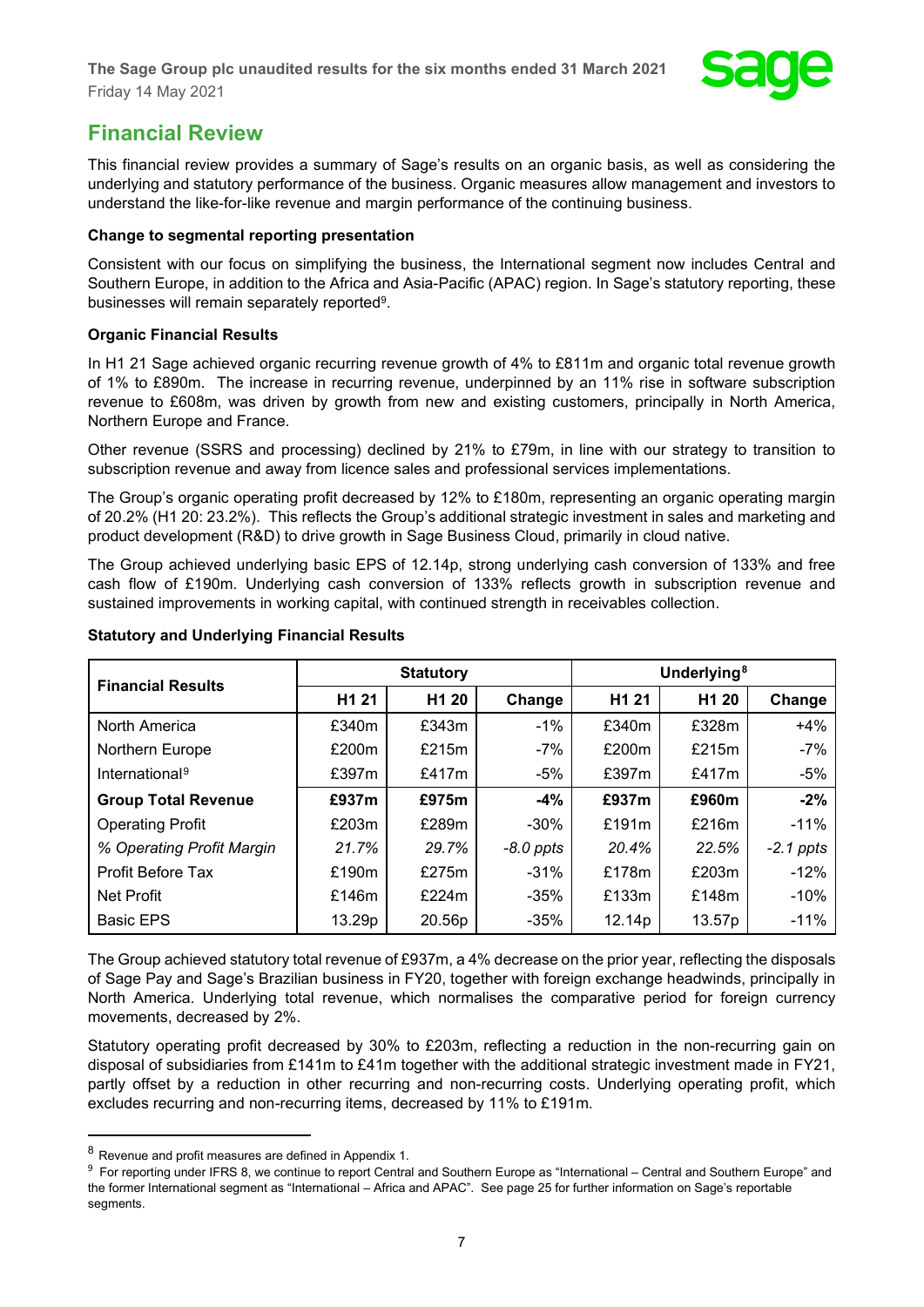Statutory basic EPS decreased by 35% to 13.29p, principally reflecting the reduction in non-recurring disposal gains. Underlying basic EPS declined by 11% to 12.14p.

|  |  | <b>Underlying &amp; Organic Reconciliations to Statutory</b> |  |  |
|--|--|--------------------------------------------------------------|--|--|
|--|--|--------------------------------------------------------------|--|--|

|                                         | H <sub>1</sub> 21 |                            |                       | H <sub>1</sub> 20 |                            |                       |
|-----------------------------------------|-------------------|----------------------------|-----------------------|-------------------|----------------------------|-----------------------|
|                                         | <b>Revenue</b>    | Operating<br><b>Profit</b> | Operating<br>Margin % | Revenue           | Operating<br><b>Profit</b> | Operating<br>Margin % |
| <b>Statutory</b>                        | £937m             | £203m                      | 21.7%                 | £975m             | £289m                      | 29.7%                 |
| Recurring items <sup>10</sup>           |                   | £25m                       |                       |                   | £21m                       |                       |
| Non-recurring items:                    |                   |                            |                       |                   |                            |                       |
| Net gain on disposal of<br>subsidiaries |                   | (E41m)                     |                       |                   | (E141m)                    |                       |
| Asia goodwill impairment                |                   |                            |                       |                   | £19m                       |                       |
| Property restructuring costs            |                   |                            |                       |                   | £6m                        |                       |
| Reversal of restructuring<br>costs      |                   | (E5m)                      |                       |                   |                            |                       |
| Office relocation                       |                   | £9m                        |                       |                   | £24m                       |                       |
| Impact of FX <sup>11</sup>              |                   |                            |                       | (E15m)            | (E2m)                      |                       |
| <b>Underlying</b>                       | £937m             | £191m                      | 20.4%                 | £960m             | £216m                      | 22.5%                 |
| <b>Disposals</b>                        | (E9m)             | (E4m)                      |                       | (E45m)            | (E8m)                      |                       |
| Held for sale                           | (E38m)            | (E7m)                      |                       | (E38m)            | (E4m)                      |                       |
| Organic                                 | £890m             | £180m                      | 20.2%                 | £877m             | £204m                      | 23.2%                 |

## *Revenue*

The Group achieved statutory and underlying revenue of £937m in H1 21. Underlying revenue in H1 20 of £960m reflects statutory revenue of £975m retranslated at current year exchange rates, resulting in an FX adjustment of £15m.

Organic revenue of £890m (H1 20: £877m) reflects underlying revenue adjusted for £9m of revenue from the Polish business, which was sold during the period, and £38m (H1 20: £38m) from assets held for sale at the end of the period, including Sage's businesses in Switzerland, Australia and Asia, and Sage's South African payroll outsourcing business. In H1 20, revenue from disposals includes £11m of revenue from the Polish business and £34m from Sage Pay and Sage's Brazilian business.

## *Operating profit*

The Group achieved a statutory operating profit in H1 21 of £203m (H1 20: £289m). Underlying operating profit of £191m (H1 20: £216m) reflects statutory operating profit adjusted for recurring and non-recurring items. Recurring items of £25m (H1 20: £21m) comprise £16m amortisation of acquisition-related intangibles (H1 20: £15m) and £9m of M&A related charges (H1 20: £6m).

Non-recurring items include a £41m net gain on disposal of subsidiaries from the sale of the Polish business (H1 20: £141m gain from the disposal of Sage Pay), and a £5m reversal of professional services restructuring costs that had previously been provided for. These gains are partly offset by non-cash accelerated depreciation relating to the relocation of our North Park office in Newcastle of £9m (H1 20: £24m).

Organic operating profit of £180m (H1 20: £204m) reflects underlying operating profit adjusted for £4m of operating profit from the Polish business (H1 20: £3m) and £7m of operating profit from assets held for sale at the end of the period (H1 20: £4m). In H1 20, operating profit from disposals included a further £5m from Sage Pay and Sage's Brazilian business.

<span id="page-7-0"></span> $10$  Recurring and non-recurring items are detailed in the paragraph below and in note 3 of the financial statements.

<span id="page-7-1"></span><sup>&</sup>lt;sup>11</sup> Impact of retranslating H1 20 results at H1 21 average rates.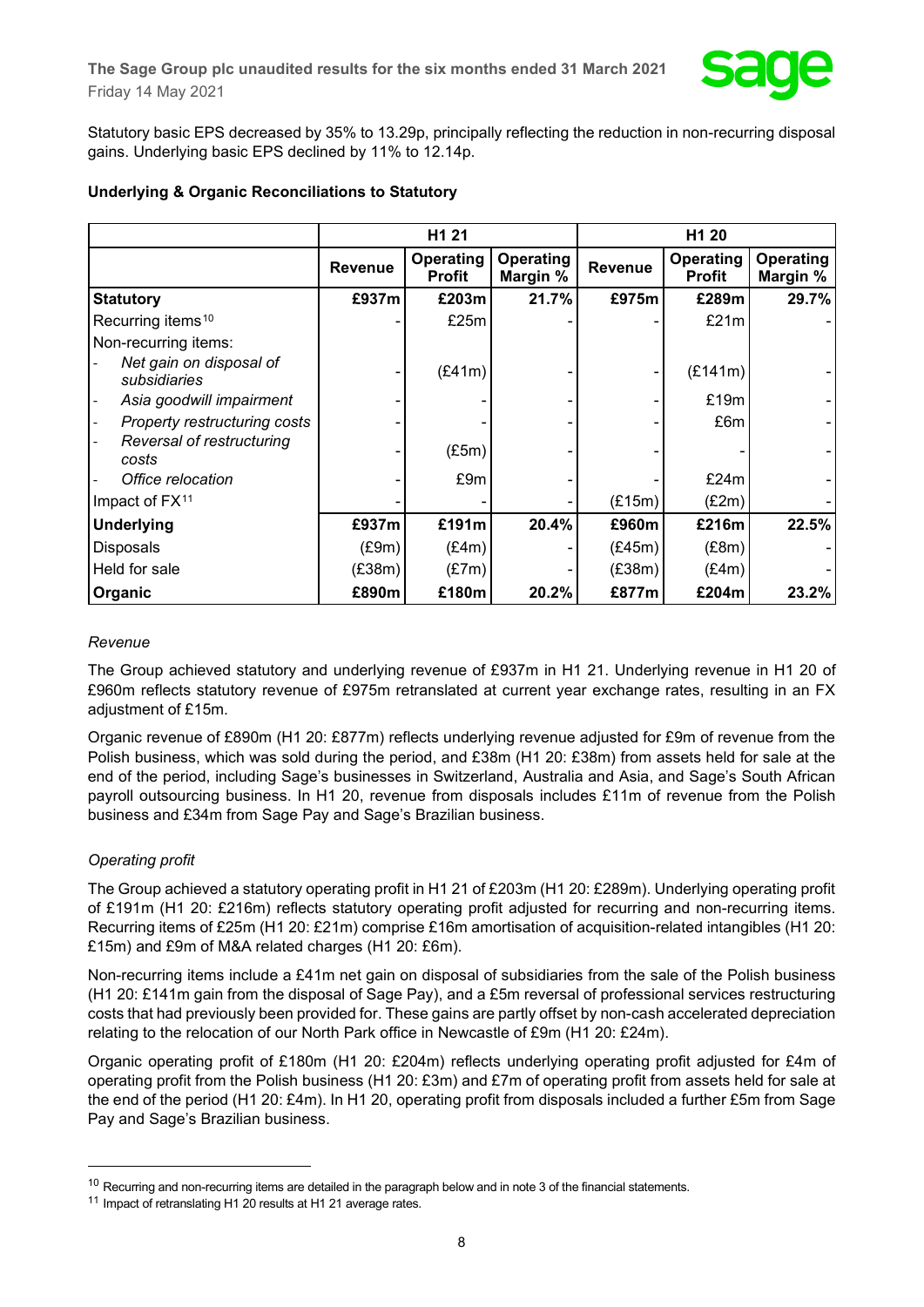

## **Organic Revenue Overview**

| <b>Organic Revenue Mix</b>           | H <sub>1</sub> 21 |            | H <sub>1</sub> 20 | % Change   |        |
|--------------------------------------|-------------------|------------|-------------------|------------|--------|
|                                      | £m                | % of Total | £m                | % of Total |        |
| <b>Software Subscription Revenue</b> | £608m             | 68%        | £550m             | 63%        | $+11%$ |
| <b>Other Recurring Revenue</b>       | £203m             | 23%        | £227 $m$          | 26%        | $-10%$ |
| <b>Organic Recurring Revenue</b>     | £811m             | 91%        | £777m             | 89%        | $+4%$  |
| Other Revenue                        | £79m              | 9%         | £100m             | 11%        | $-21%$ |
| <b>Organic Total Revenue</b>         | £890m             | 100%       | £877m             | 100%       | $+1%$  |

Organic total revenue increased by 1% in H1 21 to £890m. Organic recurring revenue grew by 4% to £811m, underpinned by an 11% increase in software subscription revenue to £608m, reflecting the continued focus on attracting new customers and migrating existing customers to subscription and Sage Business Cloud. The decline in other recurring revenue of 10% to £203m reflects the customers migrating to subscription contracts. Other revenue (SSRS and processing) declined by 21% to £79m, in line with our strategy to transition to subscription revenue and away from licence sales and professional services implementations.

In the portfolio view of revenue, the Future Sage Business Cloud Opportunity delivered recurring revenue growth of 6% to £729m and total revenue growth of 3% to £790m, driven by sales to new and existing customers. In the Non-Sage Business Cloud portfolio, recurring revenue decreased by 8% to £82m, and total revenue decreased by 11% to £100m.

## *North America*

| <b>Organic Revenue by Category</b> | H <sub>1</sub> 21 | H <sub>1</sub> 20 | % Change  |
|------------------------------------|-------------------|-------------------|-----------|
| <b>Organic Total Revenue</b>       | £340m             | £328m             | $+4%$     |
| <b>Organic Recurring Revenue</b>   | £316m             | £297 $m$          | $+6%$     |
|                                    |                   |                   |           |
| % Subscription Penetration         | 65%               | 59%               | $+6$ ppts |
| % Sage Business Cloud Penetration  | 73%               | 70%               | $+3$ ppts |
| <b>Organic Recurring Revenue</b>   | H <sub>1</sub> 21 | H <sub>1</sub> 20 | % Change  |
| US (excluding Sage Intacct)        | £190m             | £186m             | $+2%$     |
| Canada                             | £48m              | £46m              | $+6%$     |
| Sage Intacct                       | £78m              | £65m              | $+19%$    |

North America achieved recurring revenue growth of 6% to £316m and total revenue growth of 4% to £340m. Subscription penetration is now 65%, up from 59% in the prior year, and Sage Business Cloud penetration is 73%, up from 70% in the prior year, driven by growth in cloud native and cloud connected solutions.

Cloud native growth was driven through Sage Intacct, which delivered recurring revenue growth of 19% to £78m reflecting continued strong progress particularly in new customer acquisition.

Excluding Sage Intacct, the US increased recurring revenue by 2% to £190m, with continued growth in small and medium cloud connected products, driven by existing and new customers in both the Sage 50 and Sage 200 franchises. Total revenue for the US (excluding Sage Intacct) decreased by 1% to £208m, reflecting a reduction in non-recurring revenue.

In Canada, recurring revenue increased by 6% to £48m and total revenue by 5% to £51m, driven by growth in Sage 50 cloud and Sage 200 cloud solutions.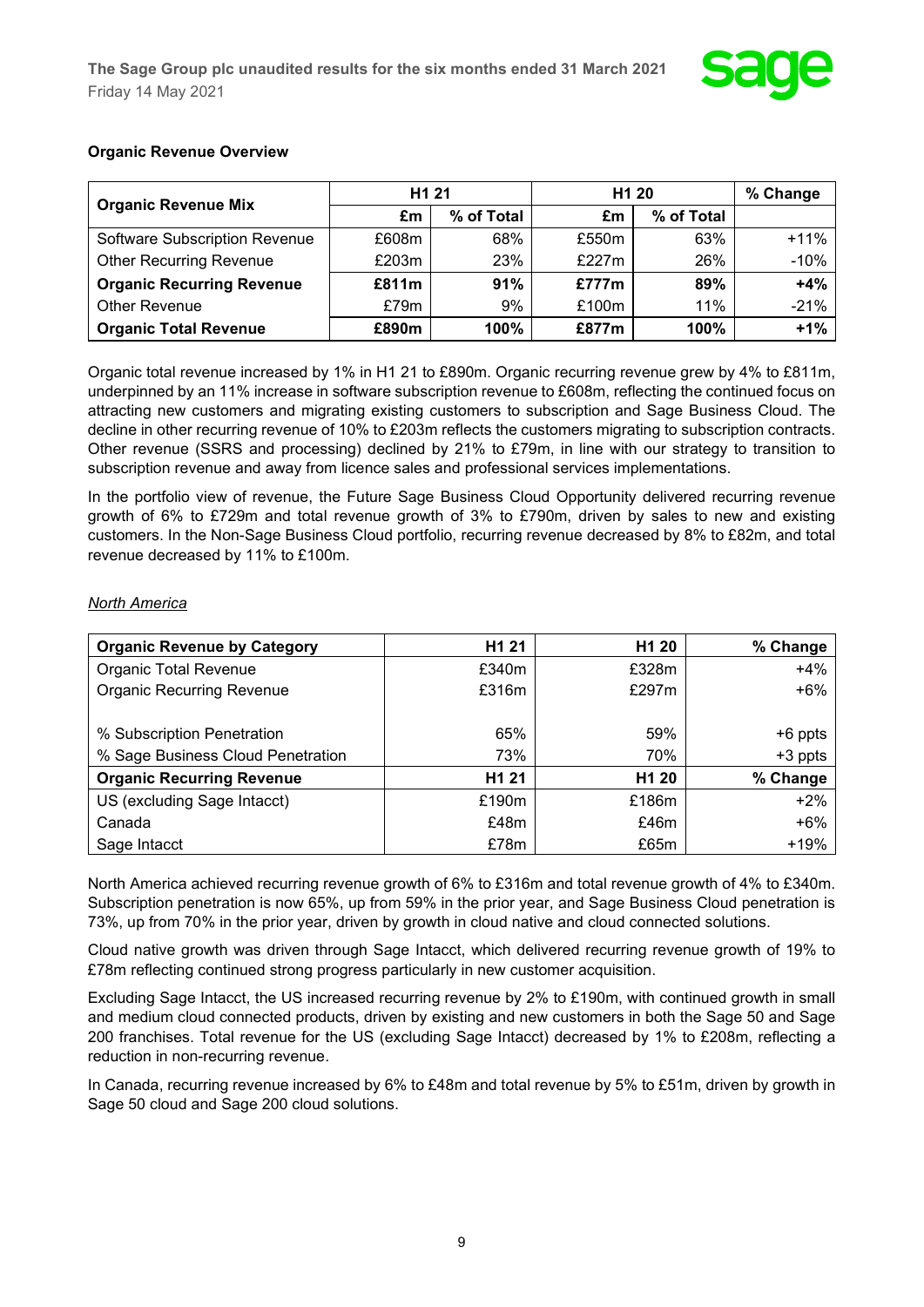

## *Northern Europe*

| <b>Organic Revenue by Category</b> | H <sub>1</sub> 21 | H <sub>1</sub> 20 | % Change  |
|------------------------------------|-------------------|-------------------|-----------|
| <b>Organic Total Revenue</b>       | £200m             | £198m             | +1%       |
| <b>Organic Recurring Revenue</b>   | £192m             | £187m             | $+3\%$    |
|                                    |                   |                   |           |
| % Subscription Penetration         | 88%               | 84%               | $+4$ ppts |
| % Sage Business Cloud Penetration  | 85%               | 80%               | $+5$ ppts |

Northern Europe (UK & Ireland) achieved recurring revenue growth of 3% to £192m and total revenue growth of 1% to £200m. Subscription penetration is now 88%, up from 84% in the prior year, and Sage Business Cloud penetration is 85%, up from 80% in the prior year.

Recurring revenue growth reflects continued success in Sage 50 cloud connected together with accelerating growth in cloud native solutions.

Cloud native revenue growth in Northern Europe was driven by growth in Sage Accounting, Sage People and AutoEntry, together with strength in migrations particularly to Sage HR. Sage Intacct continues to grow rapidly in the UK, building a good momentum in new contract wins.

## *International[12](#page-9-0)*

| <b>Organic Revenue by Category</b> | H <sub>1</sub> 21 | H <sub>1</sub> 20 | % Change   |
|------------------------------------|-------------------|-------------------|------------|
| <b>Organic Total Revenue</b>       | £350m             | £351m             |            |
| <b>Organic Recurring Revenue</b>   | £303m             | £293m             | $+4%$      |
|                                    |                   |                   |            |
| % Subscription Penetration         | 60%               | 54%               | $+6$ ppts  |
| % Sage Business Cloud Penetration  | 43%               | 32%               | $+11$ ppts |
| <b>Organic Recurring Revenue</b>   | H <sub>1</sub> 21 | H <sub>1</sub> 20 | % Change   |
| <b>Central and Southern Europe</b> | £243m             | £237m             | $+3%$      |
| France                             | £131m             | £124m             | $+5%$      |
| <b>Central Europe</b>              | £51m              | £49m              | $+5%$      |
| Iberia                             | £61m              | £64m              | $-4%$      |
| Africa & APAC                      | £60m              | £56m              | $+8%$      |

International achieved recurring revenue growth of 4% to £303m while total revenue was broadly flat compared with the prior year. Subscription penetration is now 60%, up from 54% in the prior year and Sage Business Cloud penetration is 43%, up from 32% in the prior year.

France achieved recurring revenue growth of 5% to £131m, with particular strength in cloud connected products, and growth in cloud native solutions. Total revenue in France increased by 4% to £145m.

Central Europe achieved recurring revenue growth of 5% to £51m while total revenue increased by 3% to £67m. Growth in the region is driven by a combination of cloud connected and local products.

In Iberia, while subscription revenue increased by 17%, overall recurring revenue decreased by 4% to £61m, reflecting a reduction in maintenance and support revenues, as non-subscription customers opted not to renew their maintenance and support contracts during the pandemic. Total revenue decreased by 9% to £71m.

Africa & APAC delivered strong recurring revenue growth of 8% to £60m, driven by a good performance in local products and cloud native solutions, particularly Sage Accounting in Africa, and Sage Intacct and Sage People in Australia. Total revenue in Africa & APAC decreased 3% to £66m.

<span id="page-9-0"></span><sup>&</sup>lt;sup>12</sup> International now includes Central & Southern Europe, in addition to the Africa and Asia-Pacific (APAC) region. See page 7 for further details.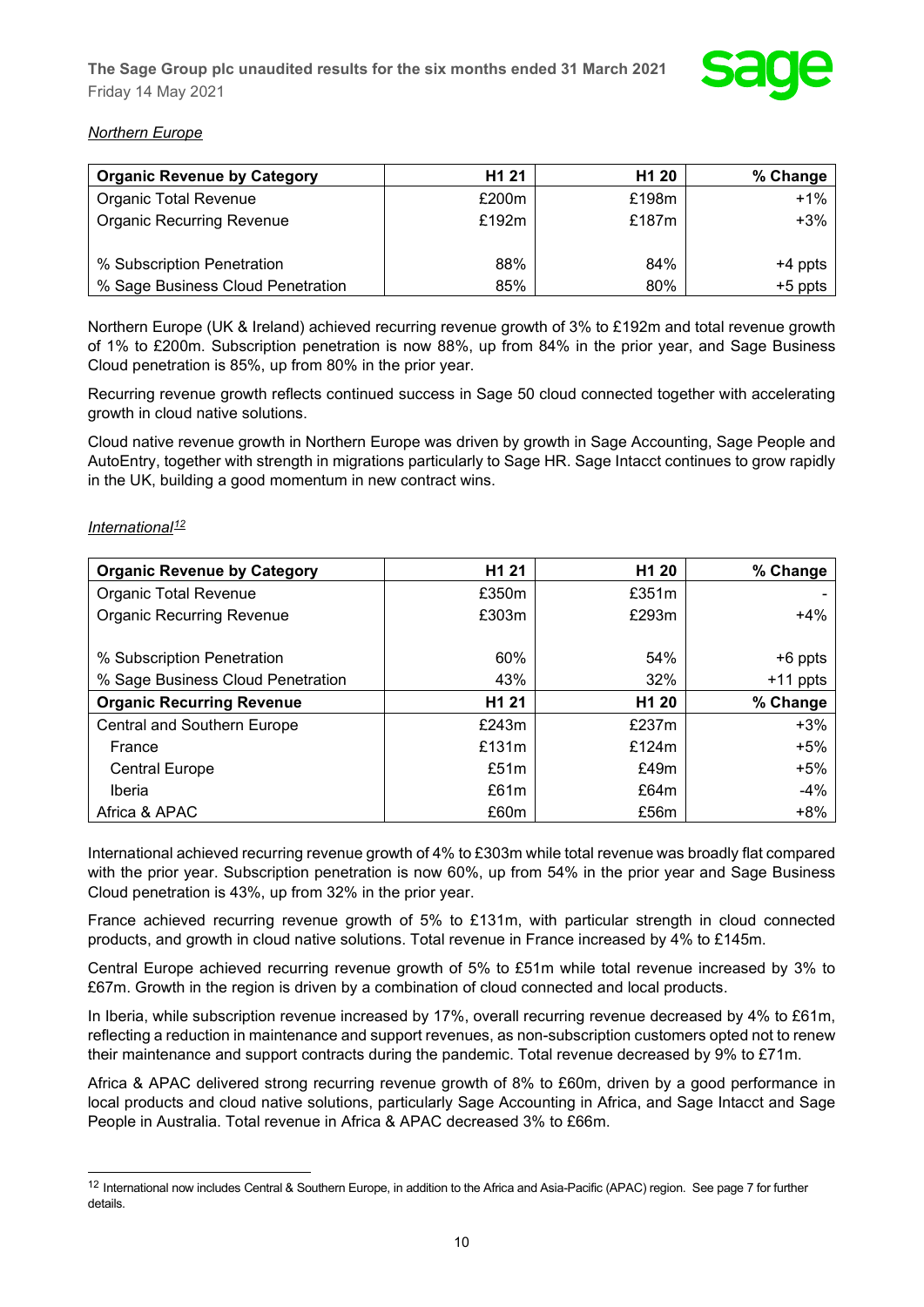

## **Operating Profit**

The Group achieved organic operating profit of £180m (H1 20: £204m), representing a margin of 20.2% (H1 20: 23.2%). This margin reflects additional strategic investment in sales and marketing and product development (R&D) to drive growth.

Underlying operating profit was £191m (H1 20: £216m), representing a margin of 20.4% (H1 20: 22.5%). The difference between organic and underlying operating profit reflects the operating profit from assets sold during the period (Sage's Polish business in H1 21, and Sage Pay and the Brazilian business in H1 20) and assets held for sale (Sage's businesses in Switzerland, Australia and Asia, and Sage's South African payroll outsourcing business).

EBITDA was £232m (H1 20: £254m) representing an EBITDA margin of 24.8%. The reduction in EBITDA reflects the additional strategic investment made in the first half. While the charge for share based payments increased by £7m to £16m (H1 20: £9m) reflecting the expansion of equity reward schemes, this was largely offset by a £4m reduction in underlying depreciation and amortisation to £25m (H1 20: £29m) as a result of the Group's property rationalisation programme and assets held for sale.

|                                    | H <sub>1</sub> 21 | H <sub>1</sub> 20 | H1 21 Margin % |
|------------------------------------|-------------------|-------------------|----------------|
| <b>Organic Operating Profit</b>    | £180m             | £204m             | 20.2%          |
| Impact of disposals                | £4m               | £8m               |                |
| Impact of held for sale            | £7m               | £4m               |                |
| <b>Underlying Operating Profit</b> | £191m             | £216m             | 20.4%          |
| Depreciation & amortisation        | £25m              | £29m              |                |
| Share based payments               | £16m              | £9m               |                |
| <b>EBITDA</b>                      | £232m             | £254m             | 24.8%          |

## **Net Finance Cost**

The statutory net finance cost for the period decreased to £13m (H1 20: £14m), in line with the underlying net finance cost of £13m (H1 20: £13m).

## **Taxation**

The underlying tax expense for H1 21 was £45m (H1 20: £55m), resulting in an underlying tax rate of 25% (H1 20: 27%). The statutory income tax expense for H1 21 was £44m (H1 20: £51m), resulting in a statutory tax rate of 23% (H1 20: 19%).

The difference between the underlying and statutory rate in H1 21 primarily reflects a non-taxable accounting net gain on the disposal of the Polish business, offset by the non-tax-deductible accelerated depreciation charge relating to the relocation of our North Park office in Newcastle.

The H1 21 underlying tax rate has reduced primarily as a result of the new French patent box regime.

## **Earnings per Share**

|                             | H <sub>1</sub> 21 | H <sub>1</sub> 20 | % Change |
|-----------------------------|-------------------|-------------------|----------|
| <b>Statutory Basic EPS</b>  | 13.29p            | 20.56p            | $-35%$   |
| Recurring items             | 2.05p             | 1.66p             |          |
| Non-recurring items         | (3.20p)           | (8.47)p           |          |
| Impact of foreign exchange  |                   | (0.18p)           |          |
| <b>Underlying Basic EPS</b> | 12.14p            | 13.57p            | $-11%$   |

Underlying basic earnings per share of 12.14p was 11% lower than the prior period (H1 20: 13.57p), reflecting the decrease in underlying operating profit due to additional strategic investment.

Statutory basic earnings per share decreased by 35%, reflecting the reduction in underlying basic earnings per share together with the decrease in non-recurring profit from the disposal of subsidiaries.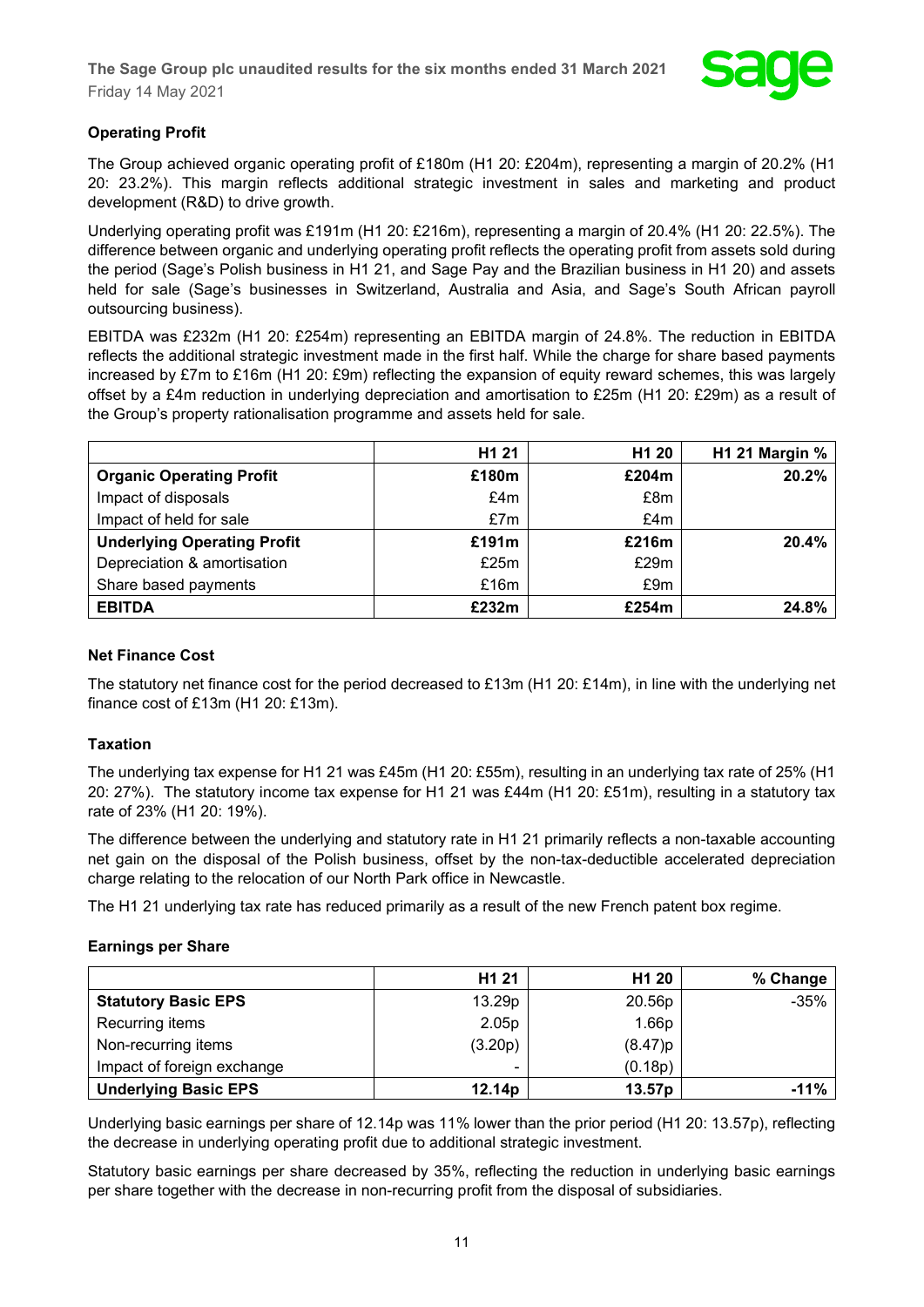

## **Cash Flow**

The Group remains highly cash generative with underlying cash flow from operations of £255m (H1 20: £276m), representing an underlying cash conversion of 133% (H1 20: 127%). Importantly, the Group has continued to deliver cash conversion in excess of 100% for more than two years, reflecting sustained improvements in working capital as we transition to a subscription business model.

| <b>Cash Flow APMs</b>                                   | H <sub>1</sub> 21 | H1 20 (as reported) |
|---------------------------------------------------------|-------------------|---------------------|
| Underlying operating profit                             | £191m             | £218m               |
| Depreciation, amortisation and non-cash items in profit | £22m              | £29m                |
| Share based payments                                    | £16m              | £9m                 |
| Net changes in working capital                          | £58m              | £36m                |
| Net capital expenditure                                 | (E32m)            | (E16m)              |
| <b>Underlying Cash Flow from Operations</b>             | £255m             | £276m               |
| Underlying cash conversion %                            | 133%              | 127%                |
|                                                         |                   |                     |
| Non-recurring cash items                                | (E6m)             | (E2m)               |
| Net interest paid                                       | (E11m)            | (E12m)              |
| Income tax paid                                         | (E46m)            | (E39m)              |
| Profit and loss foreign exchange movements              | (E2m)             | £4m                 |
| <b>Free Cash Flow</b>                                   | £190m             | £227m               |

| <b>Statutory Reconciliation of Cash Flow from Operations</b> | H <sub>1</sub> 21 | H1 20 (as reported) |
|--------------------------------------------------------------|-------------------|---------------------|
| <b>Statutory Cash Flow from Operations</b>                   | £266m             | £292m               |
| Recurring and non-recurring items                            | £22m              | £6m                 |
| Net capital expenditure                                      | (E32m)            | (E16m)              |
| Other adjustment including foreign exchange translations     | (E1m)             | (E6m)               |
| <b>Underlying Cash Flow from Operations</b>                  | £255m             | £276m               |

This continued strong cash conversion reflects continued growth in subscription revenue and sustained improvements in working capital, with continued strength in receivables collection. Underlying cash conversion is expected to trend down towards 100% in the second half.

Free cash flow was £190m (H1 20: £227m), largely reflecting continued strong underlying cash conversion, offset by an increase in income tax paid and FX adjustments.

## **Net debt and liquidity**

Group net debt was £96m at 31 March 2021 (30 September 2020: £151m), comprising cash and cash equivalents of £718m (30 September 2020: £848m) and total debt of £814m (30 September 2020: £999m). The decrease in net debt in the period is summarised in the table below.

|                                            | H1 21   | H <sub>1</sub> 20 |
|--------------------------------------------|---------|-------------------|
| Net debt at 1 October                      | (E151m) | (E529m)           |
| Free cash flow                             | £190m   | £227m             |
| New leases                                 | (E4m)   | (E16m)            |
| Net proceeds from disposal of subsidiaries | £61m    | £217m             |
| M&A and equity investments                 | (E32m)  | (E4m)             |
| Dividends paid                             | (E124m) | (E121m)           |
| Share buyback                              | (E47m)  | (E7m)             |
| FX movement and other                      | £11m    | (E5m)             |
| Net debt at 31 March                       | (E96m)  | (£238m)           |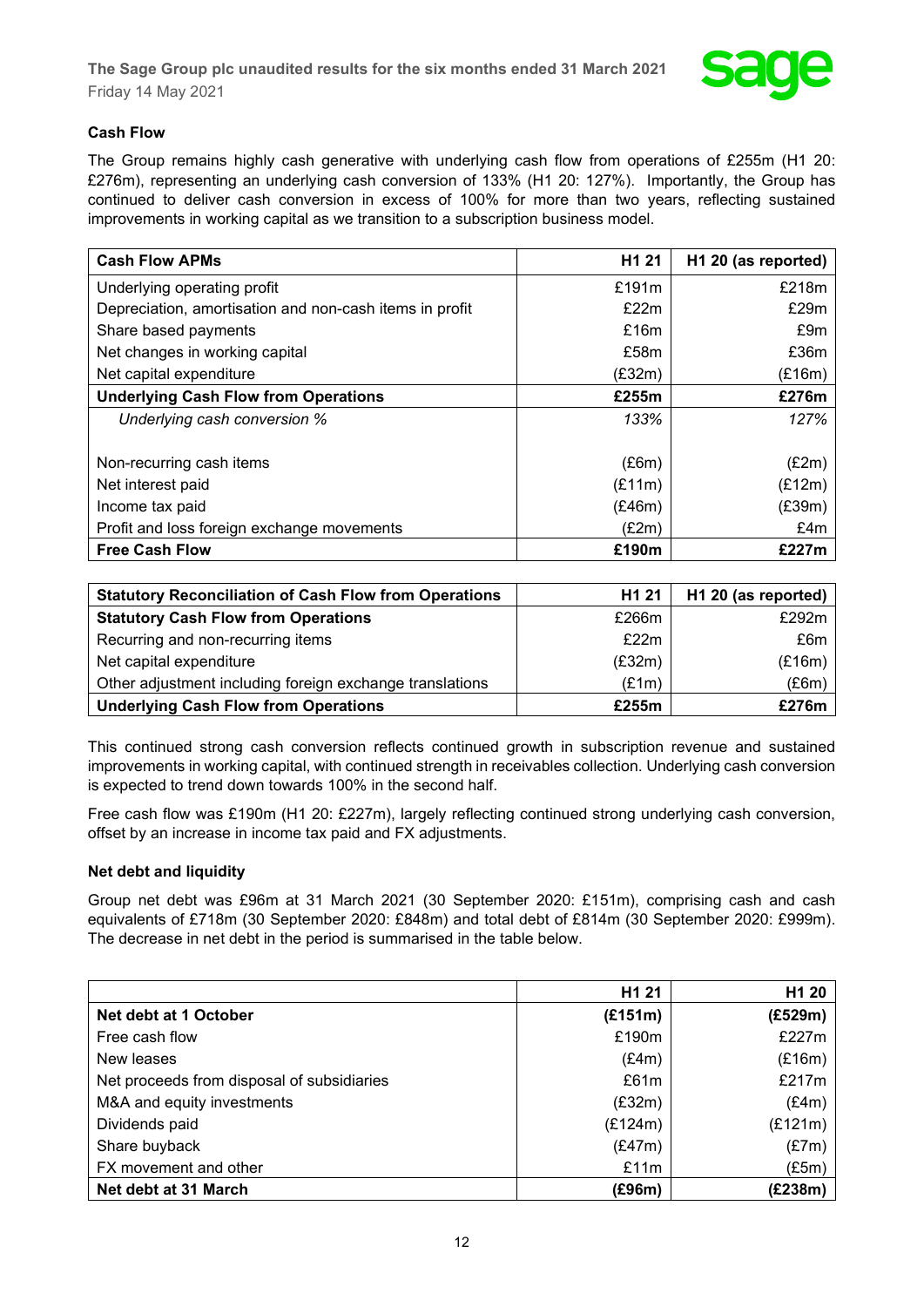

The Group's debt is sourced from a syndicated multi-currency Revolving Credit Facility (RCF), US private placement (USPP) loan notes, and sterling denominated bond notes. The Group's RCF expires in February 2025 with facility levels of £656m (split between US\$719m and £135m tranches). At 31 March 2021, the RCF was undrawn (H1 20: £302m).

The Group's USPP loan notes at 31 March 2021 totalled £362m (US\$400m and EUR 85m) (H1 20: US\$550m and EUR 85m). The remaining USPP loan notes have a range of maturities between January 2022 and May 2025.

The Group issued a debut £350m 10-year bond in February 2021, maturing February 2031 with a coupon of 1.625%. This issuance enables the Group to extend the maturity of its debt portfolio and to diversify its funding sources. Net cash proceeds from the issuance were £344m. Funds were used to repay an existing £200m syndicated Term Loan that was due to expire in September 2022 and for general corporate purposes.

Sage has been assigned an investment grade issuer credit rating by Standard and Poors of BBB+ (stable outlook).

Maturities within the next 18 months comprise EUR 55m (£47m) of the Group's US private placement loan notes in January 2022.

The Group had £1,374m of cash and available liquidity at 31 March 2021, comprising cash and cash equivalents of £718m and undrawn facilities of £656m.

## **Capital allocation**

Sage's disciplined approach to capital allocation remains unchanged. The Group's primary focus remains on organic investment in order to accelerate the execution of the strategy as outlined above.

Sage continues to consider acquisitions of complementary technology and partnerships that will further accelerate the strategy and enhance Sage Business Cloud, and has made several small but strategically significant acquisitions and investments in the recent past. In line with management's focus on core businesses, Sage's Polish business was sold during the first half, and sale agreements were announced for the disposal of Sage's Swiss business and its business in Australia and Asia.

Our policy is to maintain the dividend in real terms. In line with our policy, and reflecting the Group's strong business performance and cash generation during the year, and continued strong liquidity position, we have increased the interim dividend by 2% to 6.05p.

The Group also considers returning surplus capital to shareholders. On 4 March 2021 Sage launched a share buy-back programme of up to £300m, expected to end no later than 4 September 2021. The share buyback programme reflects the sale proceeds from recent disposals and strong ongoing cash generation. As at 11 May 2021, 19m shares had been purchased for a total cash consideration of £118m, and are held as treasury shares.

|                             | H <sub>1</sub> 21 | H1 20 (as reported) |
|-----------------------------|-------------------|---------------------|
| Net debt                    | £96m              | £238m               |
| EBITDA (Last Twelve Months) | £474m             | £518m               |
| Net debt/EBITDA Ratio       | 0.2x              | 0.5x                |

Group net debt as at 31 March 2021 was £96m and EBITDA over the last 12 months was £474m, resulting in a net debt to EBITDA leverage ratio of 0.2x. Group return on capital employed (ROCE) for H1 21 was 20.3% (H1 20 as reported: 20.5%).

Sage plans to operate in a broad range of 1-2x net debt to EBITDA over the medium term, with flexibility to move outside this range as the business needs require. Over time, we expect our leverage ratio to move back to the medium-term range, through organic investment, M&A and/or capital returns.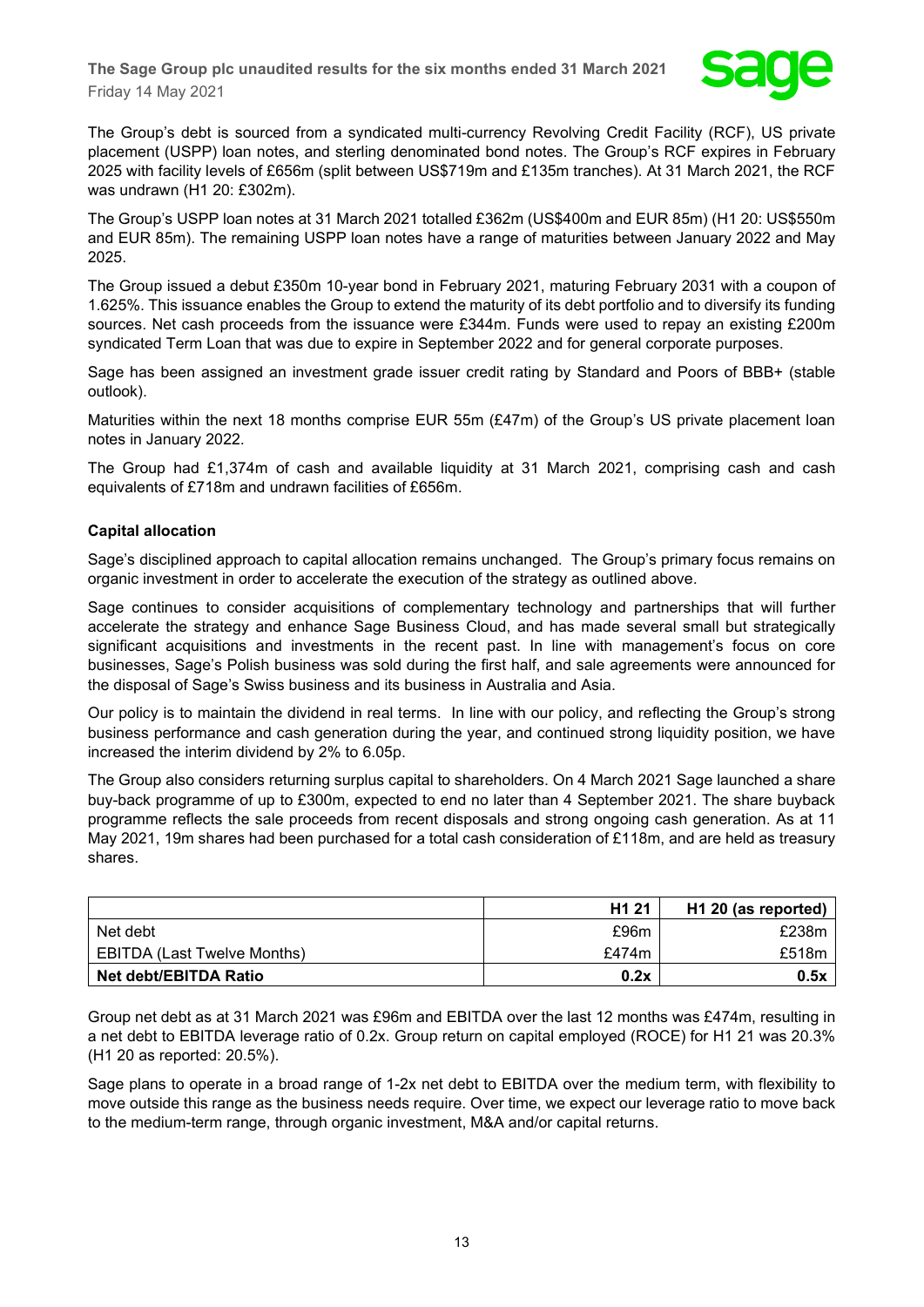

## **Going concern**

The Directors have robustly tested the going concern assumption in preparing these financial statements, taking into account the Group's strong liquidity position at 31 March 2021 and a number of downside sensitivities, and remain satisfied that the going concern basis of preparation is appropriate. Further information is provided in note 1 of the financial statements on pages 22 and 23.

## **Foreign exchange**

The Group does not hedge foreign currency profit and loss translation exposures and the statutory results are therefore impacted by movements in exchange rates.

The average rates used to translate the consolidated income statement and to neutralise foreign exchange in prior year underlying and organic figures are as follows:

| <b>AVERAGE EXCHANGE RATES (EQUAL TO GBP)</b> | H <sub>1</sub> 21 | H <sub>1</sub> 20 | Change |
|----------------------------------------------|-------------------|-------------------|--------|
| Euro $(\epsilon)$                            | 1.13              | 1.16              | $-3%$  |
| US Dollar (\$)                               | 1.35              | 1.28              | 5%     |
| Canadian Dollar (C\$)                        | 1.73              | 1.71              | $1\%$  |
| South African Rand (ZAR)                     | 20.62             | 19.27             | 7%     |
| Australian Dollar (A\$)                      | 1.80              | 1.92              | -6%    |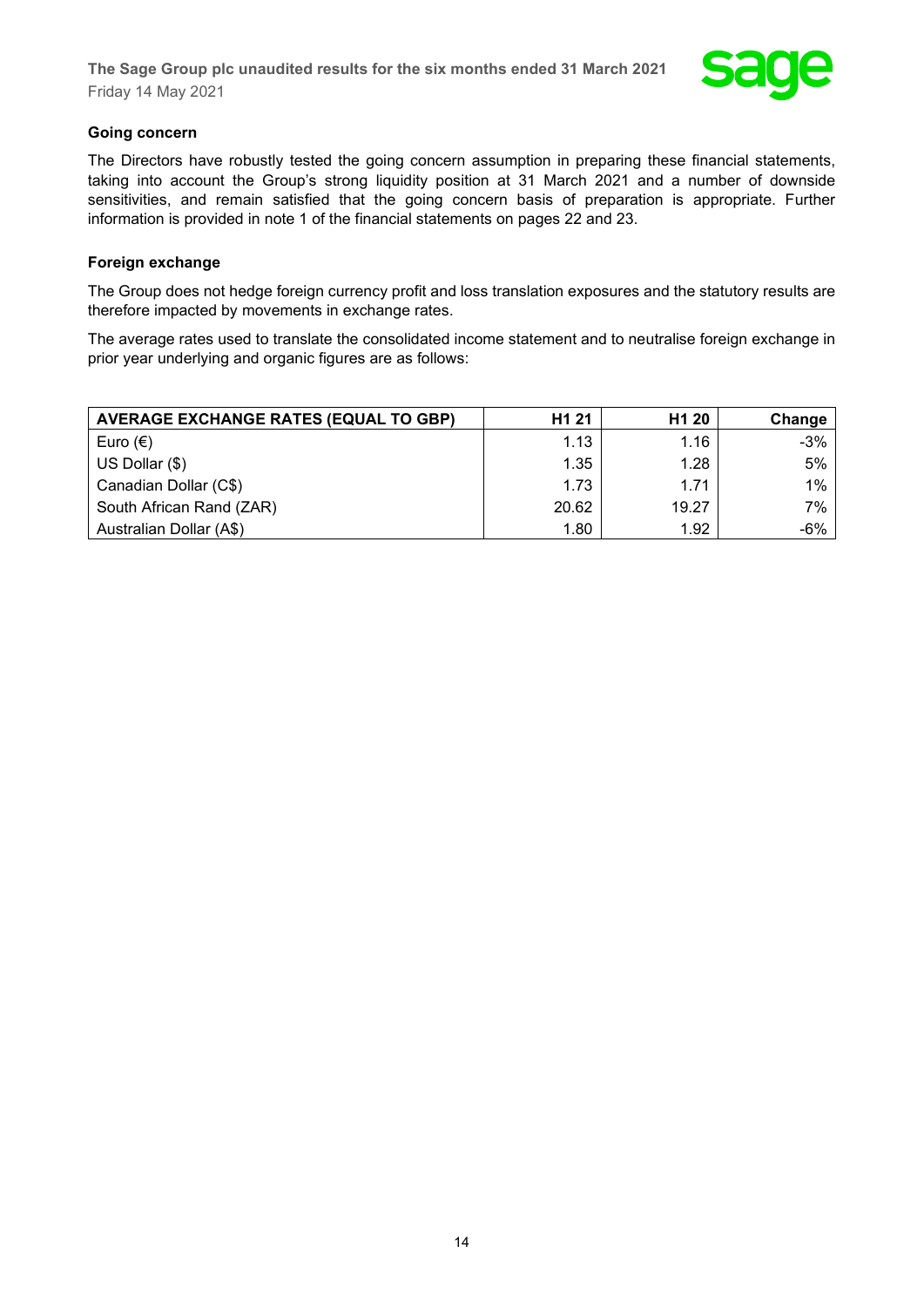

## **Appendix 1 – Alternative Performance Measures**

Alternative Performance measures are used by the company to understand and manage performance. These are not defined under IFRS and are not intended to be a substitute for any IFRS measures of performance but have been included as management considers them to be important measures, alongside the comparable GAAP financial measures, in assessing the underlying performance. Wherever appropriate and practical, we provide reconciliations to relevant GAAP measures. The table below sets out the basis of calculation of the Alternative Performance Measures and the rationale for their use.

| <b>MEASURE</b>                      | <b>DESCRIPTION</b>                                                                                | <b>RATIONALE</b>                                        |
|-------------------------------------|---------------------------------------------------------------------------------------------------|---------------------------------------------------------|
| Underlying                          | Underlying measures are adjusted to exclude                                                       | Underlying measures allow management and                |
| (revenue and                        | items which would distort the understanding of                                                    | investors to compare performance without the            |
| profit) measures                    | the performance for the year or comparability                                                     | potentially distorting effects of foreign exchange      |
|                                     | between periods:                                                                                  | movements, one-off or non-operational items.            |
|                                     | Recurring items include purchase price                                                            |                                                         |
|                                     | adjustments including amortisation of                                                             | By including part-period contributions from             |
|                                     | intangible<br>assets<br>acquired<br>and                                                           | discontinued<br>acquisitions,<br>operations,            |
|                                     | adjustments made to reduce deferred                                                               | disposals and assets held for sale of standalone        |
|                                     | income arising on acquisitions, acquisition-                                                      | businesses in the current and/or prior periods,         |
|                                     | unhedged<br>related<br>items,<br>FX.<br>on                                                        | the impact of M&A decisions on earnings per             |
|                                     | intercompany balances and fair value                                                              | share growth can be evaluated.                          |
|                                     | adjustments; and                                                                                  |                                                         |
|                                     | Non-recurring items that management                                                               |                                                         |
|                                     | judge to be one-off or non-operational such                                                       |                                                         |
|                                     | as gains and losses on the disposal of                                                            |                                                         |
|                                     | assets, impairment charges and reversals,                                                         |                                                         |
|                                     | and restructuring related costs.                                                                  |                                                         |
|                                     | All prior period underlying measures (revenue<br>and profit) are retranslated at the current year |                                                         |
|                                     | exchange rates to neutralise the effect of                                                        |                                                         |
|                                     | currency fluctuations.                                                                            |                                                         |
| Organic (revenue                    | In addition to the adjustments made for                                                           | Organic measures allow management and                   |
| and profit)                         | Underlying measures, Organic measures:                                                            | investors to understand the like-for-like revenue       |
| measures                            | Exclude the contribution from discontinued                                                        | and current period margin performance of the            |
|                                     | operations, disposals and assets held for                                                         | continuing business.                                    |
|                                     | sale of standalone businesses in the                                                              |                                                         |
|                                     | current and prior period; and                                                                     |                                                         |
|                                     | Exclude the contribution from acquired                                                            |                                                         |
|                                     | businesses until the year following the year                                                      |                                                         |
|                                     | of acquisition; and                                                                               |                                                         |
|                                     | Adjust the comparative period to present                                                          |                                                         |
|                                     | prior period acquired businesses as if they                                                       |                                                         |
|                                     | had been part of the Group throughout the                                                         |                                                         |
|                                     | prior period.                                                                                     |                                                         |
|                                     | Acquisitions and disposals where the revenue                                                      |                                                         |
|                                     | and contribution impact would be immaterial are                                                   |                                                         |
|                                     | not adjusted.                                                                                     |                                                         |
| <b>Underlying Cash</b><br>Flow from | Underlying Cash Flow from Operations is<br>Underlying Operating Profit adjusted for non-          | To show the cash flow generated by the                  |
| Operations                          | cash items, net capex (excluding business                                                         | operations and calculate underlying cash<br>conversion. |
|                                     | combinations and similar items) and changes in                                                    |                                                         |
|                                     | working capital.                                                                                  |                                                         |
| <b>Underlying Cash</b>              | Underlying Cash Flow from Operations divided                                                      | Cash conversion informs management and                  |
| Conversion                          | by Underlying (as reported) Operating Profit.                                                     | investors about the cash operating cycle of the         |
|                                     |                                                                                                   | business and how efficiently operating profit is        |
|                                     |                                                                                                   | converted into cash.                                    |
| <b>EBITDA</b>                       | EBITDA<br>is Underlying<br>Operating<br>Profit                                                    | To calculate the Net Debt to EBITDA leverage            |
|                                     | excluding depreciation, amortisation and share                                                    | ratio and to show profitability before the impact       |
|                                     | based payments.                                                                                   | of major non-cash charges.                              |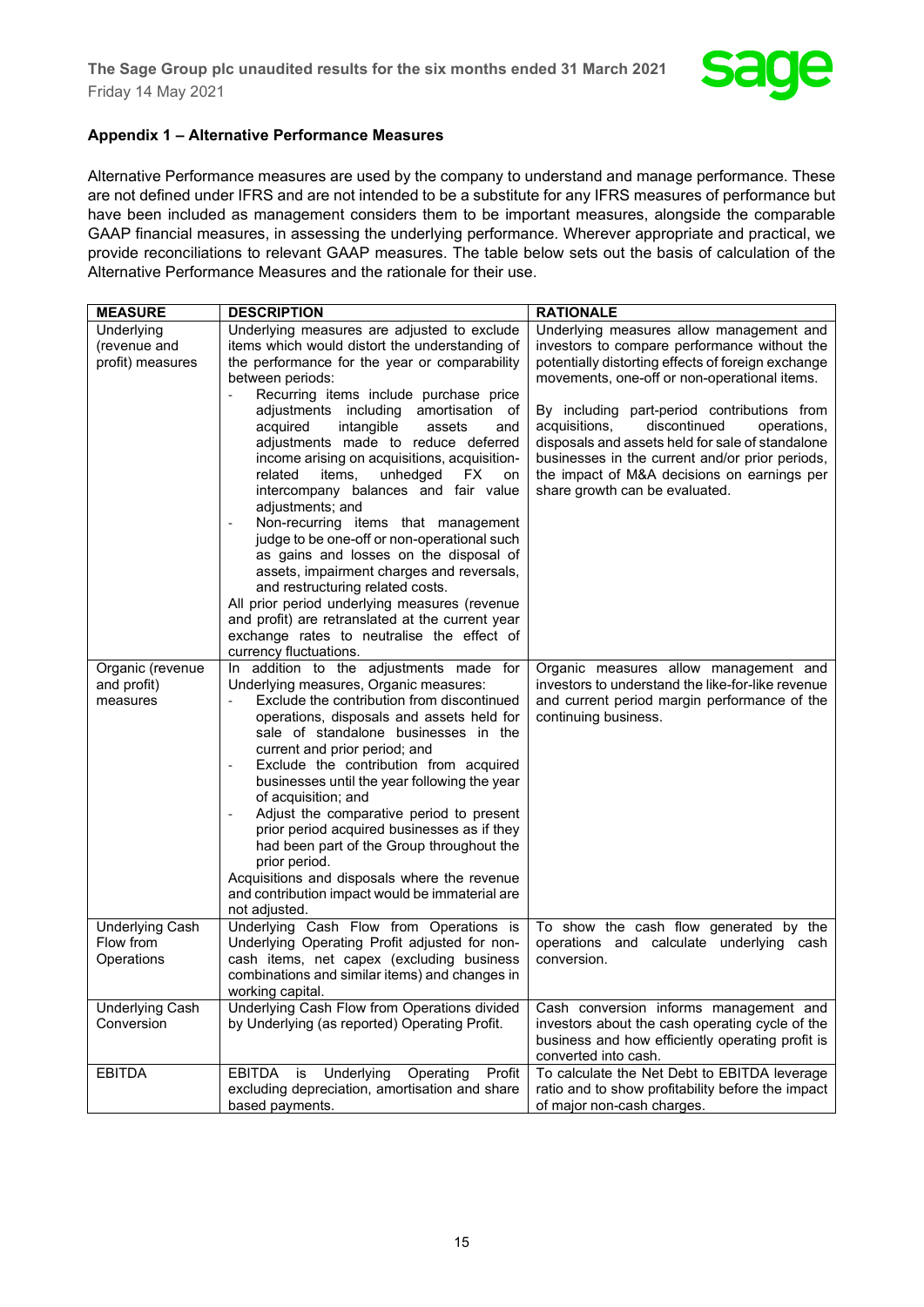

| Annualised<br>recurring revenue             | Annualised recurring revenue ("ARR") is the<br>normalised organic recurring revenue in the<br>last month of the reporting period, adjusted<br>consistently period to period, multiplied by<br>twelve. Adjustments to normalise reported<br>recurring revenue include those components<br>that management has assessed should be<br>excluded in order to ensure the measure<br>reflects that part of the contracted revenue<br>base which (subject to ongoing use and<br>renewal) can reasonably be expected to repeat<br>in future periods (such as non-refundable<br>contract sign-up fees). | ARR represents the annualised value of the<br>recurring revenue base that is expected to be<br>carried into future periods, and its growth is a<br>forward-looking indicator of reporting recurring<br>revenue growth.     |
|---------------------------------------------|-----------------------------------------------------------------------------------------------------------------------------------------------------------------------------------------------------------------------------------------------------------------------------------------------------------------------------------------------------------------------------------------------------------------------------------------------------------------------------------------------------------------------------------------------------------------------------------------------|----------------------------------------------------------------------------------------------------------------------------------------------------------------------------------------------------------------------------|
| Renewal Rate by<br>Value                    | The ARR from renewals, migrations, upsell and<br>cross-sell of active customers at the start of the<br>year, divided by the opening ARR for the year.                                                                                                                                                                                                                                                                                                                                                                                                                                         | As an indicator of our ability to retain and<br>generate additional revenue from our existing<br>customer base through up and cross sell.                                                                                  |
| Free Cash Flow                              | Free Cash Flow is Cash Flow from Operations<br>minus non-recurring cash items, interest paid,<br>tax paid and adjusted for profit and loss foreign<br>exchange movements.                                                                                                                                                                                                                                                                                                                                                                                                                     | To measure the cash generated by the<br>operating activities during the period that is<br>available to repay debt, undertake acquisitions<br>or distribute to shareholders.                                                |
| % Subscription<br>Penetration               | Organic software subscription revenue as a<br>percentage of organic total revenue.                                                                                                                                                                                                                                                                                                                                                                                                                                                                                                            | To measure the progress of migrating our<br>customer base from licence and maintenance<br>to a subscription relationship.                                                                                                  |
| % Sage Business<br><b>Cloud Penetration</b> | Organic recurring revenue from the Sage<br>Business Cloud (native and connected cloud)<br>as a percentage of the organic recurring<br>revenue of the Future Sage Business Cloud<br>Opportunity.                                                                                                                                                                                                                                                                                                                                                                                               | To measure the progress in the migration of our<br>revenue base to the Sage Business Cloud by<br>connecting our solutions to the cloud and/or<br>migrating our customers to cloud connected<br>and cloud native solutions. |
| Return on Capital<br>Employed<br>(ROCE)     | ROCE is calculated as:<br>Underlying Operating Profit; minus<br>Amortisation of acquired intangibles; the<br>$\blacksquare$<br>result being divided by<br>The average (of the opening and closing<br>$\qquad \qquad \blacksquare$<br>balance for the period) total net assets<br>excluding net debt, provisions for non-<br>recurring costs, financial liability for<br>purchase of own shares and tax assets or<br>liabilities (i.e. capital employed).                                                                                                                                      | As an indicator of the current period financial<br>return on the capital invested in the company.<br>ROCE is used as an underpin in the FY19 and<br>FY20 PSP awards.                                                       |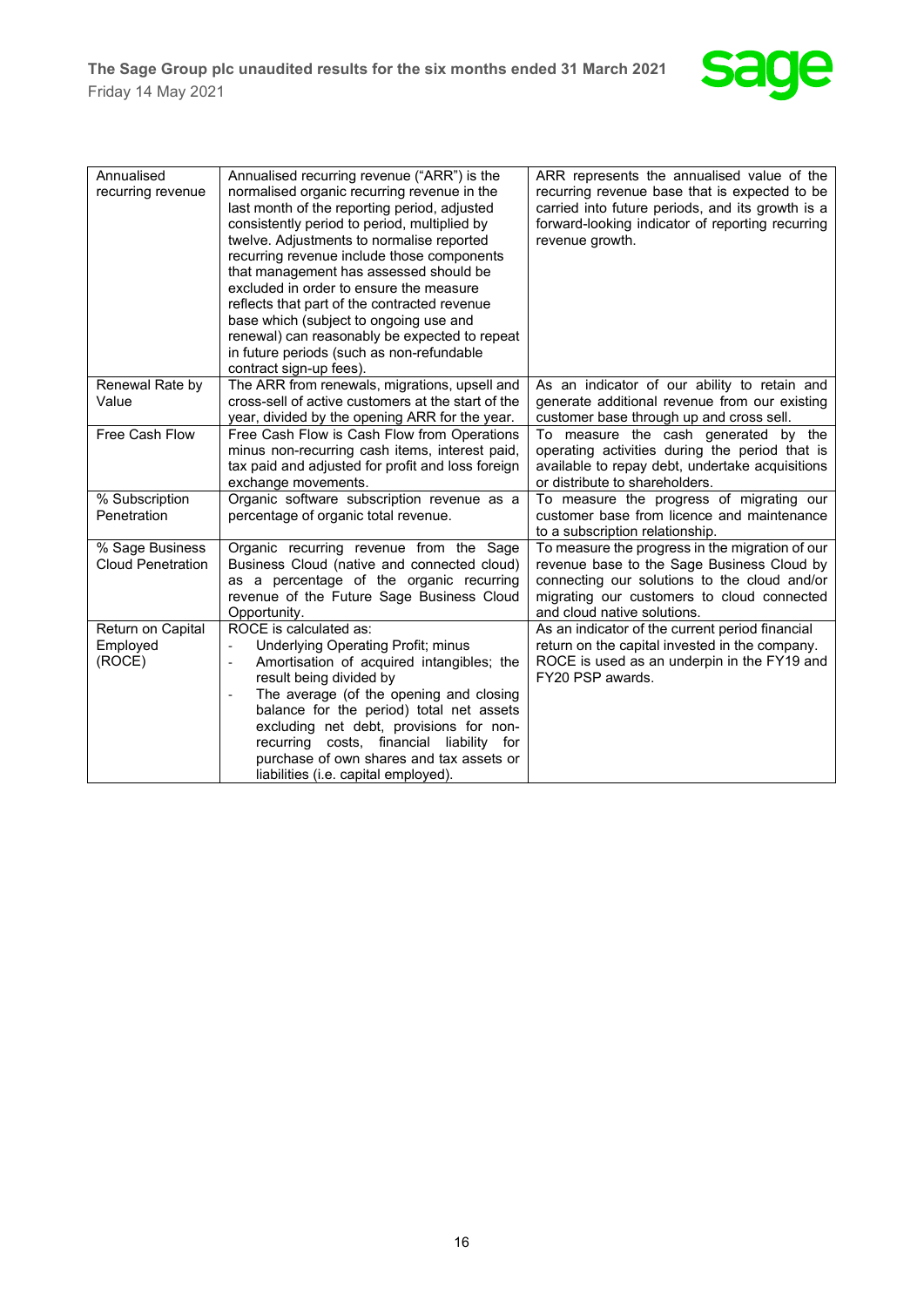

# Consolidated income statement For the six months ended 31 March 2021

|                                        | Six months<br>ended |                      |                         |                                     | <b>Six months Six months Six months</b> |                                          |           |           |  | Six months Six months Year ended |  |
|----------------------------------------|---------------------|----------------------|-------------------------|-------------------------------------|-----------------------------------------|------------------------------------------|-----------|-----------|--|----------------------------------|--|
|                                        |                     |                      | ended                   |                                     | ended                                   | ended                                    | ended     | 30        |  |                                  |  |
|                                        |                     | 31 March<br>31 March |                         | 31 March                            | 31 March                                | 31 March                                 | 31 March  | September |  |                                  |  |
|                                        |                     | 2021                 | 2021                    | 2021                                | 2020                                    | 2020                                     | 2020      | 2020      |  |                                  |  |
|                                        |                     | (Unaudited)          |                         | (Unaudited) (Unaudited) (Unaudited) |                                         | (Unaudited) (Unaudited)                  |           | (Audited) |  |                                  |  |
|                                        |                     |                      | Underlying Adjustments* |                                     |                                         | <b>Statutory</b> Underlying Adjustments* | Statutory | Statutory |  |                                  |  |
|                                        |                     |                      |                         |                                     | as reported                             |                                          |           |           |  |                                  |  |
|                                        | Note                | £m                   | £m                      | £m                                  | £m                                      | £m                                       | £m        | £m        |  |                                  |  |
| Revenue                                | $\overline{2}$      | 937                  |                         | 937                                 | 975                                     |                                          | 975       | 1,903     |  |                                  |  |
| Cost of sales                          |                     | (72)                 |                         | (72)                                | (64)                                    |                                          | (64)      | (126)     |  |                                  |  |
| Gross profit                           |                     | 865                  |                         | 865                                 | 911                                     |                                          | 911       | 1,777     |  |                                  |  |
| Selling and administrative<br>expenses |                     | (674)                | 12                      | (662)                               | (693)                                   | 71                                       | (622)     | (1, 373)  |  |                                  |  |
| <b>Operating profit</b>                | $\overline{2}$      | 191                  | 12                      | 203                                 | 218                                     | 71                                       | 289       | 404       |  |                                  |  |
| Finance income                         |                     |                      |                         | 1                                   | 2                                       |                                          | 2         | 3         |  |                                  |  |
| Finance costs                          |                     | (14)                 |                         | (14)                                | (15)                                    | (1)                                      | (16)      | (34)      |  |                                  |  |
| Profit before income tax               |                     | 178                  | 12                      | 190                                 | 205                                     | 70                                       | 275       | 373       |  |                                  |  |
| Income tax expense                     | 4                   | (45)                 | 1                       | (44)                                | (55)                                    | 4                                        | (51)      | (63)      |  |                                  |  |
| Profit for the period                  |                     | 133                  | 13                      | 146                                 | 150                                     | 74                                       | 224       | 310       |  |                                  |  |
| * Adjustments are detailed in note 3.  |                     |                      |                         |                                     |                                         |                                          |           |           |  |                                  |  |

## Earnings per share attributable to

| the owners of the parent (pence) |                    |                    |        |                    |        |
|----------------------------------|--------------------|--------------------|--------|--------------------|--------|
| Basic                            | 12.14 <sub>p</sub> | 13.29p             | 13.75p | 20.56 <sub>p</sub> | 28.38p |
| <b>Diluted</b>                   | 12.05 <sub>p</sub> | 13.19 <sub>p</sub> | 13.66p | 20.42 <sub>p</sub> | 28.15p |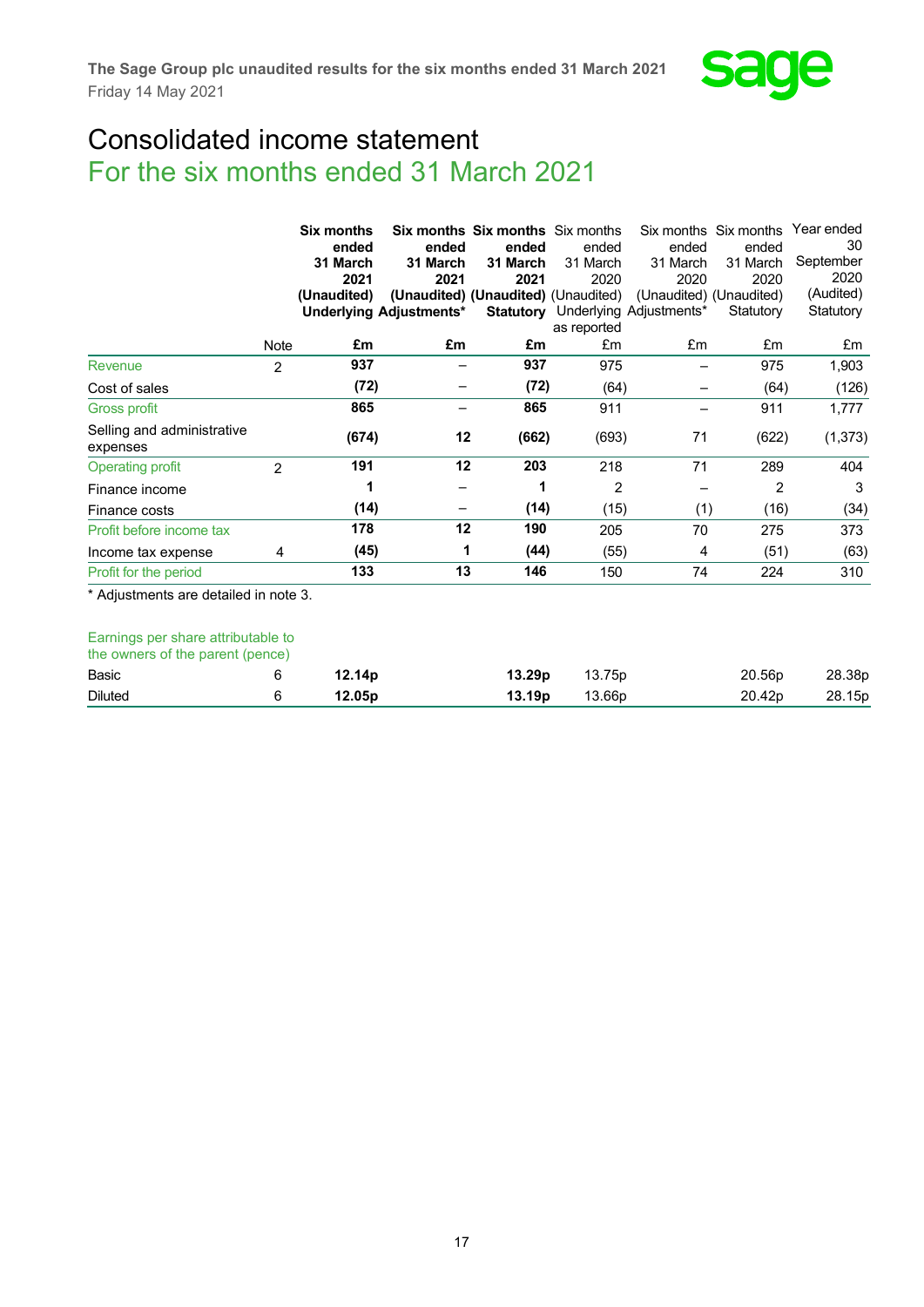

# Consolidated statement of comprehensive income For the six months ended 31 March 2021

|                                                                                      | ended    | <b>Six months</b> Six months<br>ended | Year<br>ended         |
|--------------------------------------------------------------------------------------|----------|---------------------------------------|-----------------------|
|                                                                                      | 31 March |                                       | 31 March 30 September |
|                                                                                      | 2021     | 2020                                  | 2020                  |
|                                                                                      |          | (Unaudited) (Unaudited)               | (Audited)             |
|                                                                                      | £m       | £m                                    | £m                    |
| Profit for the period                                                                | 146      | 224                                   | 310                   |
| Other comprehensive (expense)/income:                                                |          |                                       |                       |
| Items that may be reclassified to profit or loss                                     |          |                                       |                       |
| Exchange differences on translating foreign operations                               | (86)     | (22)                                  | (43)                  |
| Exchange differences recycled through income statement on sale of foreign operations | (1)      | 43                                    | 43                    |
|                                                                                      | (87)     | 21                                    |                       |
| Other comprehensive (expense)/income for the period, net of tax                      | (87)     | 21                                    |                       |
| Total comprehensive income for the period                                            | 59       | 245                                   | 310                   |

The notes on pages 22 to 40 form an integral part of this condensed consolidated half-yearly report.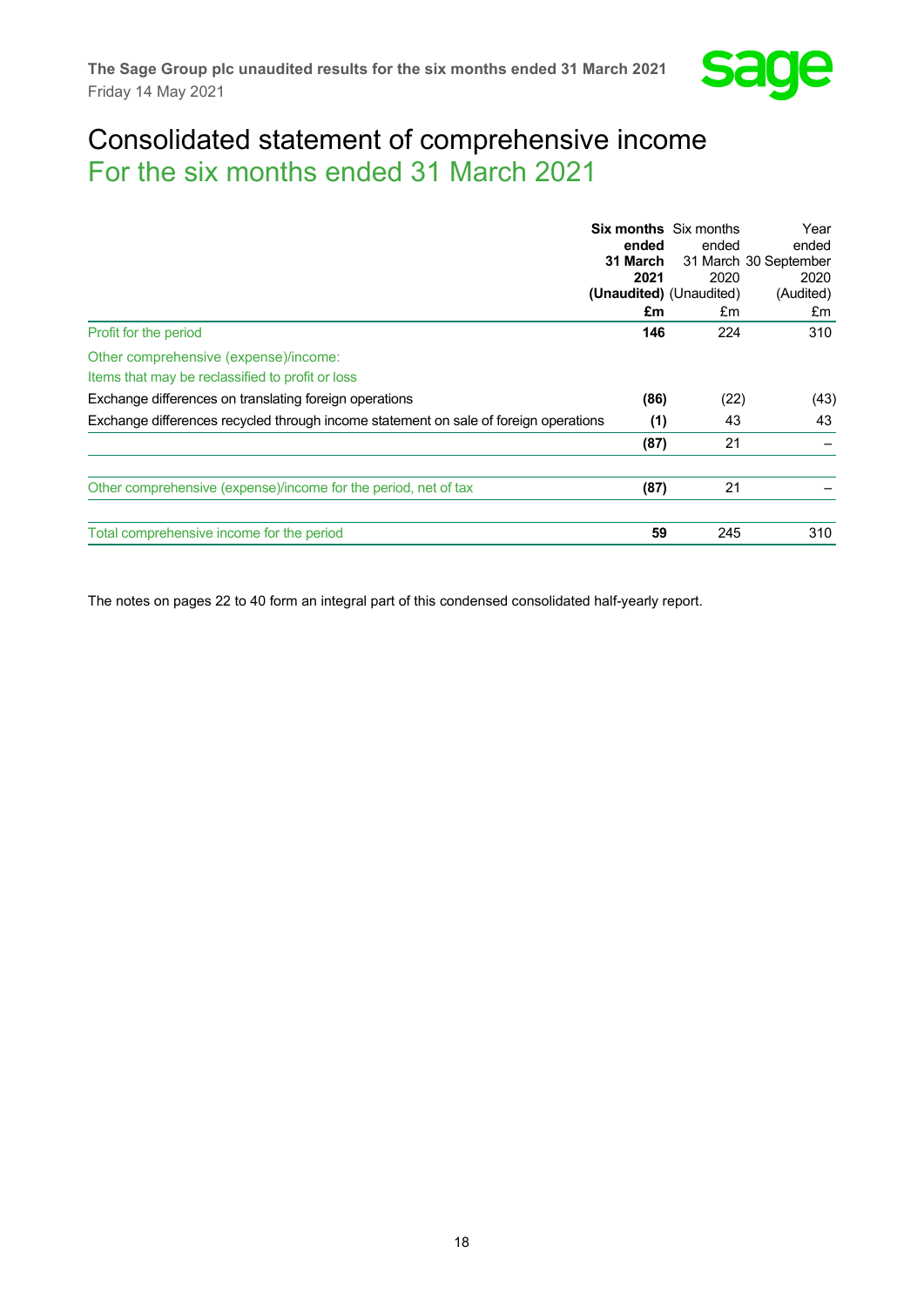

# Consolidated balance sheet As at 31 March 2021

|                                                       |                  | 31 March          | 31 March                 | 30 September    |
|-------------------------------------------------------|------------------|-------------------|--------------------------|-----------------|
|                                                       |                  | 2021              | 2020                     | 2020            |
|                                                       | <b>Note</b>      | (Unaudited)<br>£m | (Unaudited)<br>£m        | (Audited)<br>£m |
| Non-current assets                                    |                  |                   |                          |                 |
| Goodwill                                              | 7                | 1,843             | 2,059                    | 1,962           |
| Other intangible assets                               | 7                | 188               | 216                      | 212             |
| Property, plant and equipment                         | 7                | 165               | 198                      | 173             |
| Equity investments                                    |                  | 19                |                          |                 |
| Other financial assets                                |                  | 1                 | 3                        | 1               |
|                                                       |                  |                   |                          |                 |
| Trade and other receivables                           |                  | 101               | 83                       | 86              |
| Deferred income tax assets                            |                  | 36                | 26                       | 35              |
|                                                       |                  | 2,353             | 2,585                    | 2,469           |
| <b>Current assets</b>                                 |                  |                   |                          |                 |
| Trade and other receivables                           |                  | 290               | 329                      | 302             |
| Current income tax asset                              |                  | 13                | 15                       | 5               |
| Cash and cash equivalents (excluding bank overdrafts) | 10               | 693               | 912                      | 831             |
| Assets classified as held for sale                    | 11               | 95                |                          | 108             |
|                                                       |                  | 1,091             | 1,256                    | 1,246           |
| <b>Total assets</b>                                   |                  | 3.444             | 3,841                    | 3,715           |
|                                                       |                  |                   |                          |                 |
| <b>Current liabilities</b>                            |                  |                   |                          |                 |
| Trade and other payables*                             |                  | (529)             | (242)                    | (297)           |
| Current income tax liabilities                        |                  | (24)              | (46)                     | (13)            |
| <b>Borrowings</b>                                     |                  | (65)              | (149)                    | (20)            |
| Provisions                                            |                  | (14)              | (9)                      | (19)            |
| Deferred income                                       |                  | (638)             | (691)                    | (593)           |
| Liabilities classified as held for sale               | 11               | (52)              | $\overline{\phantom{0}}$ | (73)            |
|                                                       |                  | (1, 322)          | (1, 137)                 | (1,015)         |
|                                                       |                  |                   |                          |                 |
| <b>Non-current liabilities</b>                        |                  |                   |                          |                 |
| <b>Borrowings</b>                                     |                  | (742)             | (1,001)                  | (970)           |
| Post-employment benefits                              |                  | (23)              | (26)                     | (23)            |
| Deferred income tax liabilities                       |                  | (10)              | (27)                     | (14)            |
| Provisions                                            |                  | (29)              | (13)                     | (31)            |
| Trade and other payables                              |                  | (3)               | (6)                      | (3)             |
| Deferred income                                       |                  | (11)              | (7)                      | (7)             |
|                                                       |                  | (818)             | (1,080)                  | (1,048)         |
|                                                       |                  |                   |                          |                 |
| <b>Total liabilities</b>                              |                  | (2, 140)          | (2, 217)                 | (2,063)         |
| Net assets                                            |                  | 1,304             | 1,624                    | 1,652           |
|                                                       |                  |                   |                          |                 |
| Equity attributable to owners of the parent           |                  |                   |                          |                 |
| Ordinary shares                                       | 9                | 12                | 12                       | 12              |
| Share premium                                         | $\boldsymbol{9}$ | 548               | 548                      | 548             |
| <b>Translation reserve</b>                            |                  | 36                | 144                      | 123             |
| Merger reserves                                       |                  | 61                | 61                       | 61              |
| Retained earnings                                     |                  | 647               | 859                      | 908             |
| <b>Total equity</b>                                   |                  | 1,304             | 1,624                    | 1,652           |

\*Includes £253m at 31 March 2021 (£nil at 31 March 2020 and 30 September 2020) in relation to the Group's commitment for the purchase of its own shares. See note 9.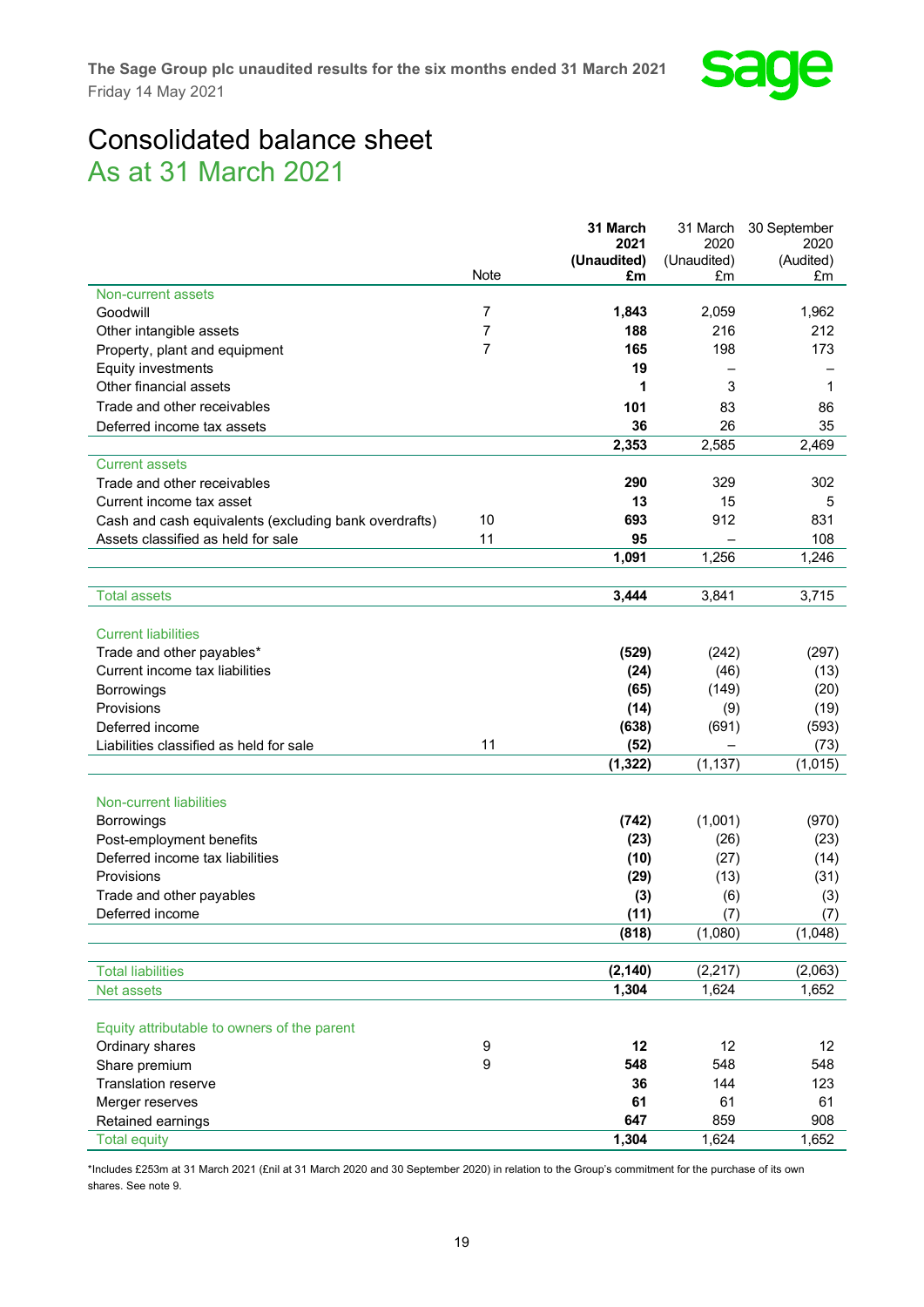

## Consolidated statement of changes in equity For the six months ended 31 March 2021

|                                                                                                       |                |                                      |                                     |    | Attributable to owners of the parent              |                              |
|-------------------------------------------------------------------------------------------------------|----------------|--------------------------------------|-------------------------------------|----|---------------------------------------------------|------------------------------|
|                                                                                                       | Ordinary<br>£m | <b>Share</b><br>shares premium<br>£m | <b>Translation</b><br>reserve<br>£m | £m | <b>Merger Retained</b><br>reserves earnings<br>£m | <b>Total</b><br>equity<br>£m |
| At 1 October 2020                                                                                     | 12             | 548                                  | 123                                 | 61 | 908                                               | 1,652                        |
| Profit for the period                                                                                 |                |                                      |                                     |    | 146                                               | 146                          |
| Other comprehensive expenses                                                                          |                |                                      |                                     |    |                                                   |                              |
| Exchange differences on translating foreign operations                                                |                |                                      | (86)                                |    |                                                   | (86)                         |
| Exchange differences recycled through income statement<br>on sale of foreign operations (see note 11) |                |                                      | (1)                                 |    |                                                   | (1)                          |
| Total comprehensive income<br>for the period ended 31 March 2021 (Unaudited)                          |                |                                      | (87)                                |    | 146                                               | 59                           |
| <b>Transactions with owners</b>                                                                       |                |                                      |                                     |    |                                                   |                              |
| Employee share option scheme - Value of employee<br>services, net of deferred tax                     |                |                                      |                                     |    | 15                                                | 15                           |
| Proceeds from issuance of treasury shares                                                             |                |                                      |                                     |    | 2                                                 | $\mathbf{2}$                 |
| Share buyback programme*                                                                              |                |                                      |                                     |    | (300)                                             | (300)                        |
| Dividends paid to owners of the parent                                                                |                |                                      |                                     |    | (124)                                             | (124)                        |
| Total transactions with owners<br>for the period ended 31 March 2021 (Unaudited)                      |                |                                      |                                     |    | (407)                                             | (407)                        |
| At 31 March 2021 (Unaudited)                                                                          | 12             | 548                                  | 36                                  | 61 | 647                                               | 1,304                        |

|                                                                                                        |                          |                        |                              |               | Attributable to owners of the parent |                       |
|--------------------------------------------------------------------------------------------------------|--------------------------|------------------------|------------------------------|---------------|--------------------------------------|-----------------------|
|                                                                                                        | Ordinary<br>shares<br>£m | Share<br>premium<br>£m | Translation<br>reserve<br>£m | reserve<br>£m | Merger Retained<br>earnings<br>£m    | Total<br>equity<br>£m |
| At 1 October 2019 as originally presented                                                              | 12                       | 548                    | 123                          | 61            | 760                                  | 1,504                 |
| Adjustment on initial application of IFRS 16                                                           |                          |                        |                              |               | (7)                                  | (7)                   |
| At 1 October 2019 as adjusted                                                                          | 12                       | 548                    | 123                          | 61            | 753                                  | 1,497                 |
| Profit for the period                                                                                  |                          |                        |                              |               | 224                                  | 224                   |
| Other comprehensive income/(expenses)                                                                  |                          |                        |                              |               |                                      |                       |
| Exchange differences on translating foreign operations<br>Exchange differences recycled through income |                          |                        | (22)                         |               |                                      | (22)                  |
| statement on sale of foreign operations                                                                |                          |                        | 43                           |               |                                      | 43                    |
| Total comprehensive income<br>for the period ended 31 March 2020 (Unaudited)                           |                          |                        | 21                           |               | 224                                  | 245                   |
| <b>Transactions with owners</b><br>Employee share option scheme - Value of employee                    |                          |                        |                              |               |                                      |                       |
| services, net of deferred tax                                                                          |                          |                        |                              |               | 10                                   | 10                    |
| Share buyback programme                                                                                |                          |                        |                              |               | (7)                                  | (7)                   |
| Dividends paid to owners of the parent                                                                 |                          |                        |                              |               | (121)                                | (121)                 |
| Total transactions with owners<br>for the period ended 31 March 2020 (Unaudited)                       |                          |                        |                              |               | (118)                                | (118)                 |
| At 31 March 2020 (Unaudited)                                                                           | 12                       | 548                    | 144                          | 61            | 859                                  | 1,624                 |

\*The repurchase of shares recognised through retained earnings is the maximum consideration that The Sage Group plc is contractually bound under the share buyback programme including costs of purchase. See note 9.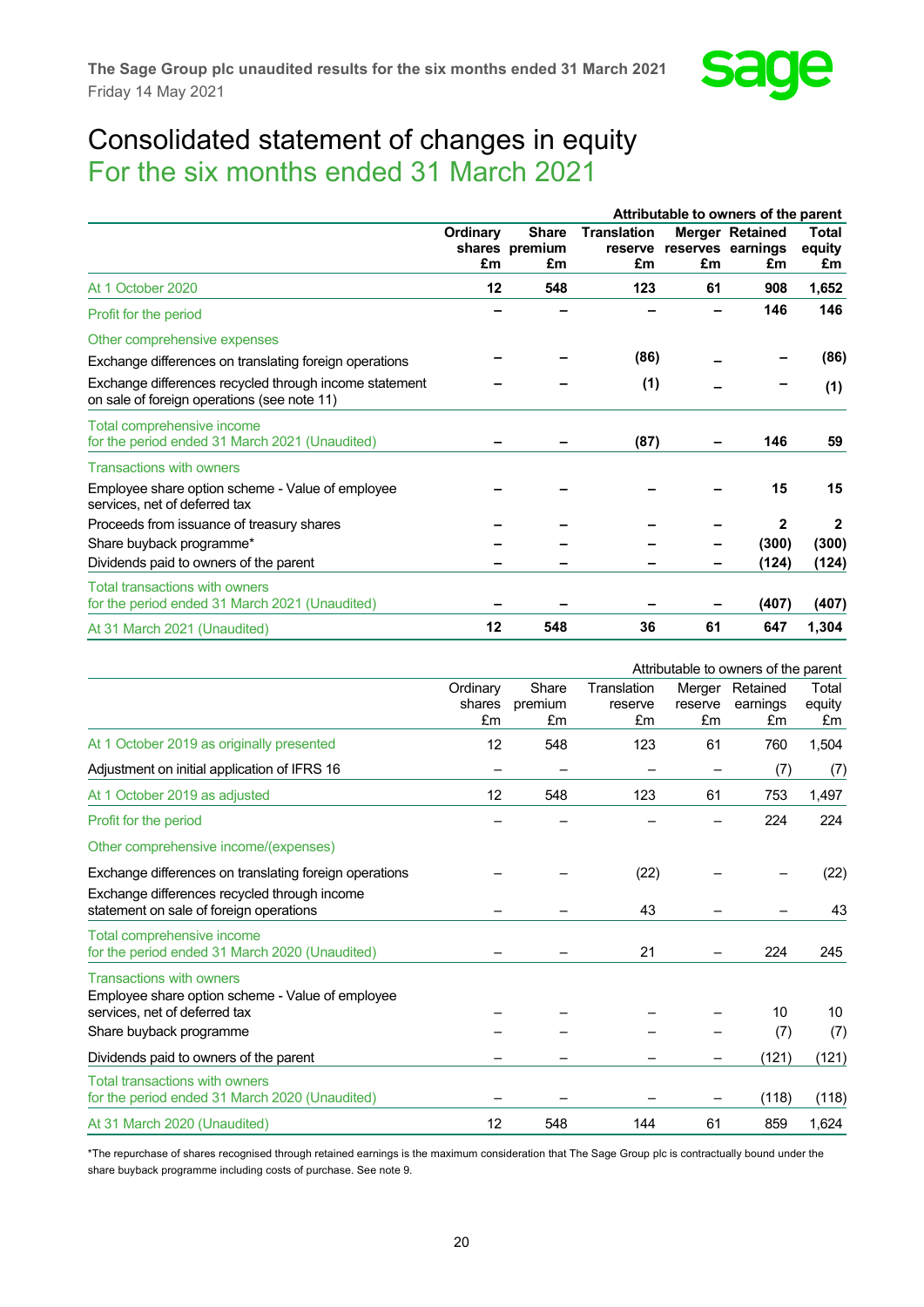

## Consolidated statement of cash flows For the six months ended 31 March 2021

|                                                                          |                | <b>Six months</b>        | Six months        | Year            |
|--------------------------------------------------------------------------|----------------|--------------------------|-------------------|-----------------|
|                                                                          |                | ended                    | ended             | ended 30        |
|                                                                          |                | 31 March                 | 31 March          | September       |
|                                                                          |                | 2021                     | 2020              | 2020            |
|                                                                          | <b>Notes</b>   | (Unaudited)<br>£m        | (Unaudited)<br>£m | (Audited)<br>£m |
| Cash flows from operating activities                                     |                |                          |                   |                 |
| Cash generated from continuing operations                                |                | 266                      | 292               | 527             |
| Interest paid                                                            |                | (11)                     | (14)              | (28)            |
| Income tax paid                                                          |                | (46)                     | (39)              | (93)            |
| Net cash generated from operating activities                             |                | 209                      | 239               | 406             |
| Cash flows from investing activities                                     |                |                          |                   |                 |
| Proceeds on settlement of non-current asset                              |                | 3                        |                   |                 |
| Disposal of subsidiaries, net of cash disposed                           | 11             | 60                       | 222               | 216             |
| Purchases of equity investments                                          |                | (19)                     |                   |                 |
| Purchases of intangible assets                                           | 7              | (8)                      | (10)              | (16)            |
| Purchases of property, plant and equipment                               | $\overline{7}$ | (24)                     | (11)              | (24)            |
| Interest received                                                        |                | $\overline{\phantom{0}}$ | $\overline{2}$    | 3               |
| Net cash generated from investing activities                             |                | 12                       | 203               | 179             |
| Cash flows from financing activities                                     |                |                          |                   |                 |
| Proceeds from issuance of treasury shares                                | 9              | $\mathbf{2}$             |                   | 9               |
| Proceeds from borrowings                                                 |                | 344                      | 302               | 302             |
| Repayments of borrowings                                                 |                | (481)                    | (45)              | (167)           |
| Capital element of lease payments                                        |                | (13)                     | (14)              | (38)            |
| Borrowing costs                                                          |                |                          | (1)               | (1)             |
| Share buyback programme                                                  | 9              | (47)                     | (7)               | (7)             |
| Dividends paid to owners of the parent                                   | 5              | (124)                    | (121)             | (186)           |
| Net cash (used in)/generated from financing activities                   |                | (319)                    | 114               | (88)            |
| Net (decrease)/increase in cash, cash equivalents and bank<br>overdrafts |                |                          |                   |                 |
| (before exchange rate movement)                                          |                | (98)                     | 556               | 497             |
| Effects of exchange rate movement                                        | 10             | (32)                     | (16)              | (21)            |
| Net (decrease)/increase in cash, cash equivalents and bank<br>overdrafts |                | (130)                    | 540               | 476             |
| Cash, cash equivalents and bank overdrafts at 1 October                  | 10             | 848                      | 372               | 372             |
| Cash, cash equivalents and bank overdrafts at period end                 | 10             | 718                      | 912               | 848             |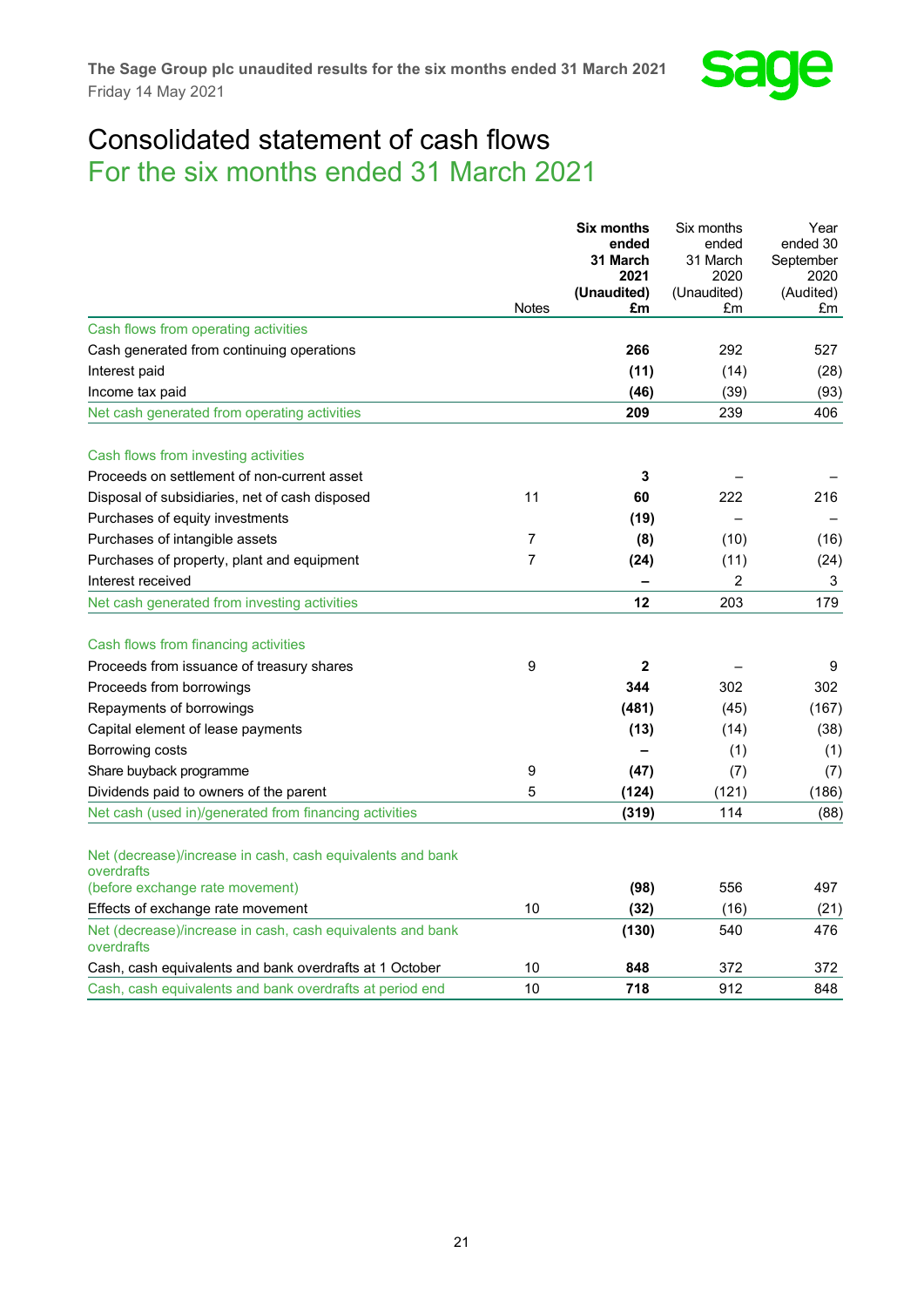

# Notes to the financial information For the six months ended 31 March 2021

## **1 Group accounting policies**

## **General information**

The Sage Group plc ("the Company") and its subsidiaries (together "the Group") is a leading global supplier of business management software to Small & Medium Businesses.

This condensed consolidated half-yearly financial report was approved for issue by the board of directors on 14 May 2021.

The financial information set out above does not constitute the Company's Statutory Accounts. Statutory Accounts for the year ended 30 September 2020 have been delivered to the Registrar of Companies. The auditor's report was unqualified and did not contain statements under section 498 (2), (3) or (4) of the Companies Act 2006.

Whilst the financial information included in this announcement has been computed in accordance with International Financial Reporting Standards ("IFRSs") as adopted by the European Union ("EU") and IFRSs as issued by the International Accounting Standards Board ("IASB"), this announcement does not in itself contain sufficient information to comply with IFRSs. The financial information has been prepared on the basis of the accounting policies and critical accounting estimates and judgements as set out in the Annual Report and Accounts for 2020.

This condensed consolidated half-yearly financial report has been reviewed, not audited.

The Company is a limited liability company incorporated and domiciled in the UK. The address of its registered office is North Park, Newcastle upon Tyne, NE13 9AA. The Company is listed on the London Stock Exchange.

## **Basis of preparation**

The financial information for the six months ended 31 March 2021 has been prepared in accordance with the Disclosure and Transparency Rules of the Financial Conduct Authority and with IAS 34, "Interim Financial Reporting" as adopted by the European Union ("EU") and as issued by the International Accounting Standards Board ("IASB"). The condensed consolidated half-yearly financial report should be read in conjunction with the annual financial statements for the year ended 30 September 2020, which have been prepared in accordance with IFRSs as adopted by the EU and IFRSs as issued by the IASB.

The possible continuing and future impact of COVID-19 on the Group has been considered in the preparation of the financial statements including within our evaluation of critical accounting estimates and judgements which are detailed further below. The Group's operational and financially robust position is supported by:

- High quality recurring and subscription based revenue;
- Resilient cash generation and robust liquidity position which is supported by strong underlying cash conversion of 133%, reflecting the strength of the subscription business model; and
- A well diversified small and medium customer base.

The Directors have reviewed liquidity and covenant forecasts for the Group for the period to 30 September 2022, which reflect the expected impact of COVID-19 on trading. Stress testing has been performed with the impact of severe increases in churn and significantly reduced levels of new customer acquisitions and sales to existing customers being considered. In these severe stress scenarios, the Group continues to have sufficient resources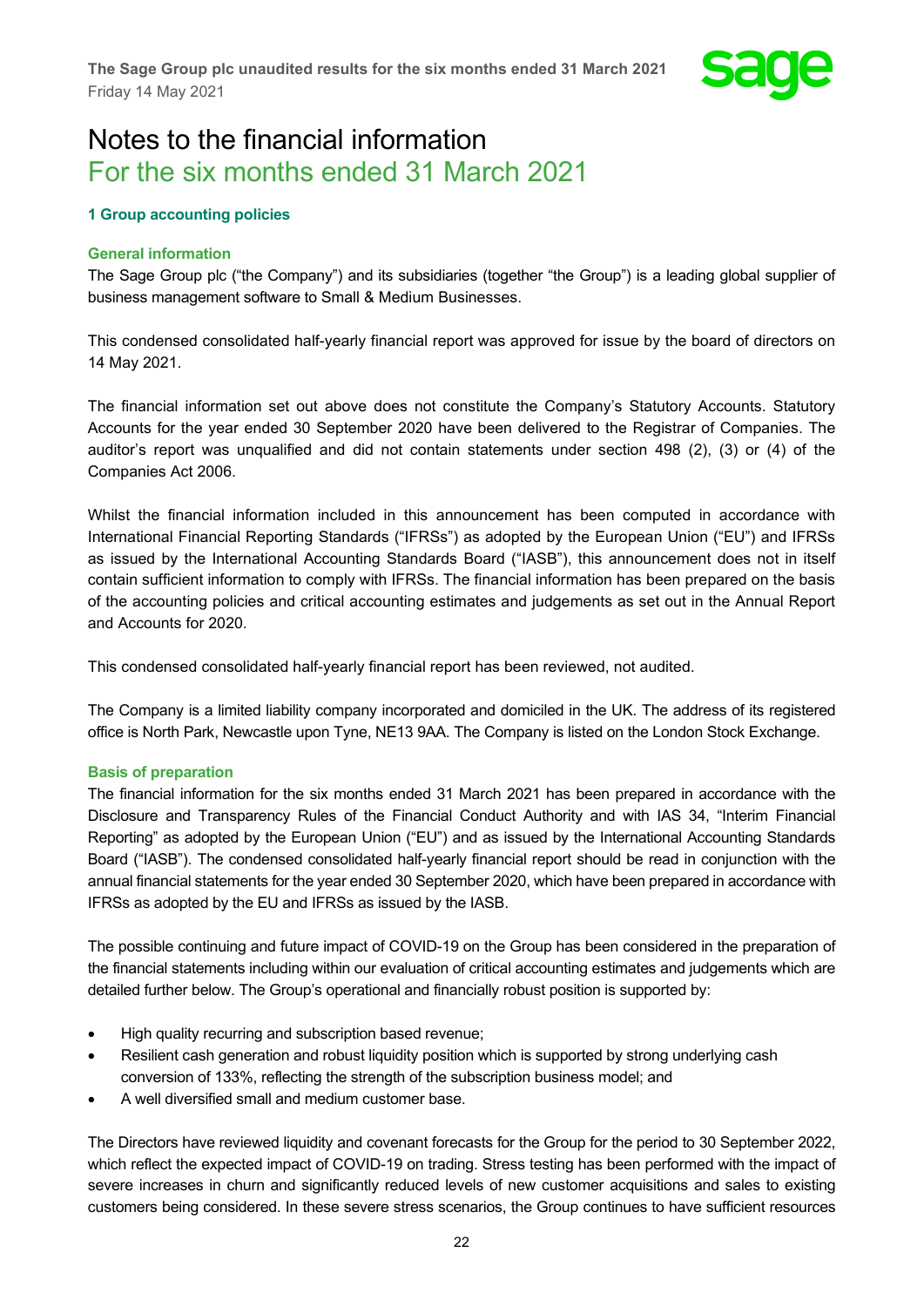

to continue in operational existence. In the event that more severe impacts occur, controllable mitigating actions are available to the Group should they be required.

The Directors performed reverse stress testing to provide an illustration of the level of churn and deterioration in new customer acquisition and sales to existing customers which would be required to trigger a breach in the Group's covenants or exhaust cash down to minimum working capital requirements. The scenarios required to trigger such an outcome are considered highly unlikely, far beyond those considered in the severe stress scenarios, as a result of the resilient nature of the subscription-based business model, robust balance sheet and continued strong cash conversion of the Group.

After making enquiries, the Directors have a reasonable expectation that Sage has adequate resources to continue in operational existence for at least 12 months from the date of signing these financial statements. Accordingly, they continue to adopt the going concern basis in preparing the consolidated financial statements, in accordance with those parts of the Companies Act 2006 applicable to companies reporting under IFRS.

#### **Accounting policies**

The accounting policies adopted are consistent with those of the annual financial statements for the year ended 30 September 2020 as described in those annual financial statements, except for the treatment of equity investments, which the Group did not hold at 30 September 2020. The Group initially recognises its equity investments at cost on the balance sheet as a non-current asset. The Group has irrevocably elected to measure the equity investments currently held at fair value through other comprehensive income, as they are not held for trading. The investments will be measured at fair value at each reporting date (as required under IFRS 9), with changes in fair value of the investments recognised within other comprehensive income. Only dividend income will be recognised within the income statement.

#### **Adoption of new and revised IFRSs**

There are no new accounting standards which are currently issued but not yet effective which the management expects would have a material impact on the Group.

## **Critical accounting estimates and judgements**

The preparation of financial statements requires the use of accounting estimates and assumptions by management. It also requires management to exercise its judgement in the process of applying the accounting policies. We continually evaluate our estimates, assumptions and judgements based on available information. The areas involving a higher degree of judgement or complexity are described below.

#### **Revenue recognition**

Approximately a third of the Company's revenue is generated from sales to partners rather than end users. The key judgement is determining whether the business partner is a customer of the Group. The key criteria in this determination is whether the business partner has taken control of the product. Considering the nature of Sage's' subscription products and support services, this is usually assessed based on whether the business partner has responsibility for payment, has discretion to set prices, and takes on the risks and rewards of the product from Sage.

Where the business partner is a customer of Sage, discounts are recognised as a deduction from revenue. Where the business partner is not a customer of Sage and their part in the sale has simply been in the form of a referral, they are remunerated in the form of a commission payment. These payments are treated as contract acquisition costs.

An additional area of judgement is the recognition and deferral of revenue on on-premise subscription offerings, for example the sale of a term licence with an annual maintenance and support contract as part of a subscription contract. In such instances, the transaction price is allocated between the constituent performance obligations on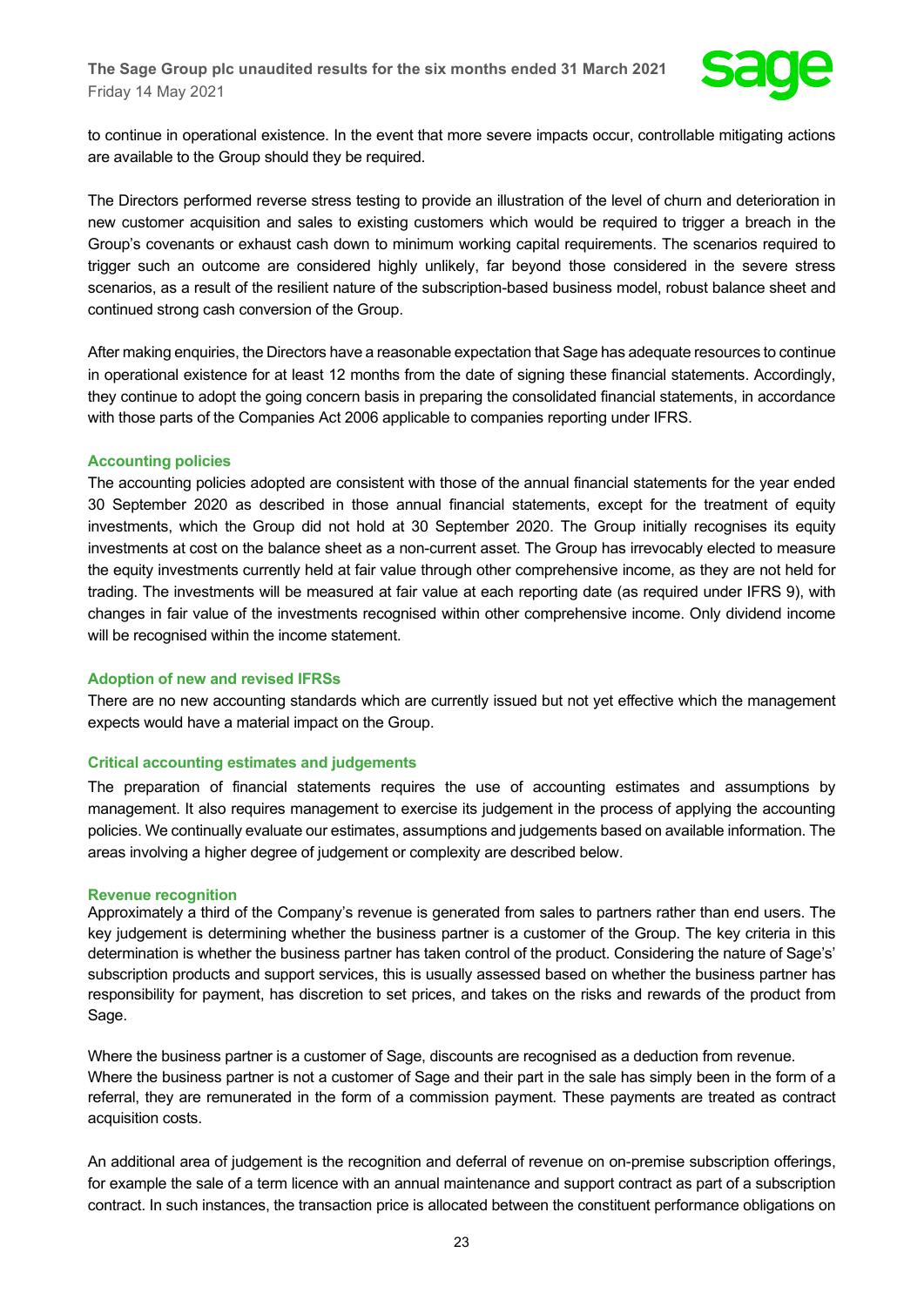

the basis of standalone selling prices (SSPs). Judgement is required when estimating SSPs. The Group has established a hierarchy to identify the SSPs that are used to allocate the transaction price of a customer contract to the performance obligations in the contract. Where SSPs for on-premise offerings are observable and consistent across the customer base, SSP estimates are derived from pricing history. Where there are no directly observable estimates available, comparable products are utilised as a basis of assessment or the residual approach is used. Under the residual approach, the SSP for the offering is estimated to be the total transaction price less the sum of the observable SSPs of other goods or services in the contract. The Group uses this technique in particular for estimating the term licence SSP sold as part of its on-premise subscription offerings as Sage has previously not sold term licences on a stand-alone basis (i.e., the selling price is uncertain).

## **Goodwill impairment**

A key judgement is the ongoing appropriateness of the cash-generating units ("CGUs") for the purpose of impairment testing. CGUs are assessed in the context of the Group's evolving business model, the Sage strategy and the shift to global product development. Management continues to monitor goodwill at a regional level, thus it was determined that the use of CGUs based on geographical area of operation remains appropriate.

With effect from 1 October 2020, this also includes the goodwill acquired with the acquisition of the Sage Intacct business in 2017 which is monitored as a Group of CGUs comprising both Sage's Business Solutions Division (SBS) and Sage Intacct business in North America. This decision has been taken following strategic and operational changes made during the year, as a result of which the North American business is now managed, and performance monitored on a combined basis.

Management has performed a review for indicators of impairment of goodwill as at 31 March 2021. As a result of this review, no indicators of impairment have been identified.

The carrying value of goodwill and the key assumptions used in performing the annual impairment assessment are disclosed in the 30 September 2020 financial statements.

## **Trade receivables**

Due to the continuing impact of COVID-19, the timing and level of impact of business failures is uncertain. Therefore, the expected credit loss allowance against trade receivables is a source of estimation uncertainty. Current and expected collection of trade receivables since the start of the COVID-19 pandemic has been modelled on a region specific basis, taking into account macroeconomic factors, such as revised GDP outlooks and government support available and other regional specific microeconomic factors. As a consequence management provided an additional £17m expected credit loss provision as at 30 September 2020. This provision has been reassessed to take into account the evolving micro and macro economic factors, and the gross receivables amount as at 31 March 2021. It has been concluded that the additional expected credit loss provision as at 30 September 2020, revalued at current exchange rates, remains appropriate against the 31 March 2021 gross receivables amount.

## **Website**

This condensed consolidated half-yearly financial report for the six months ended 31 March 2021 can also be found on our website: [www.sage.com/investors/investor-downloads.](http://www.sage.com/investors/investor-downloads)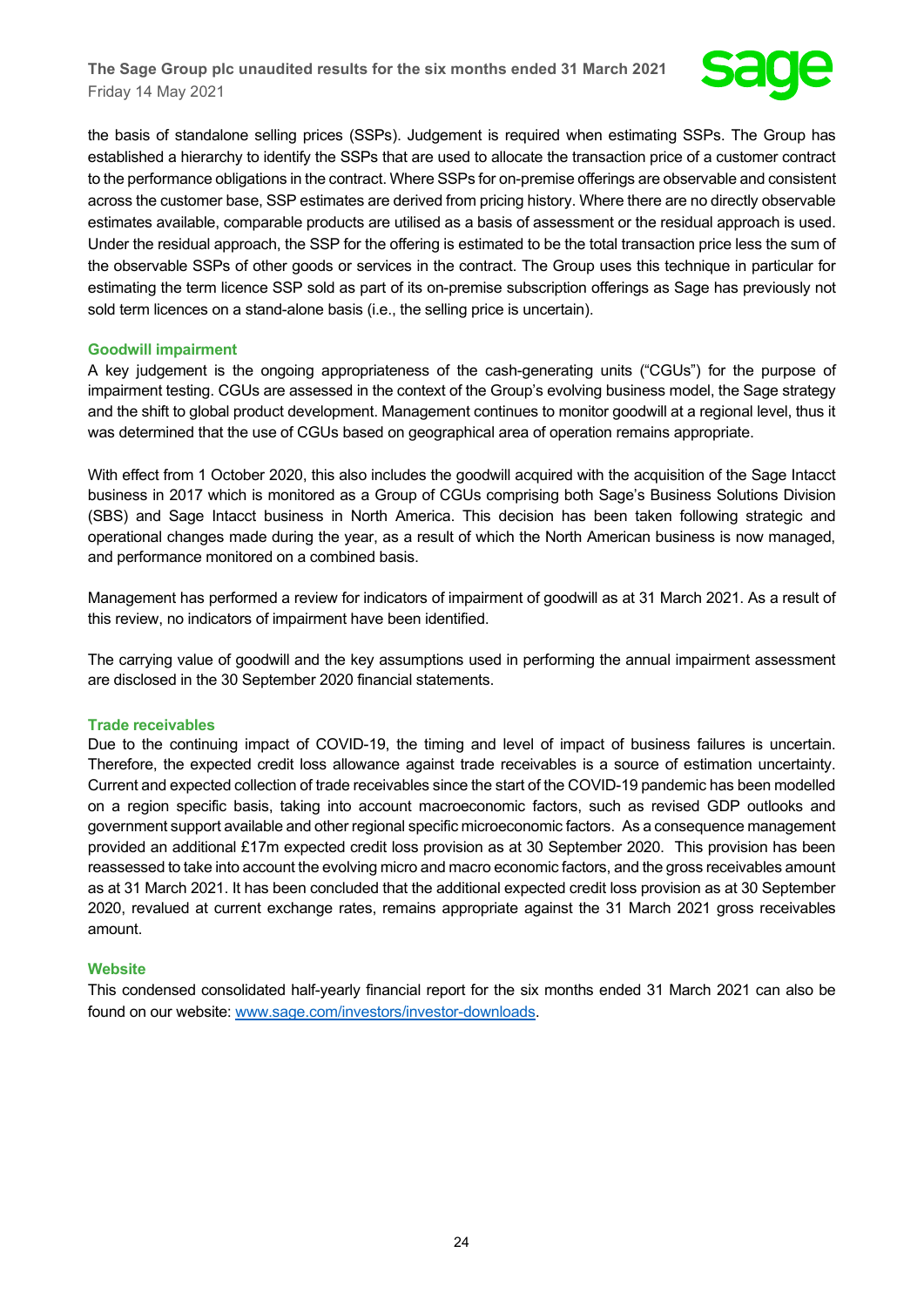

## **2 Segment information**

In accordance with IFRS 8, "Operating Segments", information for the Group's operating segments has been derived using the information used by the chief operating decision maker. The Group's Executive Committee has been identified as the chief operating decision maker in accordance with their designated responsibility for the allocation of resources to operating segments and assessing their performance, through the Management Business Reviews chaired by the Chief Operating Officer. The Executive Committee uses organic and underlying data to monitor business performance. Operating segments are reported in a manner which is consistent with the operating segments produced for internal management reporting.

With effect from 1 October 2020, the Group is organised into seven key operating segments: North America, Northern Europe (UK and Ireland), Central Europe (Germany, Austria, Poland and Switzerland), France, Iberia (Spain and Portugal), Africa and the Middle East, and Asia (including Australia). Prior to this date, the North America operating segment was presented as two operating segments, North America (excluding North America Sage Intacct) and North America Sage Intacct. For reporting under IFRS 8, the Group is divided into three reportable segments. These segments are as follows:

- North America
- Northern Europe
- International Central and Southern Europe (Central Europe, France and Iberia)

The remaining operating segments of Africa and the Middle East, and Asia (including Australia) do not meet the quantitative thresholds for presentation as separate reportable segments under IFRS 8, and so are presented together and described as International – Africa & APAC. They include the Group's operations in South Africa, Middle East, Australia, Singapore and Malaysia.

The reportable segments reflect the aggregation of the operating segments for Central Europe, France and Iberia. The aggregated operating segments are considered to share similar economic characteristics because they have similar long-term gross margins and operate in similar markets. Central Europe, France and Iberia operate principally within the EU and the majority of their businesses are in countries within the Euro area.

Previously, the operating segment International – Central and Southern Europe was reported as Central and Southern Europe, and the operating segment International – Africa & APAC was reported as International.

The revenue analysis in the table below is based on the location of the customer, which is not materially different from the location where the order is received and where the assets are located.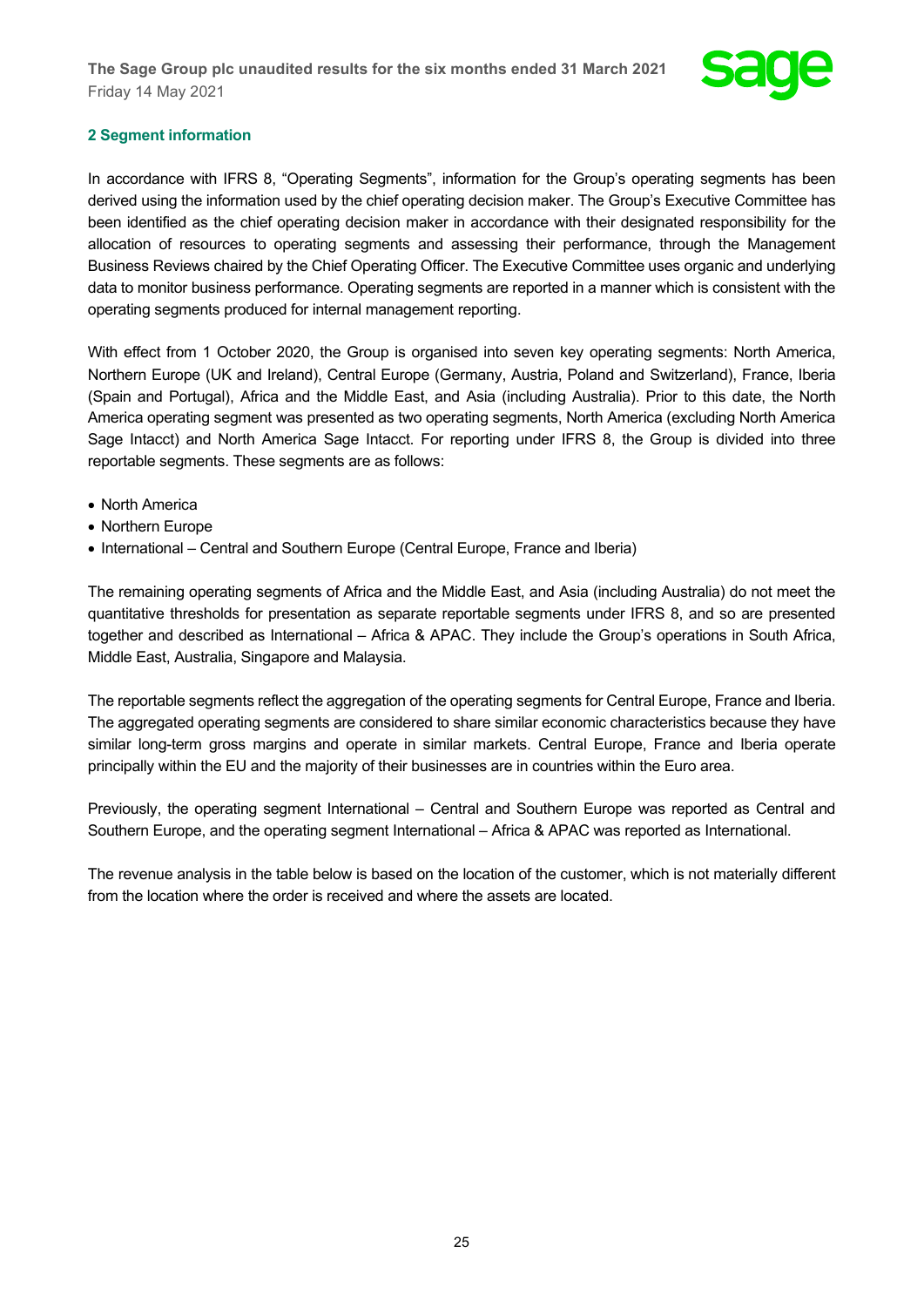

## **Revenue by segment (Unaudited)**

|                                                |                                                    |                               | Six months ended 31 March 2021 |             |                                               |                        |  |
|------------------------------------------------|----------------------------------------------------|-------------------------------|--------------------------------|-------------|-----------------------------------------------|------------------------|--|
|                                                | <b>Statutory</b><br>and<br><b>Underlying</b><br>£m | Organic<br>adjustments*<br>£m | Organic<br>£m                  | Change<br>% | Change<br><b>Statutory Underlying</b><br>$\%$ | Change<br>Organic<br>% |  |
| Recurring revenue by segment                   |                                                    |                               |                                |             |                                               |                        |  |
| North America                                  | 316                                                |                               | 316                            | 1.5%        | 6.1%                                          | 6.1%                   |  |
| Northern Europe                                | 192                                                |                               | 192                            | 3.1%        | 2.9%                                          | 2.9%                   |  |
| International - Central and<br>Southern Europe | 262                                                | (19)                          | 243                            | 4.6%        | 1.6%                                          | 2.5%                   |  |
| International - Africa & APAC                  | 80                                                 | (20)                          | 60                             | $(20.2\%)$  | $(13.2\%)$                                    | 7.7%                   |  |
| Recurring revenue                              | 850                                                | (39)                          | 811                            | 0.2%        | 1.9%                                          | 4.4%                   |  |
| Other revenue by segment                       |                                                    |                               |                                |             |                                               |                        |  |
| North America                                  | 24                                                 |                               | 24                             | (22.7%)     | $(19.0\%)$                                    | $(19.0\%)$             |  |
| Northern Europe                                | 8                                                  |                               | 8                              | $(73.4\%)$  | $(73.5\%)$                                    | (33.6%)                |  |
| International - Central and<br>Southern Europe | 43                                                 | (2)                           | 41                             | $(10.3\%)$  | $(12.9\%)$                                    | (11.5%)                |  |
| International - Africa & APAC                  | 12                                                 | (6)                           | 6                              | (38.6%)     | $(36.0\%)$                                    | (51.3%)                |  |
| Other revenue                                  | 87                                                 | (8)                           | 79                             | (31.9%)     | (31.5%)                                       | (21.5%)                |  |
| Total revenue by segment                       |                                                    |                               |                                |             |                                               |                        |  |
| North America                                  | 340                                                |                               | 340                            | $(0.7\%)$   | 3.8%                                          | 3.8%                   |  |
| Northern Europe                                | 200                                                |                               | 200                            | $(7.0\%)$   | $(7.2\%)$                                     | 0.8%                   |  |
| International - Central and<br>Southern Europe | 305                                                | (21)                          | 284                            | 2.3%        | $(0.7\%)$                                     | 0.3%                   |  |
| International - Africa & APAC                  | 92                                                 | (26)                          | 66                             | $(23.2\%)$  | $(17.1\%)$                                    | $(3.4\%)$              |  |
| Total revenue                                  | 937                                                | (47)                          | 890                            | $(3.9\%)$   | $(2.5\%)$                                     | 1.4%                   |  |

\* Adjustments relate to the disposal of the Group's Polish business and assets held for sale in the current year (note 11).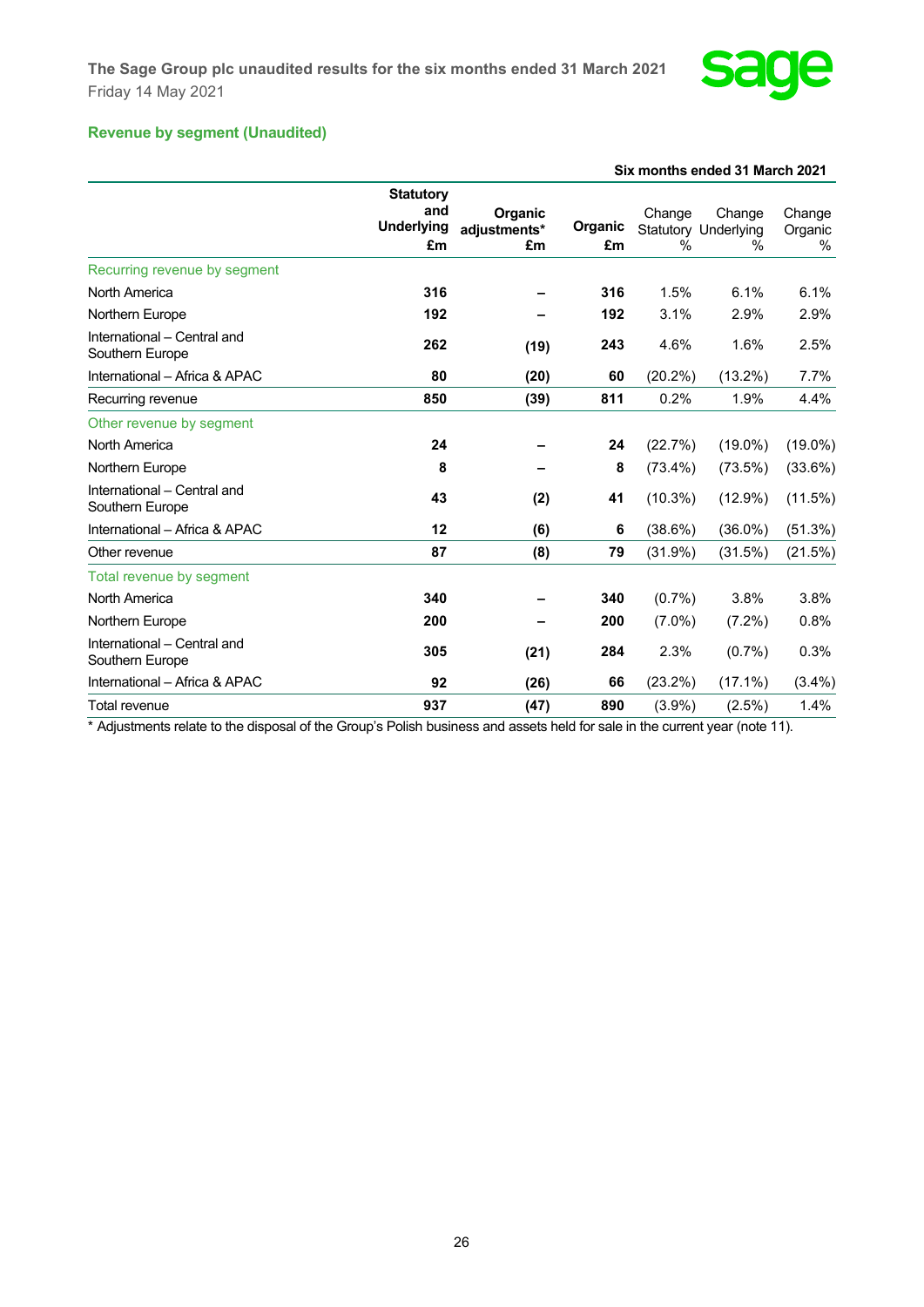

## **Revenue by segment (Unaudited)**

|                                                  |                                                  |                                        |                  | Six months ended 31 March 2020 |               |
|--------------------------------------------------|--------------------------------------------------|----------------------------------------|------------------|--------------------------------|---------------|
|                                                  | Statutory and<br>Underlying<br>as reported<br>£m | Impact of<br>foreign<br>exchange<br>£m | Underlying<br>£m | Organic<br>adjustments*<br>£m  | Organic<br>£m |
| Recurring revenue by segment                     |                                                  |                                        |                  |                                |               |
| North America                                    | 311                                              | (14)                                   | 297              |                                | 297           |
| Northern Europe                                  | 187                                              |                                        | 187              |                                | 187           |
| International - Central and Southern<br>Europe** | 250                                              | 8                                      | 258              | (21)                           | 237           |
| International - Africa & APAC***                 | 100                                              | (8)                                    | 92               | (36)                           | 56            |
| Recurring revenue                                | 848                                              | (14)                                   | 834              | (57)                           | 777           |
| Other revenue by segment                         |                                                  |                                        |                  |                                |               |
| North America                                    | 32                                               | (1)                                    | 31               |                                | 31            |
| Northern Europe                                  | 28                                               |                                        | 28               | (17)                           | 11            |
| International - Central and Southern<br>Europe** | 47                                               | 1                                      | 48               | (3)                            | 45            |
| International - Africa & APAC***                 | 20                                               | (1)                                    | 19               | (6)                            | 13            |
| Other revenue                                    | 127                                              | (1)                                    | 126              | (26)                           | 100           |
| Total revenue by segment                         |                                                  |                                        |                  |                                |               |
| North America                                    | 343                                              | (15)                                   | 328              |                                | 328           |
| Northern Europe                                  | 215                                              |                                        | 215              | (17)                           | 198           |
| International - Central and Southern<br>Europe** | 297                                              | 9                                      | 306              | (24)                           | 282           |
| International - Africa & APAC***                 | 120                                              | (9)                                    | 111              | (42)                           | 69            |
| Total revenue                                    | 975                                              | (15)                                   | 960              | (83)                           | 877           |

\* Adjustments relate to the disposal of the Group's Polish business and assets held for sale in the current year (note 11) and the disposal of Sage Pay and the Group's Brazilian business in the prior year.

\*\* Previously reported as Central and Southern Europe.

\*\*\* Previously reported as International.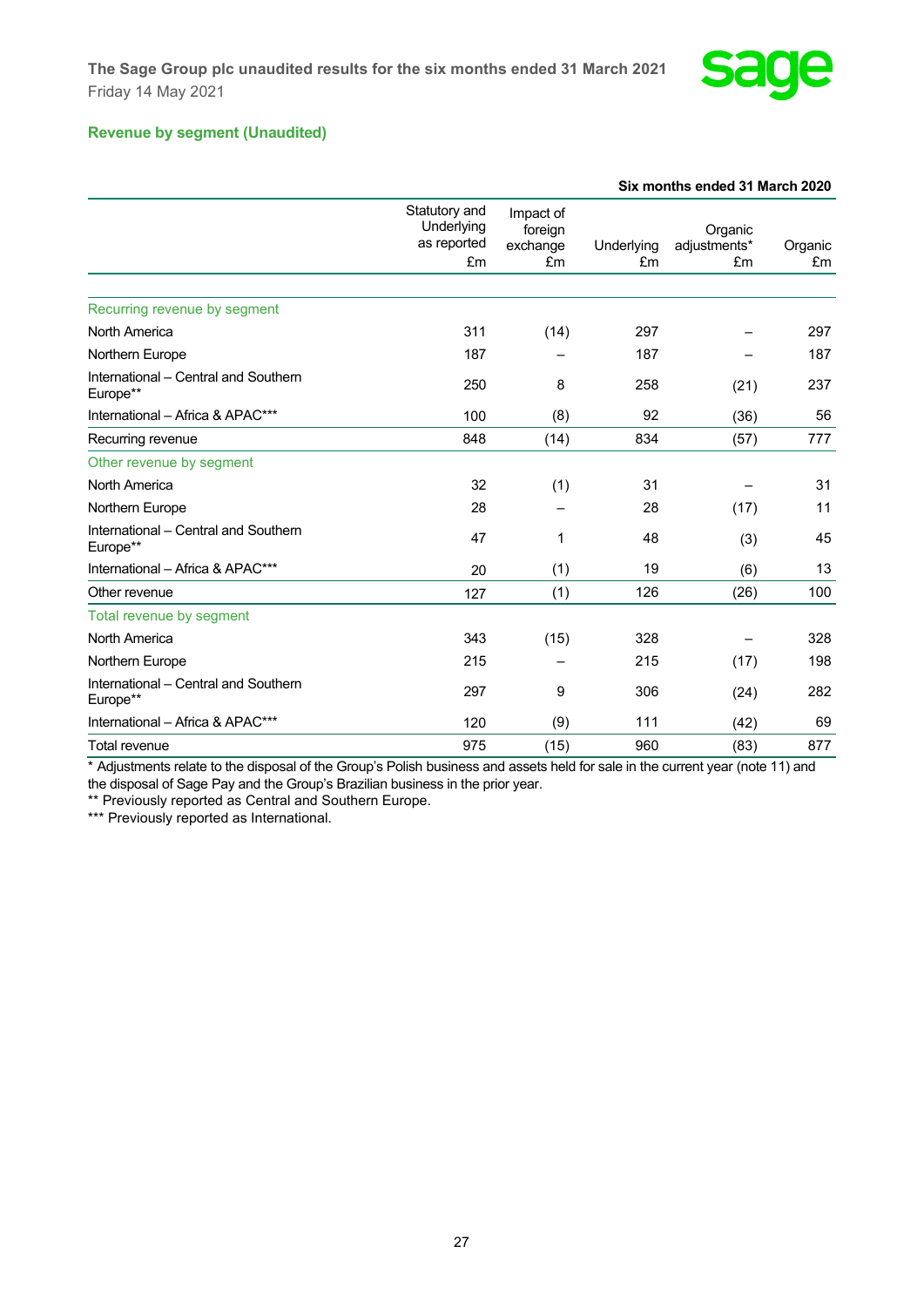

## **Operating profit by segment (Unaudited)**

|     |      |                               | <b>Organic</b> |                                                                                |            | Change  | Change<br>Organic                                     |
|-----|------|-------------------------------|----------------|--------------------------------------------------------------------------------|------------|---------|-------------------------------------------------------|
|     |      | £m                            | £m             |                                                                                |            | %       | %                                                     |
|     |      |                               |                |                                                                                |            |         |                                                       |
| 55  | 11   | 66                            |                | 66                                                                             | $(1.1\%)$  | 0.8%    | 0.8%                                                  |
| 42  | 19   | 61                            |                | 61                                                                             | $(82.1\%)$ | (18.2%) | (12.9%)                                               |
| 90  | (43) | 47                            | (7)            | 40                                                                             | 65.4%      | (24.1%) | (28.0%)                                               |
| 16  | 1    | 17                            | (4)            | 13                                                                             | (127.2%)   | 27.4%   | 4.5%                                                  |
| 203 | (12) | 191                           | (11)           | 180                                                                            | $(29.9\%)$ | (11.3%) | (11.6%)                                               |
|     |      | <b>Underlying</b><br>£m<br>£m |                | Six months ended 31 March 2021<br>Statutory adjustments Underlying adjustments |            | £m      | Change<br><b>Organic Statutory</b><br>Underlying<br>% |

| Statutory<br>£m | Underlying<br>£m | Underlying<br>£m | Impact of<br>foreign<br>exchange<br>£m   | Underlying<br>£m               | Organic<br>adjustments<br>£m | Organic<br>£m   |
|-----------------|------------------|------------------|------------------------------------------|--------------------------------|------------------------------|-----------------|
|                 |                  |                  |                                          |                                |                              |                 |
| 56              | 13               | 69               | (3)                                      | 66                             |                              | 66              |
| 236             |                  | 74               |                                          | 74                             |                              | 70              |
| 54              | 6                | 60               | 2                                        | 62                             | (6)                          | 56              |
| (57)            | 72               | 15               | (1)                                      | 14                             | (2)                          | 12 <sup>2</sup> |
| 289             |                  | 218              | (2)                                      | 216                            | (12)                         | 204             |
|                 |                  |                  | adjustments as reported<br>(162)<br>(71) | Six months ended 31 March 2020 |                              | (4)             |

Previously reported as Central and Southern Europe.

\*\* Previously reported as International.

#### Reconciliation of underlying operating profit to statutory operating profit

|                                                       | Six months ended  | Six months ended  |
|-------------------------------------------------------|-------------------|-------------------|
|                                                       | 31 March 2021     | 31 March 2020     |
|                                                       | (Unaudited)<br>£m | (Unaudited)<br>£m |
|                                                       |                   |                   |
| North America                                         | 66                | 66                |
| Northern Europe                                       | 61                | 74                |
| International – Central and Southern Europe*          | 47                | 62                |
| Total reportable segments                             | 174               | 202               |
| International - Africa & APAC**                       | 17                | 14                |
| Underlying operating profit                           | 191               | 216               |
| Impact of movement in foreign currency exchange rates |                   | 2                 |
| Underlying operating profit (as reported)             | 191               | 218               |
| Amortisation of acquired intangible assets            | (16)              | (15)              |
| Other acquisition-related items                       | (9)               | (6)               |
| Non-recurring items                                   | 37                | 92                |
| Statutory operating profit                            | 203               | 289               |

\* Previously reported as Central and Southern Europe.

\*\* Previously reported as International.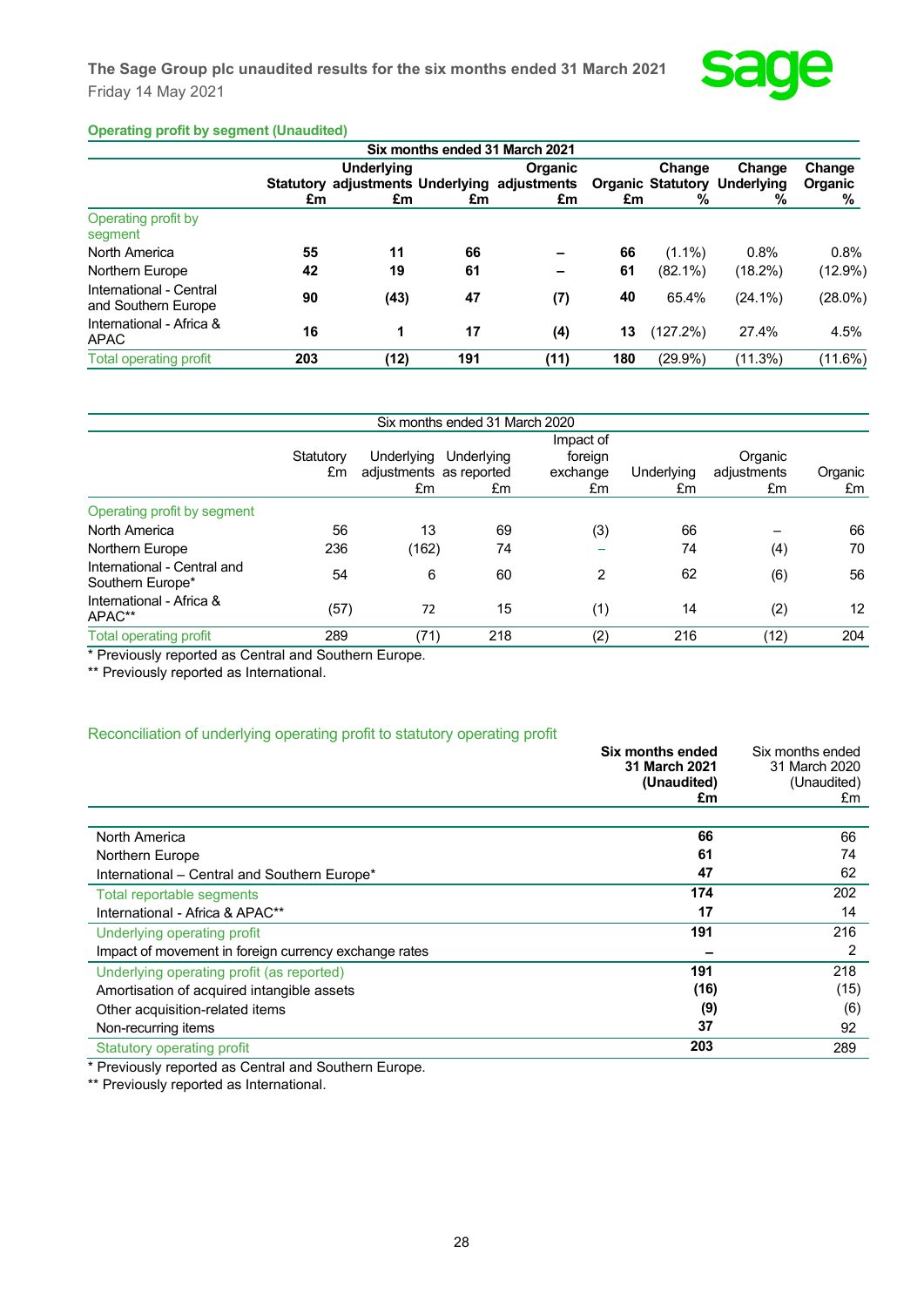

## **3 Adjustments between underlying profit and statutory profit (Unaudited)**

|                                                                                         | <b>Six months</b><br>ended<br>31 March<br>2021 | <b>Six months Six months</b> Six months<br>ended<br>31 March<br>2021<br>Non- | ended<br>31 March<br>2021 | ended<br>31 March<br>2020 | Six months<br>ended<br>31 March<br>2020 | Six months<br>ended<br>31 March<br>2020 |
|-----------------------------------------------------------------------------------------|------------------------------------------------|------------------------------------------------------------------------------|---------------------------|---------------------------|-----------------------------------------|-----------------------------------------|
|                                                                                         | <b>Recurring</b><br>£m                         | recurring<br>£m                                                              | Total<br>£m               | Recurring<br>£m           | Non-<br>recurring<br>£m                 | Total<br>£m                             |
| M&A activity-related items<br>Amortisation of acquired intangibles                      | (16)                                           |                                                                              | (16)                      | (15)                      |                                         | (15)                                    |
| Net gain on disposal of subsidiaries<br>Other M&A activity-related items<br>Other items | (9)                                            | 41                                                                           | 41<br>(9)                 | (6)                       | 141                                     | 141<br>(6)                              |
| Reversal of restructuring costs<br>Impairment of goodwill                               |                                                | 5                                                                            | 5                         |                           | (19)                                    | (19)                                    |
| Property restructuring costs<br>Office relocation                                       |                                                | (9)                                                                          | (9)                       |                           | (6)<br>(24)                             | (6)<br>(24)                             |
| Total adjustments made to operating profit<br>Fair value adjustment                     | (25)                                           | 37                                                                           | 12                        | (21)<br>(1)               | 92                                      | 71<br>(1)                               |
| Total adjustments made to profit before<br>income tax                                   | (25)                                           | 37                                                                           | 12                        | (22)                      | 92                                      | 70                                      |

#### **Recurring items**

Acquired intangibles are assets which have previously been recognised as part of business combinations or similar transactions. These assets are predominantly brands, customer relationships and technology rights.

Other M&A activity-related items relate to advisory, legal, accounting, valuation and other professional or consulting services which is related to M&A activity as well as acquisition-related remuneration, directly attributable integration costs and any required provision for future selling costs for assets held for sale.

The fair value adjustment in the prior year comprises a charge of £1m in relation to an embedded derivative asset which relates to contractual terms agreed as part of the US private placement debt.

#### **Non-recurring items**

Net credit in respect of non-recurring items amounted to £37m (H1 FY20: credit of £92m).

The net gain on disposal of subsidiaries relates to the disposal of the Group's Polish business. Further details can be found in note 11. In the prior year, the £141m net gain on disposal of subsidiaries related to the disposal of Sage Pay (gain: £193m) and the Brazilian business (loss: £52m).

Reversal of restructuring costs of £5m (H1 FY20: £nil) relates to unutilised Professional Service provisions created in H2 FY20 as the business continues to de-prioritise low margin professional services. The reversal is a result of fewer colleagues leaving the business as they are redeployed into other roles.

In the prior year, following challenging trading and economic conditions in Asia, an impairment of the goodwill relating to the Asia group of CGU's of £19m was recognised.

In the prior year, property restructuring costs of £6m related to the reorganisation of the Group's properties and consist of net lease exit costs following consolidation of office space and impairment of leasehold and other related assets that are no longer in use.

Office relocation costs of £9m (H1 FY20: £24m) relate to the incremental depreciation charge resulting from accelerated depreciation following the previously announced UK office move.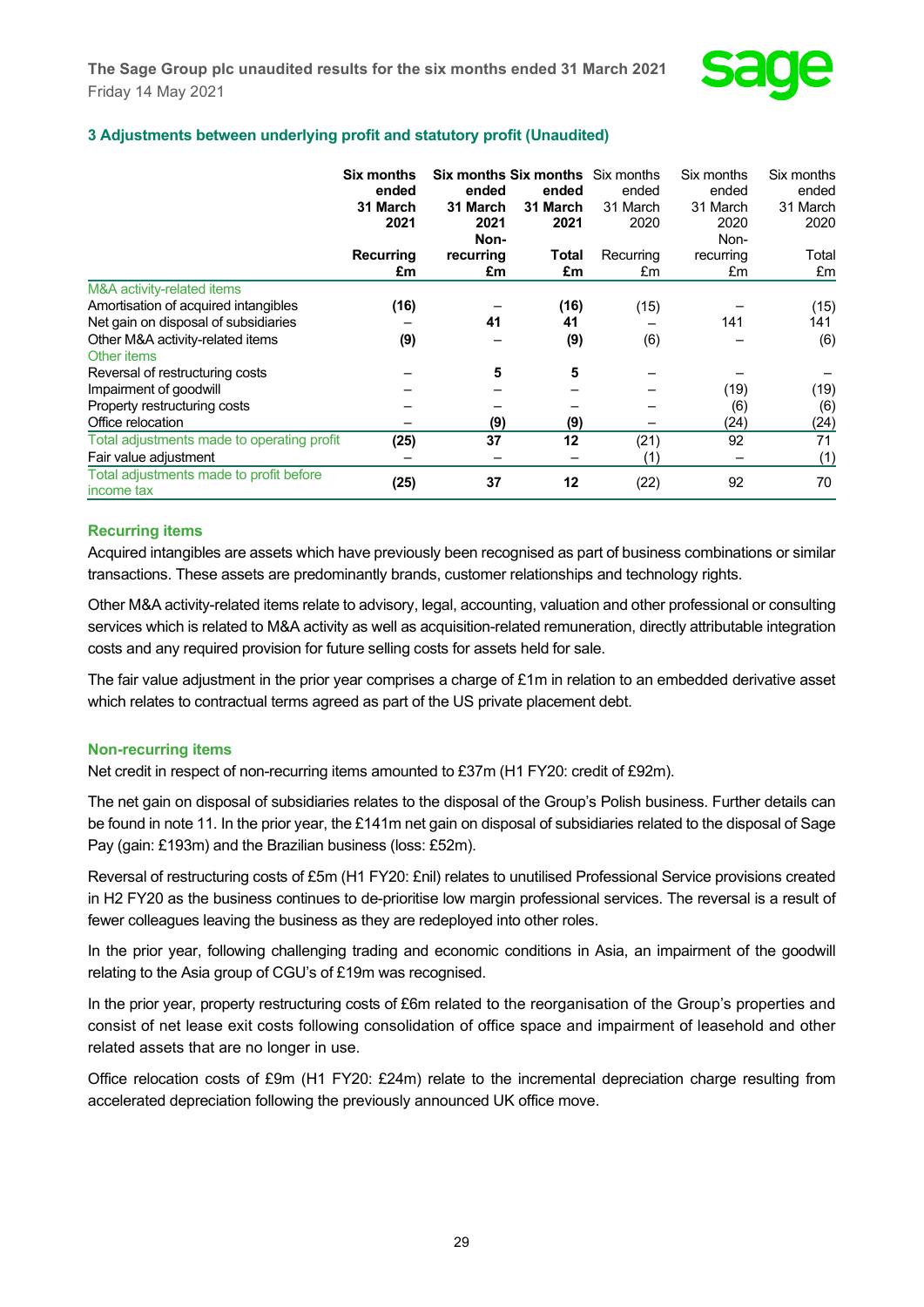

#### **4 Income tax expense**

The effective tax rate on statutory profit before tax was 23% (six months ended 31 March 2020: 19%) whilst the effective tax rate on underlying profit before tax for continuing operations was 25% (six months ended 31 March 2020: 27%). The effective income tax rate represents the best estimate of the average annual effective income tax rate expected for the full year, applied to the profit before income tax for the six months ended 31 March 2021.

The difference between the underlying and statutory rate in H1 21 primarily reflects the non-taxable disposal of our Polish business, offset by non-tax-deductible charges relating to the accelerated depreciation of North Park and M&A activity-related items.

#### **EU State Aid**

The Group continues to monitor developments following the EU Commission's decision published on 25 April 2019 in respect of its State Aid investigation into the UK's Controlled Foreign Company regime. The EU Commission's decision concluded that UK legislation did not comply with EU State Aid rules in certain circumstances.

The UK Government has submitted an appeal to the European Court seeking to annul the EU Commission's findings. The Group, in line with a number of UK corporates, has made a similar appeal.

The UK Government is required to continue the process of recovering the State Aid whilst the decision is under appeal. HMRC issued the Group with a charging notice for £10m in February 2021. Whilst the Group has lodged an appeal against the charging notice this does not defer the payment of the tax assessed.

The issuance and settlement of the charging notice does not however change the Group's view that no provision is required at this time. This judgement is based on management's own internal view on the matter, and is supported by the appeals that have been made by the UK Government and other PLCs (including the Group). Additionally, and in accordance with the provisions of IFRIC 23, the Group has recognised a £10m receivable against HMRC on the expectation that the charge will be repaid in due course.

As previously disclosed, the Group still considers that the maximum potential tax liability, excluding interest, to be approximately £35m. The assessment of uncertain tax positions is subjective and significant management judgement is required. This judgement is based on current interpretation of legislation, management experience and professional advice.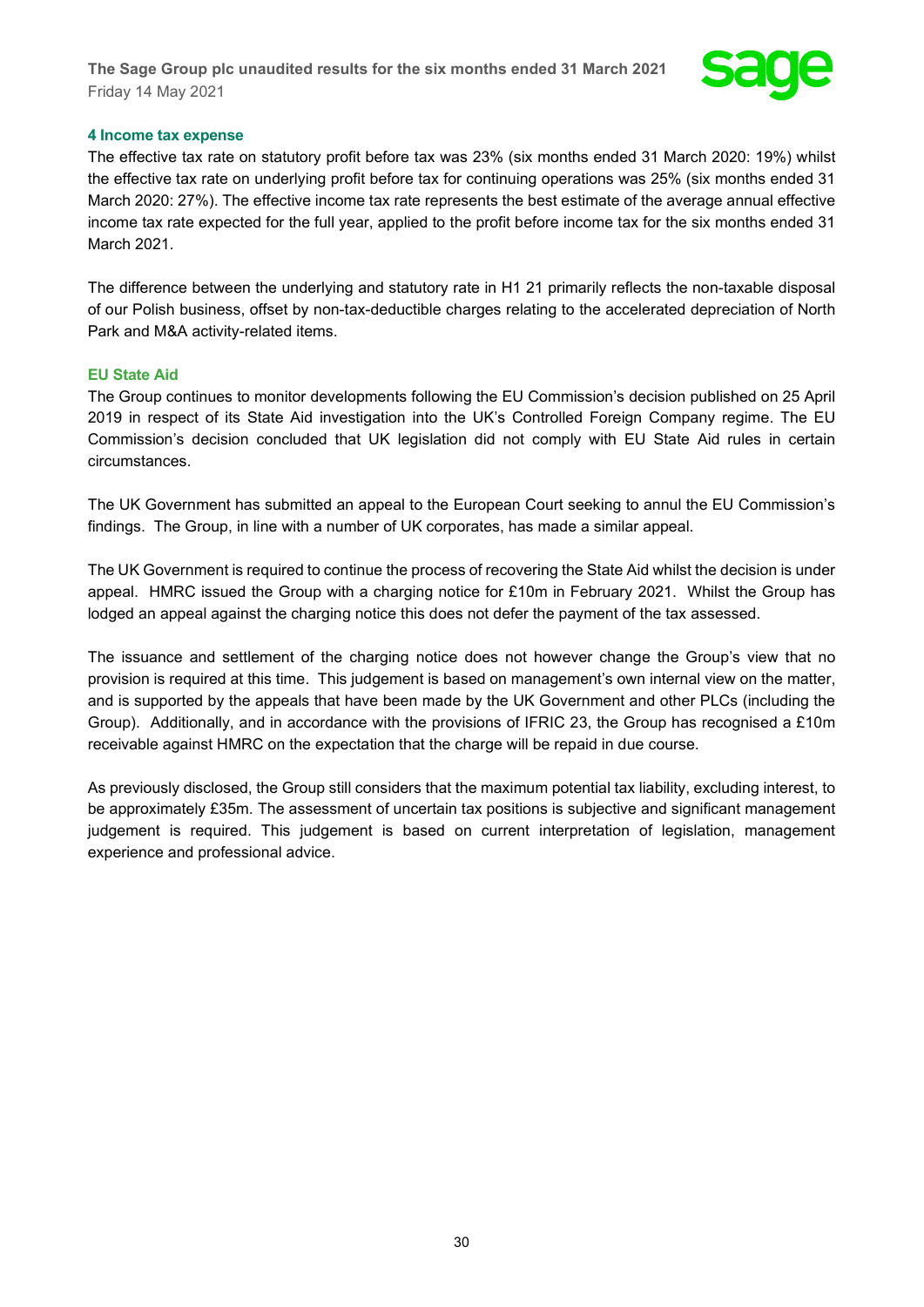

## **5 Dividends**

|                                                                                     | Six months  | Six months  | Year      |
|-------------------------------------------------------------------------------------|-------------|-------------|-----------|
|                                                                                     | ended       | ended       | ended 30  |
|                                                                                     | 31 March    | 31 March    | September |
|                                                                                     | 2021        | 2020        | 2020      |
|                                                                                     | (Unaudited) | (Unaudited) | (Audited) |
|                                                                                     | £m          | £m          | £m        |
| <b>Final dividend paid for the year ended 30 September 2019 of 11.12p per share</b> |             | 121         | 121       |
| Interim dividend paid for the year ended 30 September 2020 of 5.93p per share       |             |             | 65        |
| <b>Final dividend paid for the year ended 30 September 2020 of 11.32p per share</b> | 124         |             |           |
|                                                                                     | 124         | 121         | 186       |

The interim dividend of 6.05p per share will be paid on 18 June 2021 to shareholders on the register at the close of business on 28 May 2021. The Company's distributable reserves are sufficient to support the payment of this dividend.

## **6 Earnings per share**

Basic earnings per share is calculated by dividing the profit for the period attributable to owners of the parent by the weighted average number of ordinary shares in issue during the period, excluding those held as treasury shares, which are treated as cancelled.

For diluted earnings per share, the weighted average number of ordinary shares in issue is adjusted to assume conversion of all potentially dilutive ordinary shares. The Group has one class of dilutive potential ordinary shares. They are share options granted to employees where the exercise price is less than the average market price of the Company's ordinary shares during the period.

|                                                                    |                   | Underlying  |             |                  |             |
|--------------------------------------------------------------------|-------------------|-------------|-------------|------------------|-------------|
|                                                                    | <b>Underlying</b> | as reported | Underlying  | <b>Statutory</b> | Statutory   |
|                                                                    | Six months        | Six months  | Six months  | Six months       | Six months  |
|                                                                    | ended             | ended       | ended       | ended            | ended 31    |
|                                                                    | 31 March          | 31 March    | 31 March    | 31 March         | March       |
|                                                                    | 2021              | 2020        | 2020        | 2021             | 2020        |
|                                                                    | (Unaudited)       | (Unaudited) | (Unaudited) | (Unaudited)      | (Unaudited) |
| Earnings attributable to owners of the parent                      |                   |             |             |                  |             |
| Profit for the period                                              | 133               | 150         | 148         | 146              | 224         |
|                                                                    |                   |             |             |                  |             |
| Number of shares (millions)                                        |                   |             |             |                  |             |
| Weighted average number of shares                                  | 1,094             | 1,090       | 1,090       | 1,094            | 1,090       |
| Dilutive effects of shares                                         | 8                 | 8           | 8           | 8                | 8           |
|                                                                    | 1,102             | 1,098       | 1,098       | 1,102            | 1,098       |
| Earnings per share attributable to owners of<br>the parent (pence) |                   |             |             |                  |             |
| Basic earnings per share                                           | 12.14             | 13.75       | 13.57       | 13.29            | 20.56       |
| Diluted earnings per share                                         | 12.05             | 13.66       | 13.47       | 13.19            | 20.42       |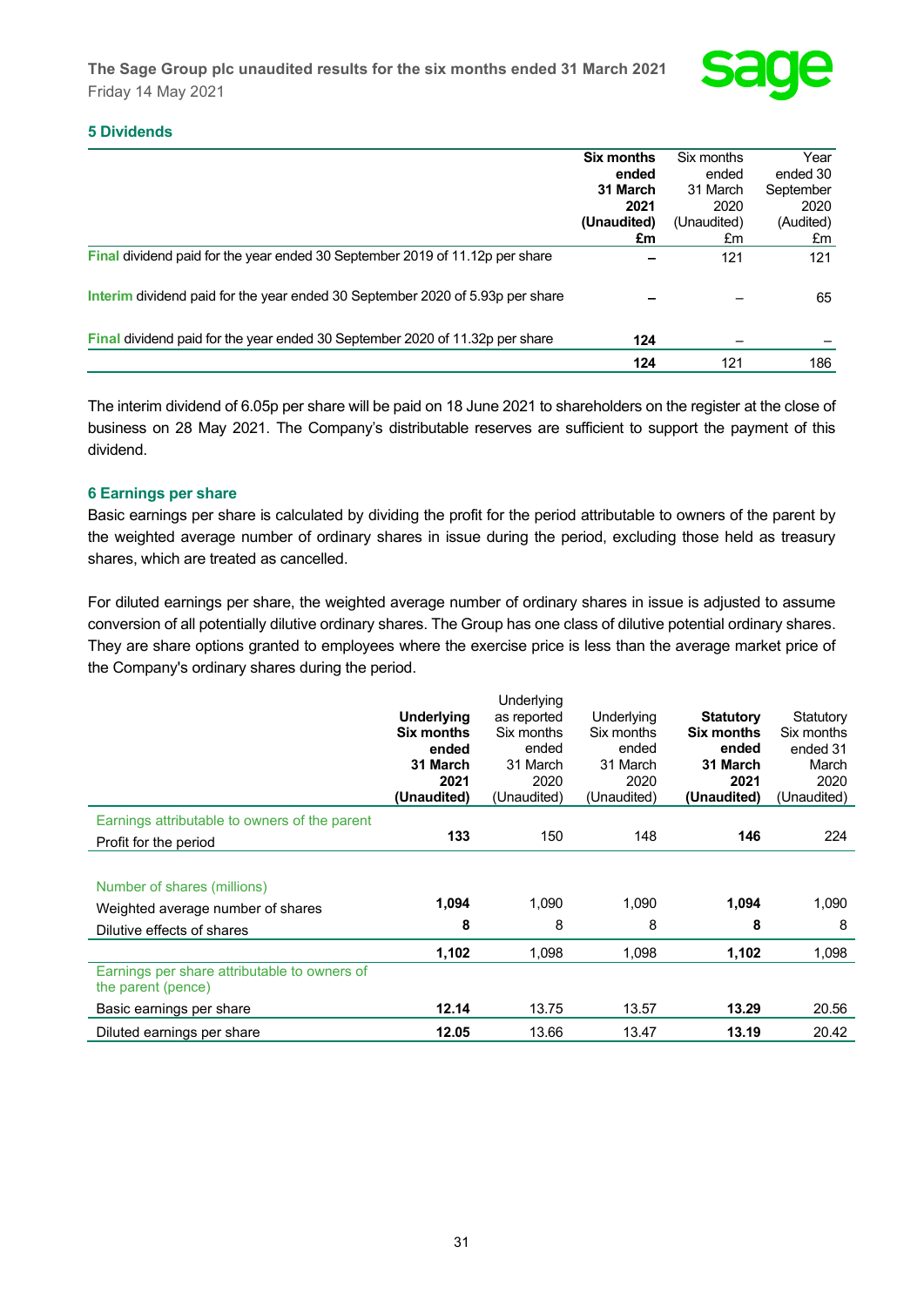

|                                                                             | <b>Six months</b> | Six months  |
|-----------------------------------------------------------------------------|-------------------|-------------|
|                                                                             | ended             | ended       |
|                                                                             | 31 March          | 31 March    |
|                                                                             | 2021              | 2020        |
|                                                                             | (Unaudited)       | (Unaudited) |
| <b>Reconciliation of earnings</b>                                           | £m                | £m          |
| Underlying earnings attributable to owners of the parent                    | 133               | 148         |
| Impact of movement in foreign currency exchange rates                       |                   | 2           |
| Underlying earnings attributable to owners of the parent (as reported)      | 133               | 150         |
| Office relocation                                                           | (9)               | (24)        |
| Property restructuring costs                                                |                   | (6)         |
| Impairment of goodwill                                                      |                   | (19)        |
| Reversal of restructuring costs                                             | 5                 |             |
| Amortisation of acquired intangible assets                                  | (16)              | (15)        |
| Fair value adjustments to debt-related financial instruments                |                   | (1)         |
| Other M&A related items                                                     | (9)               | (6)         |
| Net gain on disposal of subsidiaries                                        | 41                | 141         |
| Taxation on adjustments                                                     |                   | 4           |
| Net adjustments                                                             | 13                | 74          |
| Earnings – statutory profit for period attributable to owners of the parent | 146               | 224         |

## **7 Non-current assets**

|                                                |             |             | Property,   |             |
|------------------------------------------------|-------------|-------------|-------------|-------------|
|                                                |             | Other       | plant       |             |
|                                                |             | intangible  | and         |             |
|                                                | Goodwill    | assets      | equipment   | Total       |
|                                                | (Unaudited) | (Unaudited) | (Unaudited) | (Unaudited) |
|                                                | £m          | £m          | £m          | £m          |
| Opening net book amount at 1 October 2020      | 1,962       | 212         | 173         | 2,347       |
| Additions                                      |             | 8           | 25          | 33          |
| Disposal of subsidiary*                        | (9)         |             |             | (9)         |
| Transfer to HFS**                              | (4)         |             |             | (4)         |
| Depreciation, amortisation and other movements |             | (22)        | (27)        | (49)        |
| Exchange movement                              | (106)       | (10)        | (6)         | (122)       |
| Closing net book amount at 31 March 2021       | 1,843       | 188         | 165         | 2,196       |

\*Finalisation of the sale of the Group's Polish business. See note 11.

\*\*Reassessment of goodwill allocated to HFS entities. See note 11.

|                                                |             |                     | Property,    |             |
|------------------------------------------------|-------------|---------------------|--------------|-------------|
|                                                |             | Other<br>intangible | plant<br>and |             |
|                                                | Goodwill    | assets              | equipment    | Total       |
|                                                | (Unaudited) | (Unaudited)         | (Unaudited)  | (Unaudited) |
|                                                | £m          | £m                  | £m           | £m          |
| Opening net book amount at 1 October 2019      | 2.098       | 228                 | 117          | 2,443       |
| Impact of adoption of IFRS 16                  |             |                     | 113          | 113         |
| Additions                                      |             | 11                  | 26           | 37          |
| Impairment                                     | (19)        |                     |              | (19)        |
| Depreciation, amortisation and other movements |             | (21)                | (53)         | (74)        |
| Exchange movement                              | (20)        | (2)                 | (5)          | (27)        |
| Closing net book amount at 31 March 2020       | 2.059       | 216                 | 198          | 2.473       |

Goodwill is not subject to amortisation but is tested for impairment annually and whenever there is any indication of impairment. At 31 March 2021, there were no indicators of impairment to goodwill.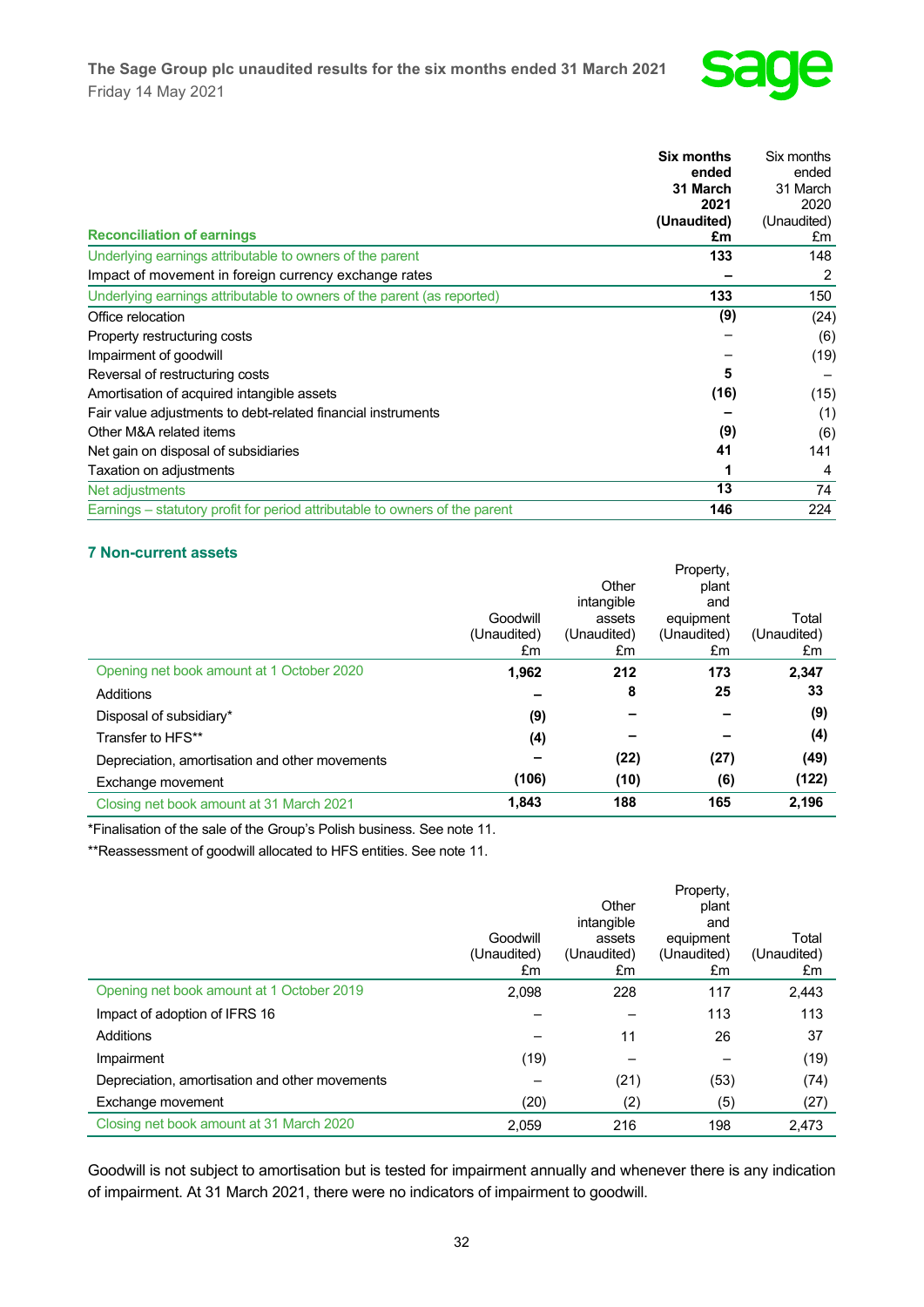

In the prior year, following challenging trading and economic conditions, management reassessed the expected future business performance of the Asia CGU, leading to an impairment charge of £19m. Details of the 2020 goodwill impairment review are provided in the 2020 consolidated financial statements.

#### **8 Financial instruments**

For financial assets and liabilities, the carrying amount approximates the fair value of the instruments, with the exception of US senior loan notes, sterling denominated bond notes and bank loans.

The fair value of the sterling denominated bond notes is determined by reference to quoted market prices and therefore can be considered as a level 1 fair value as defined within IFRS 13.

The fair value of US senior loan notes is determined by reference to interest rate movements on the US \$ private placement market and therefore can be considered as a level 2 fair value as defined within IFRS 13.

The fair value of bank loans is determined using a discounted cash flow valuation technique calculated at prevailing interest rates and therefore can be considered as a level 3 fair value as defined within IFRS 13.

The respective book and fair values of bank loans, bond notes and loan notes are included in the table below.

|                                                         |                                  | <b>At 31 March 2021</b>          |                                  |                           |  |
|---------------------------------------------------------|----------------------------------|----------------------------------|----------------------------------|---------------------------|--|
|                                                         | <b>Book Value</b><br>(Unaudited) | <b>Fair Value</b><br>(Unaudited) | <b>Book Value</b><br>(Unaudited) | Fair Value<br>(Unaudited) |  |
|                                                         | £m                               | £m                               | £m                               | £m                        |  |
| Long term-borrowings (excluding lease<br>liabilities)   | 659                              | 674                              | 898                              | 904                       |  |
| Short term-borrowings (excluding lease)<br>liabilities) | 47                               | 48                               | 121                              | 121                       |  |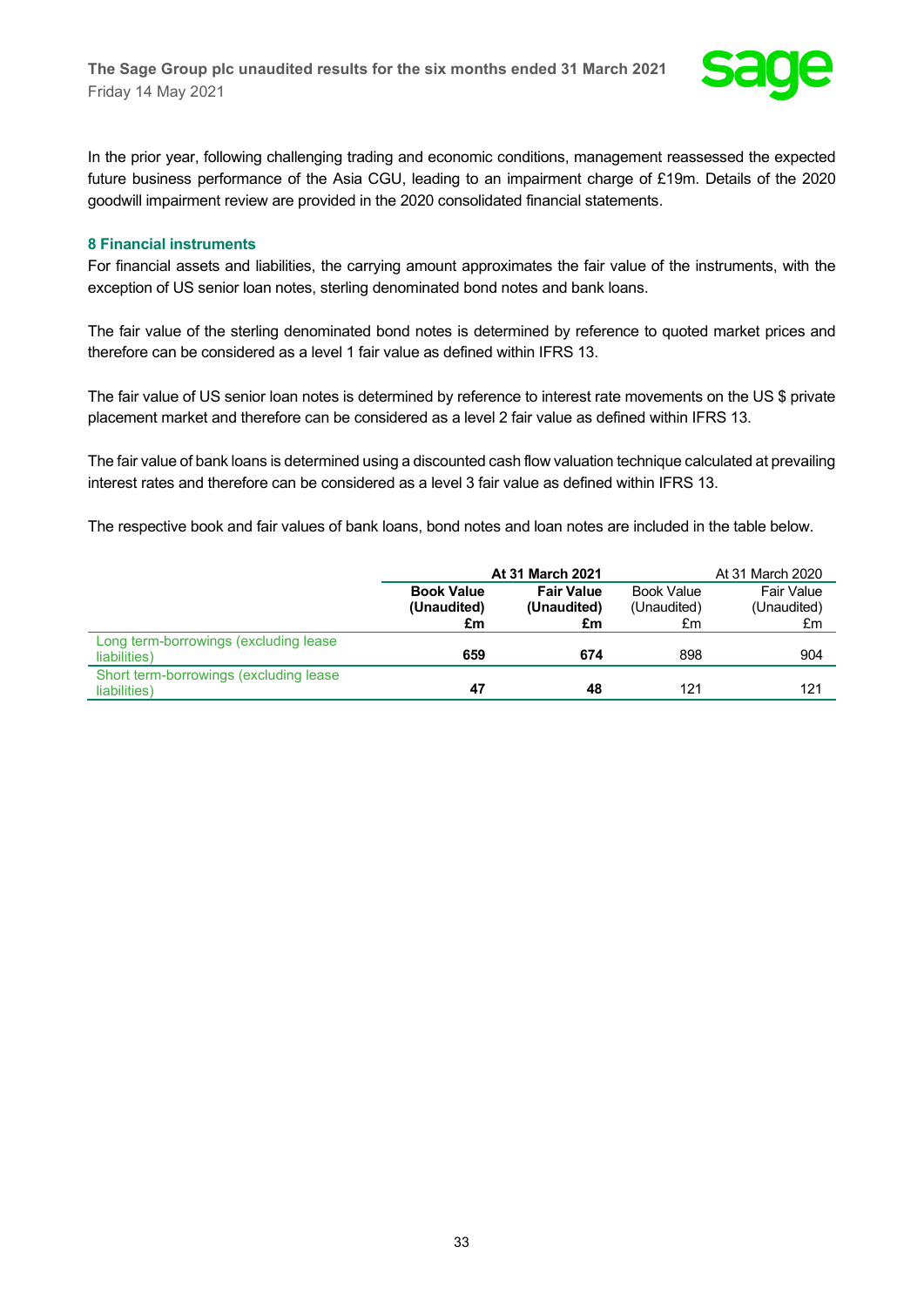

**Share** 

## **9 Ordinary shares and share premium**

|                                        | Number of<br>shares<br>(Unaudited)        | <b>U</b> lullary<br><b>Shares</b><br>(Unaudited)<br>£m | онаге<br>premium<br>(Unaudited)<br>£m | Total<br>(Unaudited)<br>£m |
|----------------------------------------|-------------------------------------------|--------------------------------------------------------|---------------------------------------|----------------------------|
| At 1 October 2020 and 31 March<br>2021 | 1,120,789,295                             | 12                                                     | 548                                   | 560                        |
|                                        | Number of<br><b>Shares</b><br>(Unaudited) | Ordinary<br><b>Shares</b><br>(Unaudited)<br>£m         | Share<br>Premium<br>(Unaudited)<br>£m | Total<br>(Unaudited)<br>£m |
| At 1 October 2019 and 31 March<br>2020 | 1,120,789,295                             | 12                                                     | 548                                   | 560                        |

**Ordinary**

In the current period, the Group transferred 3,776,601 (H1 FY20: 2,567,873) of treasury shares to employees in order to satisfy vested awards.

On 4 March 2021, the Group entered into a non-discretionary share buyback programme ending no later than 4 September 2021, to purchase £300m of its own shares. During the period, the Group bought back a total of 8,750,986 Ordinary shares, held as treasury shares. The total consideration for those shares purchased in the current period amounted to £52m, of which £47m had been paid as at 31 March 2021.

In the prior period, the Group also acquired 1,101,918 Ordinary shares, held as treasury shares, as part of the share buyback programme announced on 11 March 2020 and suspended on 18 March 2020. Cash paid in the prior period under this share buyback programme amounted to £7m.

At 31 March 2021 the Group held 32,818,496 (2020: 30,233,215) treasury shares.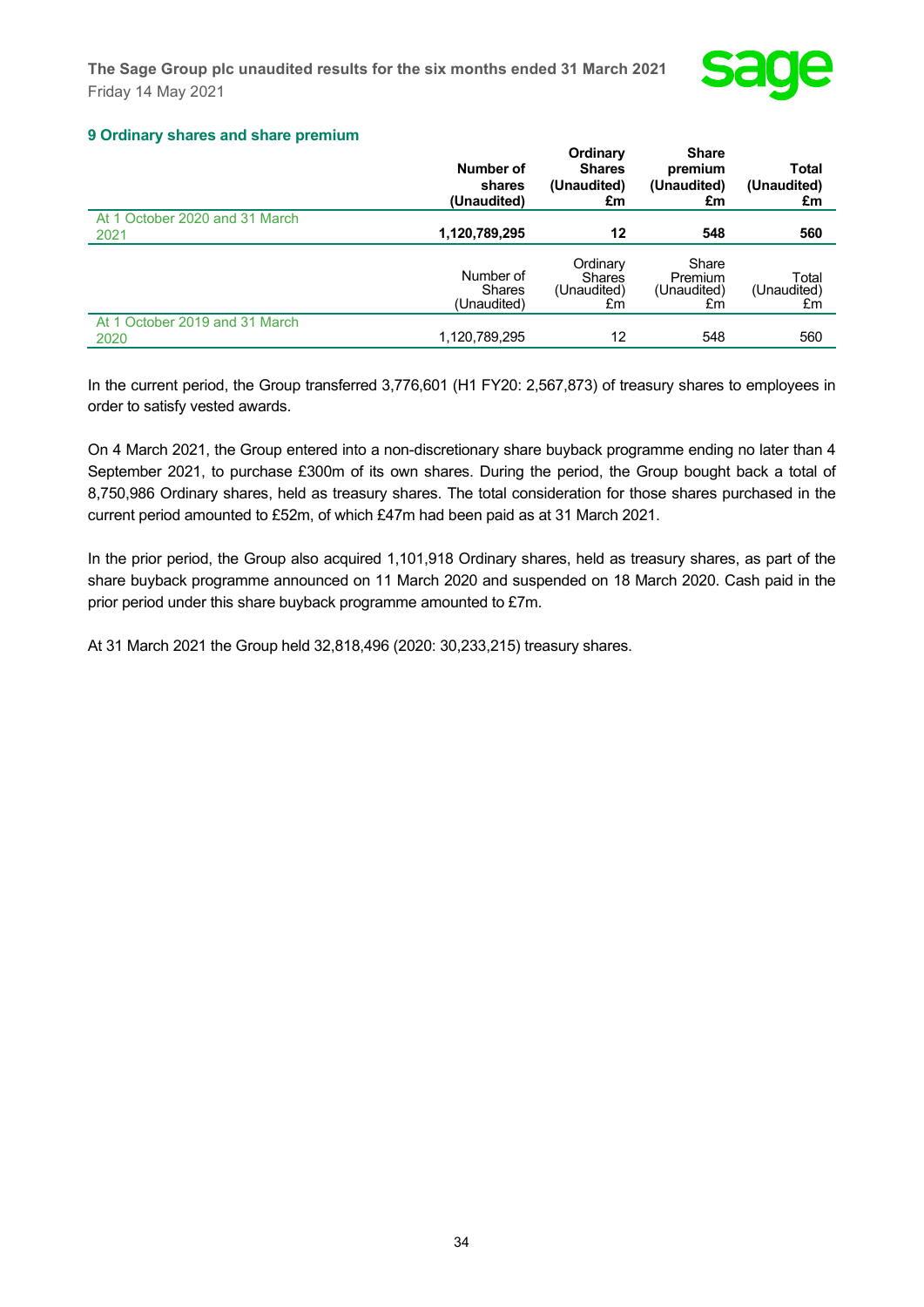

## **10 Cash flow and net debt**

| an now and not acon                                                     | <b>Six months ended</b> | Six months ended |
|-------------------------------------------------------------------------|-------------------------|------------------|
|                                                                         | 31 March                | 31 March         |
|                                                                         | 2021                    | 2020             |
|                                                                         | (Unaudited)             | (Unaudited)      |
|                                                                         | £m                      | £m               |
| <b>Statutory operating profit</b>                                       | 203                     | 289              |
| Recurring and non-recurring items                                       | (12)                    | (71)             |
| Underlying operating profit (as reported)                               | 191                     | 218              |
| Depreciation/amortisation/impairment/profit on disposal of non-current  |                         |                  |
| assets/non-cash items                                                   | 22                      | 29               |
| Share-based payments                                                    | 16                      | 9                |
| Net changes in working capital                                          | 58                      | 36               |
| Net capital expenditure                                                 | (32)                    | (16)             |
| Underlying cash flow from operations                                    | 255                     | 276              |
| Net interest paid                                                       | (11)                    | (12)             |
| Income tax paid                                                         | (46)                    | (39)             |
| Non-recurring items                                                     | (6)                     | (2)              |
| Exchange movement                                                       | (2)                     | 4                |
| Free cash flow                                                          | 190                     | 227              |
| Net debt at 1 October                                                   | (151)                   | (529)            |
| Disposal of subsidiaries or similar transactions, net of cash and lease |                         |                  |
| liabilities disposed                                                    | 61                      | 217              |
| Acquisitions and disposals related items                                | (16)                    | (4)              |
| Purchases of equity investments                                         | (19)                    |                  |
| Proceeds on settlement of non-current asset                             | 3                       |                  |
| Dividends paid to owners of the parent                                  | (124)                   | (121)            |
| Proceeds from issuance of treasury shares                               | 2                       |                  |
| New leases                                                              | (4)                     | (16)             |
| Share Buyback Programme                                                 | (47)                    | (7)              |
| Exchange movement                                                       | 10                      | (7)              |
| Other                                                                   | (1)                     | $\overline{2}$   |
| Net debt at 31 March                                                    | (96)                    | (238)            |

|                                                           | Six months ended<br>31 March | Six months ended<br>31 March |
|-----------------------------------------------------------|------------------------------|------------------------------|
|                                                           | 2021                         | 2020                         |
|                                                           | (Unaudited)                  | (Unaudited)                  |
|                                                           | £m                           | £m                           |
| Underlying cash flow from operations                      | 255                          | 276                          |
| Net capital expenditure                                   | 32                           | 16                           |
| Recurring and non-recurring cash items                    | (22)                         | (6)                          |
| Other adjustments including foreign exchange translations |                              | 6                            |
| Statutory cash flow from operations                       | 266                          | 292                          |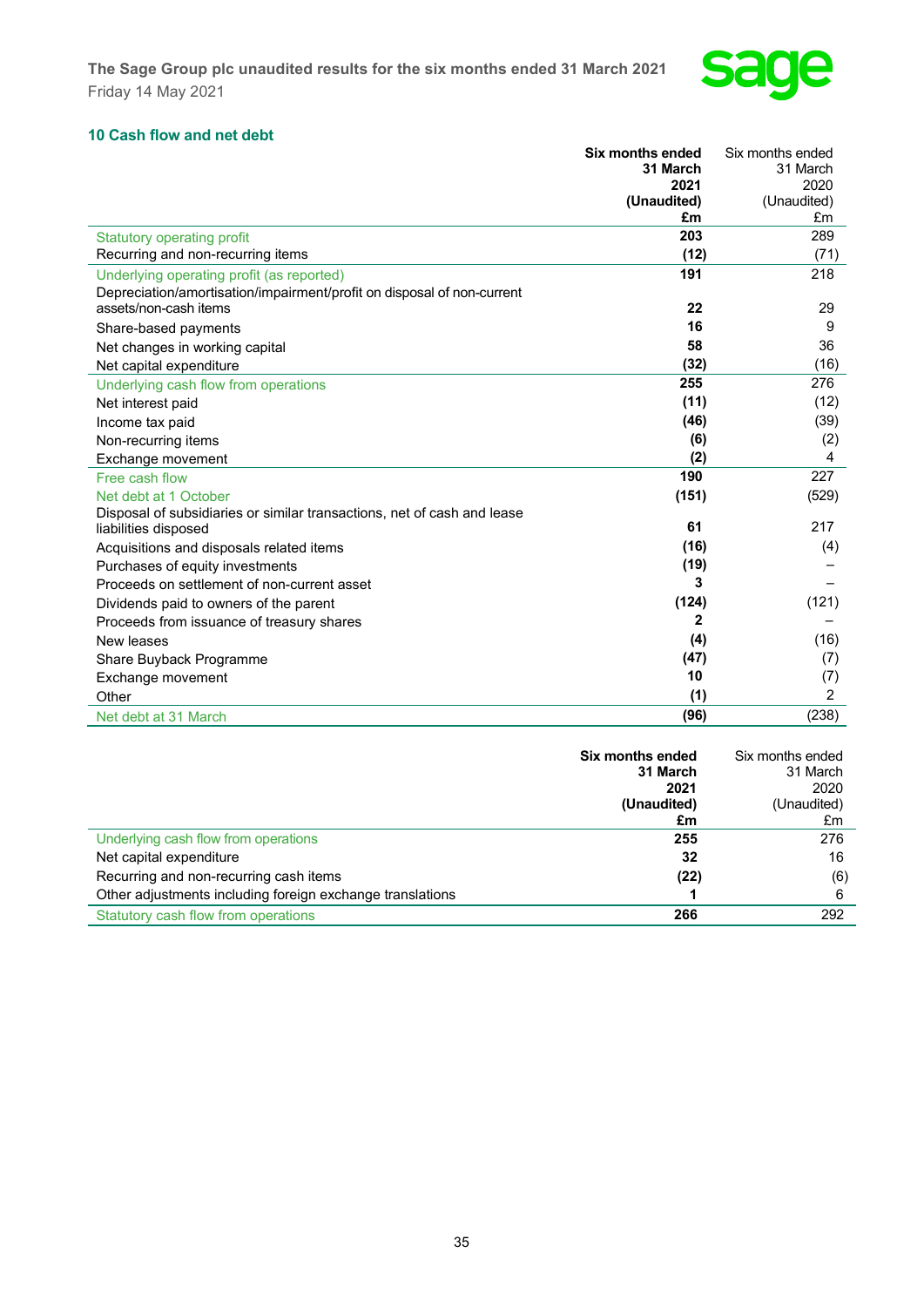

|                                               | At                |              |                                             |      |      | At                                             |
|-----------------------------------------------|-------------------|--------------|---------------------------------------------|------|------|------------------------------------------------|
| Analysis of change in net debt                | 1 October<br>2020 | Cash<br>flow | Disposal of<br>subsidiary movement movement |      |      | Non-cash Exchange 31 March 2021<br>(Unaudited) |
| (inclusive of leases)                         | £m                | £m           | £m                                          | £m   | £m   | £m                                             |
| Cash and cash equivalents                     | 831               | (168)        | 61                                          |      | (31) | 693                                            |
| Cash amounts included in held for sale        | 17                | 10           | (1)                                         |      | (1)  | 25                                             |
| Cash, cash equivalents and bank overdrafts    | 848               | (158)        | 60                                          |      | (32) | 718                                            |
|                                               |                   |              |                                             |      |      |                                                |
| Liabilities arising from financing activities |                   |              |                                             |      |      |                                                |
| Loans due within one year                     |                   |              |                                             | (49) | 2    | (47)                                           |
| Loans due after more than one year            | (877)             | 137          |                                             | 45   | 36   | (659)                                          |
| Lease liabilities due within one year         | (20)              | $12 \,$      |                                             | (13) |      | (20)                                           |
| Lease liabilities after more than one year    | (93)              |              |                                             | 9    | 3    | (81)                                           |
| Lease liabilities included in held for sale   | (9)               | 1            |                                             | -    |      | (7)                                            |
|                                               | (999)             | 150          | 1                                           | (8)  | 42   | (814)                                          |
| Total                                         | (151)             | (8)          | 61                                          | (8)  | 10   | (96)                                           |

The Group's debt is sourced from a syndicated multi-currency Revolving Credit Facility ("RCF"), US private placements ("USPP"), and sterling denominated bond notes ("bond notes").

The Group's RCF expires in February 2025 with facility levels of £656m (US\$719m and £135m tranches). At 31 March 2021, £nil (H1 2020: £302m) of the multi-currency revolving debt facility was drawn.

Total USPP loan notes at 31 March 2021 were £362m (US\$400m and EUR€85m) (H1 2020: £519m, US\$550m and EUR€85m).

The bond notes were issued in February 2021 for a nominal amount of £350m and expire in February 2031. Net cash proceeds from the issuance were £344m. A portion of the proceeds were used to repay the previously held £200m Term Loan which was due to expire in September 2022.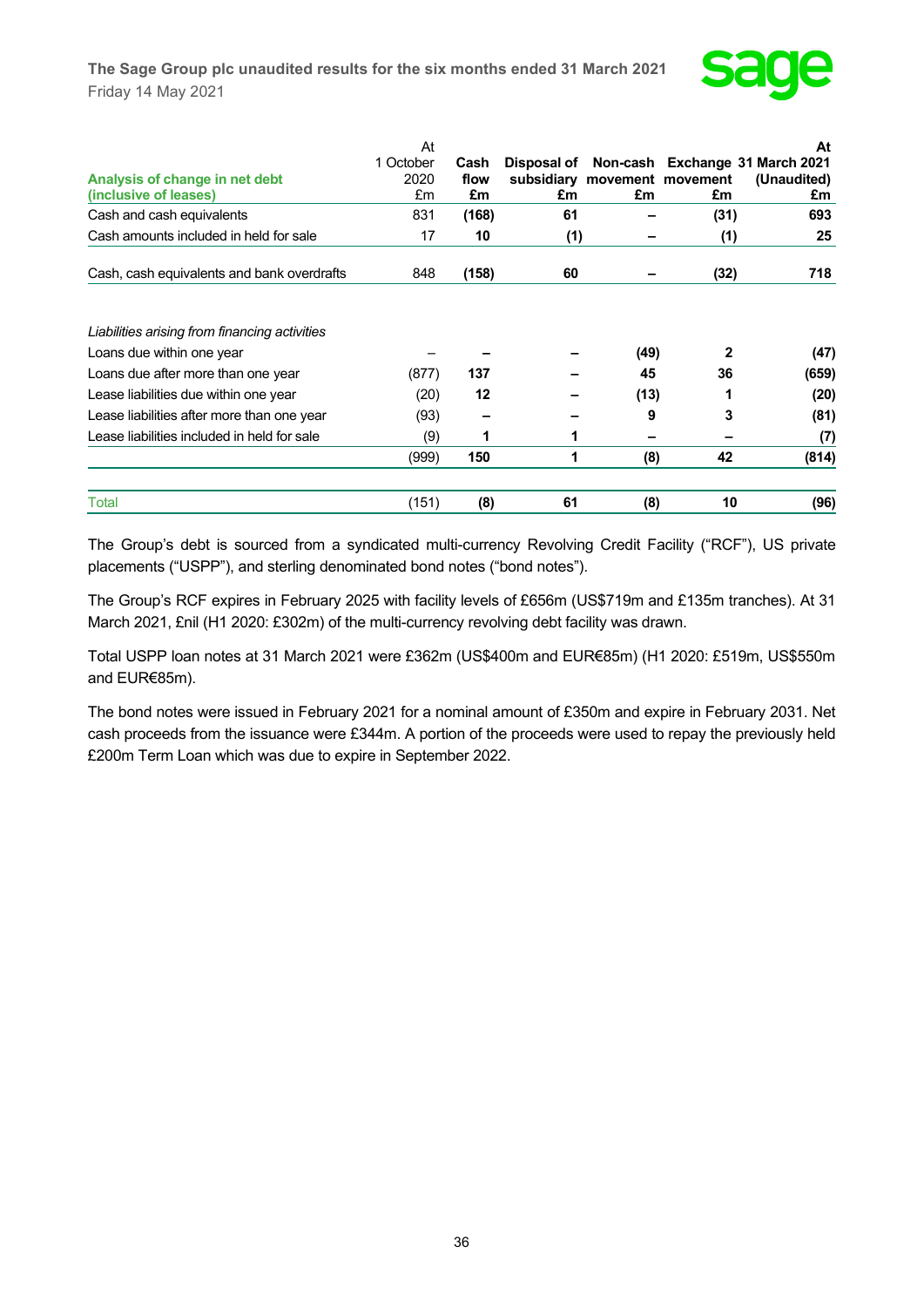

## **11 Acquisitions and disposals**

**Disposals and discontinued operations**

## *Disposals made during the period*

On 1 March 2021, the Group completed the sale of its Polish business for gross consideration of £70m. The Polish business was held for sale at 30 September 2020. The gain on disposal is calculated as follows:

|                                                                                      | Total       |
|--------------------------------------------------------------------------------------|-------------|
|                                                                                      | 2021        |
|                                                                                      | (Unaudited) |
|                                                                                      | £m          |
| Cash consideration                                                                   | 62          |
| Loan consideration                                                                   |             |
| Working capital receivable                                                           |             |
| <b>Gross consideration</b>                                                           | 70          |
| <b>Transaction costs</b>                                                             | (4)         |
| <b>Net consideration</b>                                                             | 66          |
| Net assets disposed                                                                  | (19)        |
| Intercompany loan receivable disposed                                                | (7)         |
| Cumulative foreign exchange differences reclassified from other comprehensive income |             |
| to the income statement                                                              |             |
| <b>Gain on disposal</b>                                                              | 41          |

The loan consideration of £7m was offset against an intercompany loan receivable outstanding in the Polish business at the time of disposal.

Net assets disposed comprise:

|                               | Total       |
|-------------------------------|-------------|
|                               | 2021        |
|                               | (Unaudited) |
|                               | £m          |
| Goodwill                      | 21          |
| Property, plant and equipment | 2           |
| Customer acquisition costs    | 3           |
| Deferred income tax asset     | 3           |
| Trade and other receivables   | 3           |
| Cash and cash equivalents     |             |
| <b>Total assets</b>           | 33          |
|                               |             |
| Trade and other payables      | (4)         |
| <b>Borrowings</b>             | (1)         |
| Deferred income               | (9)         |
| <b>Total liabilities</b>      | (14)        |
| <b>Net assets</b>             | 19          |

The gain on disposal of £41m is reported within continuing operations, as an adjustment between underlying and statutory results.

Prior to the disposal, the Polish business formed part of the Group's International – Central and Southern Europe reporting segment.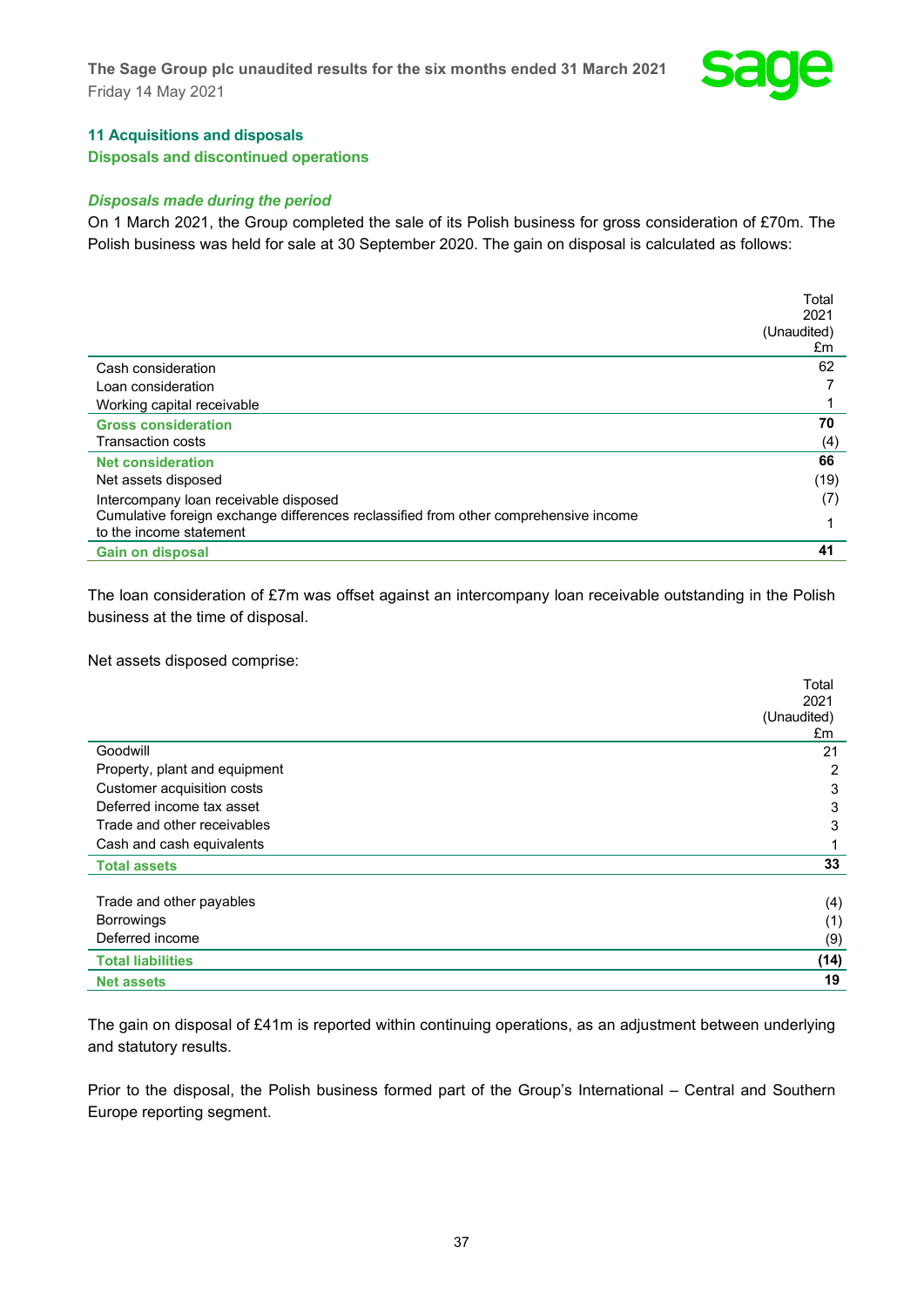

The inflow of cash and cash equivalents on the disposal is calculated as follows:

|                                                 | Total       |
|-------------------------------------------------|-------------|
|                                                 | 2021        |
|                                                 | (Unaudited) |
|                                                 | £m          |
| Cash consideration                              | 62          |
| <b>Transaction costs</b>                        | (1)         |
| Net consideration received                      | 61          |
| Cash disposed                                   | (1)         |
| Inflow of cash and cash equivalents on disposal | 60          |

As at 31 March 2021, transaction costs of £3m remain unpaid.

During the six-month period ended 31 March 2020, the Group completed the sale of Sage Pay, the Group's European payments processing business, and its Brazilian business. Net assets divested were £47m, and the transactions resulted in a net gain on disposal of £141m.

#### *Discontinued operations and assets and liabilities held for sale*

The Group had no discontinued operations during the six-month period ended 31 March 2021 or 31 March 2020 and had no assets or liabilities held for sale at 31 March 2020. Assets and liabilities held for sale at 31 March 2021 reflect three disposal groups which comprise part of the Group's businesses in the Asia Pacific region, Switzerland, and the payroll processing business in South Africa. As at 30 September 2020, these three disposal groups were also classified as held for sale alongside the Group's business in Poland which was sold on 1 March 2021.

The Group's operations in the Asia Pacific region, which includes its subsidiaries in Australia, Malaysia and Singapore, form part of the International – Africa & APAC reportable segment. Switzerland forms part of the International – Central and Southern Europe reportable segment. Where applicable, these disposal groups exclude certain global strategic product lines, such as Sage Intacct, Sage People and Sage X3. The payroll processing business in South Africa forms part of the International – Africa & APAC reportable segment.

Agreements for the sale of the disposal groups in the Asia Pacific region and Switzerland have been reached but have not yet completed. It is expected that the sale of the payroll processing business in South Africa is finalised during the year ended 30 September 2021.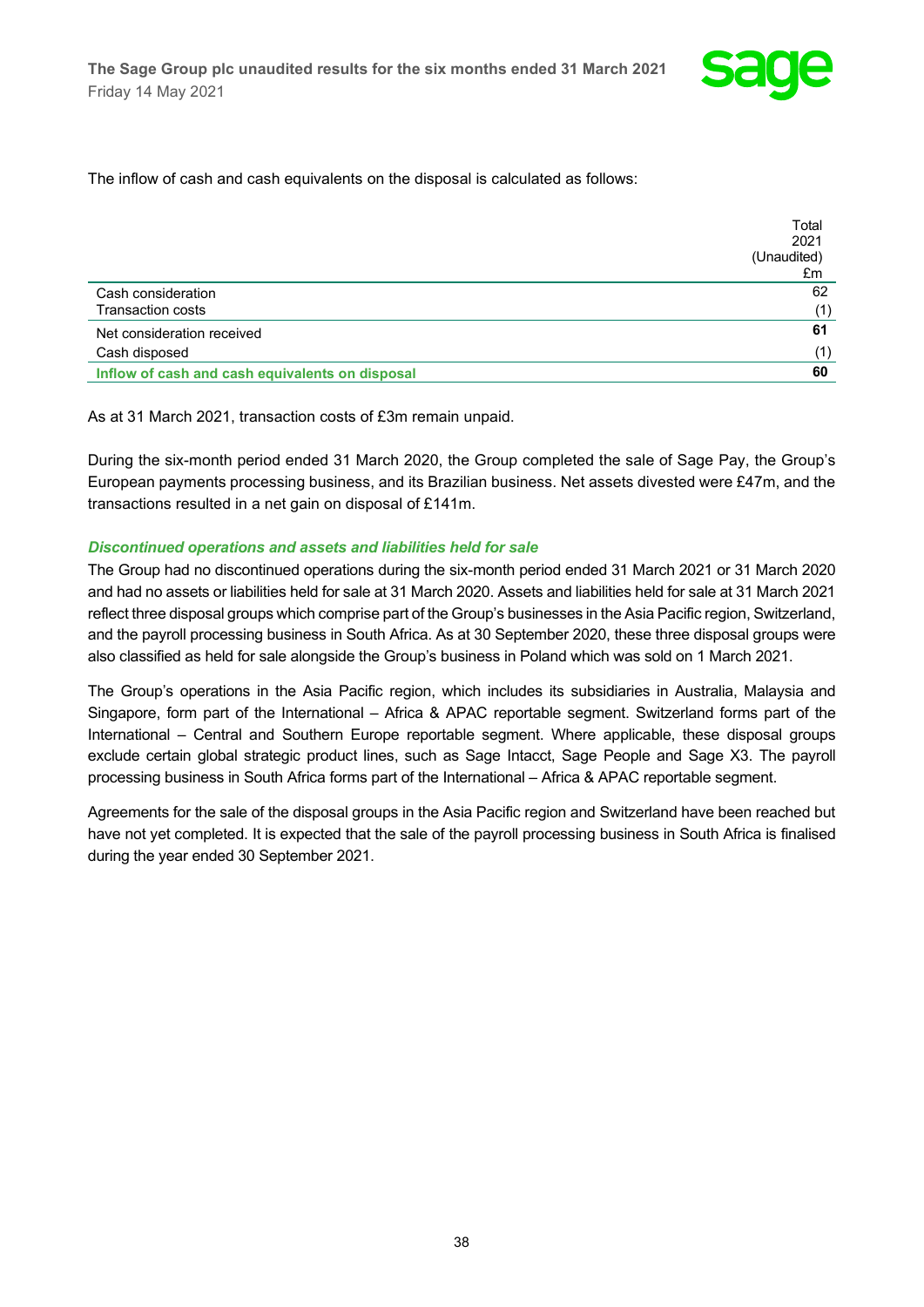

Assets and liabilities held for sale at 31 March 2021 comprise:

|                                |              |             | Payroll         |             |
|--------------------------------|--------------|-------------|-----------------|-------------|
|                                |              |             | processing      | Total       |
|                                |              |             | business (South | 2021        |
|                                | Asia Pacific | Switzerland | Africa)         | (Unaudited) |
|                                | £m           | £m          | £m              | £m          |
| Goodwill                       | 28           | 10          |                 | 39          |
| Other intangible assets        |              |             |                 |             |
| Property, plant and equipment  | 10           | 2           |                 | 12          |
| Deferred income tax asset      | 3            |             |                 | 3           |
| Customer acquisition costs     | 5            |             |                 | 6           |
| Current income tax asset       | 3            |             |                 | 3           |
| Trade and other receivables    | 5            |             |                 | 6           |
| Cash and cash equivalents      | 14           | 11          |                 | 25          |
| <b>Total assets</b>            | 69           | 25          | 1               | 95          |
|                                |              |             |                 |             |
| Trade and other payables       | (8)          | (3)         |                 | (11)        |
| <b>Borrowings</b>              | (6)          | (1)         |                 | (7)         |
| Current income tax liabilities |              | (1)         |                 | (1)         |
| Post-employment benefits       |              | (4)         |                 | (4)         |
| Provisions                     | (1)          |             |                 | (1)         |
| Deferred income                | (20)         | (8)         |                 | (28)        |
| <b>Total liabilities</b>       | (35)         | (17)        |                 | (52)        |
| Net assets                     | 34           | 8           |                 | 43          |

The aggregate income included in other comprehensive income relating to the disposal groups cumulative foreign exchange differences amounted to £31m. Upon disposal, the income will be recycled to the income statement.

## **12 Related party transactions**

The Group's related parties are its subsidiary undertakings and its key management personnel, which comprises the Group's Executive Committee members and the Non-executive Directors. Transactions and outstanding balances between the parent and its subsidiaries within the Group, and between those subsidiaries, and have been eliminated on consolidation and are not disclosed in this note.

|                                           | <b>Six months</b><br>ended | Six months<br>ended |
|-------------------------------------------|----------------------------|---------------------|
|                                           | 31 March                   | 31 March            |
|                                           | 2021                       | 2020                |
|                                           | (Unaudited)                | (Unaudited)         |
| Key management compensation               | £m                         | £m                  |
| Salaries and short-term employee benefits | 4                          | 5                   |
|                                           |                            |                     |
| Post-employment benefits                  |                            |                     |
| Share-based payments                      |                            |                     |
|                                           | 5                          | 9                   |

Key management personnel are deemed to be members of the Executive Committee, as defined in the Group's Annual Report and Accounts 2020 and the Non-executive Directors. Since the signing of the Group's Annual Report and Accounts 2020, Rob Reid has retired from his role as Chairman, Mid-Market Solutions with effect from 31 March 2021. There have been no other changes to the composition of the Executive Committee. Changes in the non-executive directors are explained in the Statement of Directors' Responsibilities.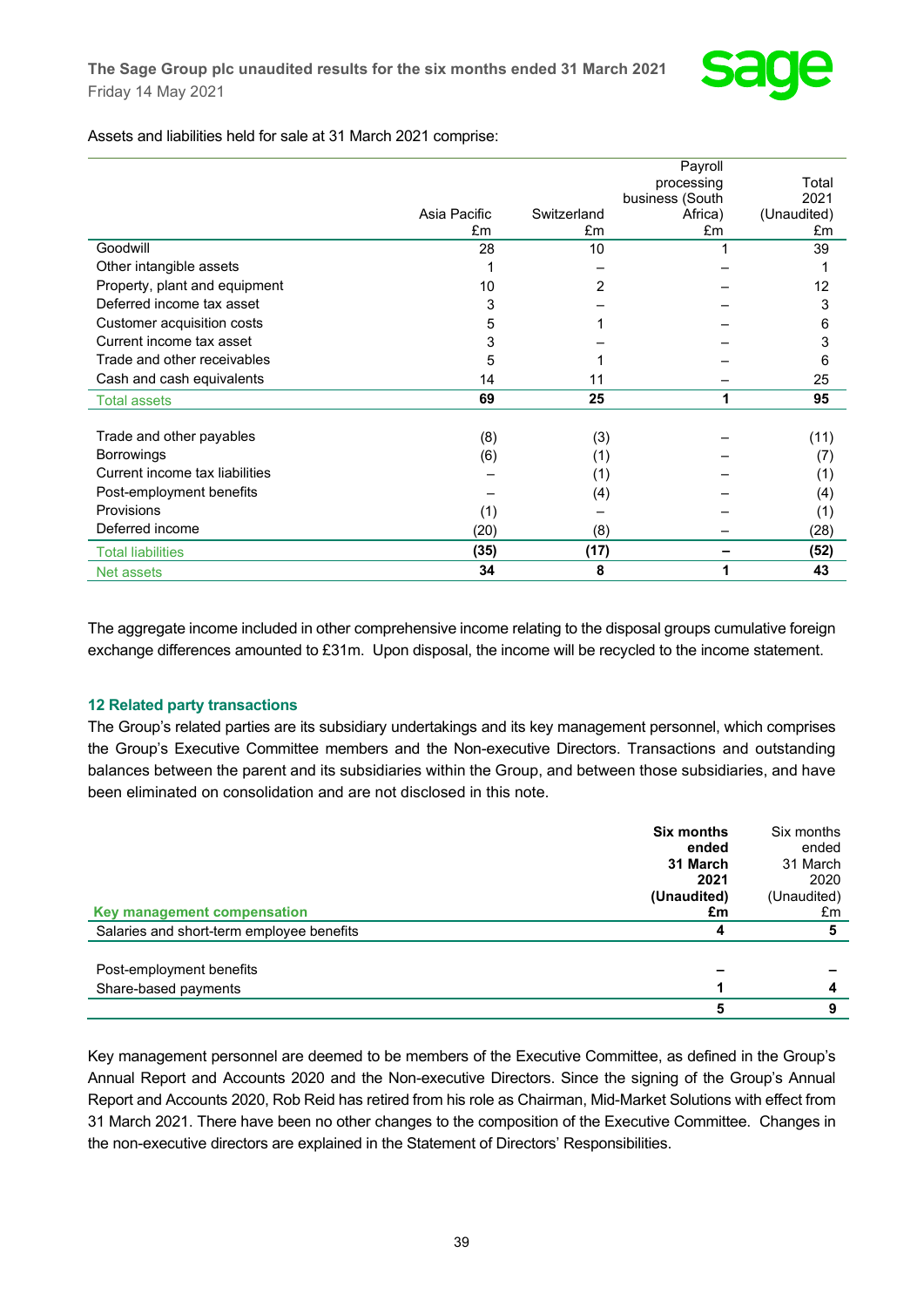

#### **13 Events after the balance sheet date**

On 6 April 2021, the Group announced that it had entered into an agreement for the sale of its Swiss business to Infoniqa, a provider of HR software solutions majority-owned by Warburg Pincus. The Swiss business was held for sale as at 31 March 2021 (see note 11). The sale consideration is approximately CHF 50m (£39m), payable in cash on completion (subject to adjustment for net debt and working capital). The transaction is subject to certain closing conditions and is expected to complete within the next twelve months.

As at 11 May 2021 and subsequent to 31 March 2021, as part of the Share buyback programme announced on 4 March 2021, the Group has purchased an additional 10,276,693 common shares for total consideration of £66m. At 11 May 2021, the Group held in treasury an aggregate of 42,890,579 common shares.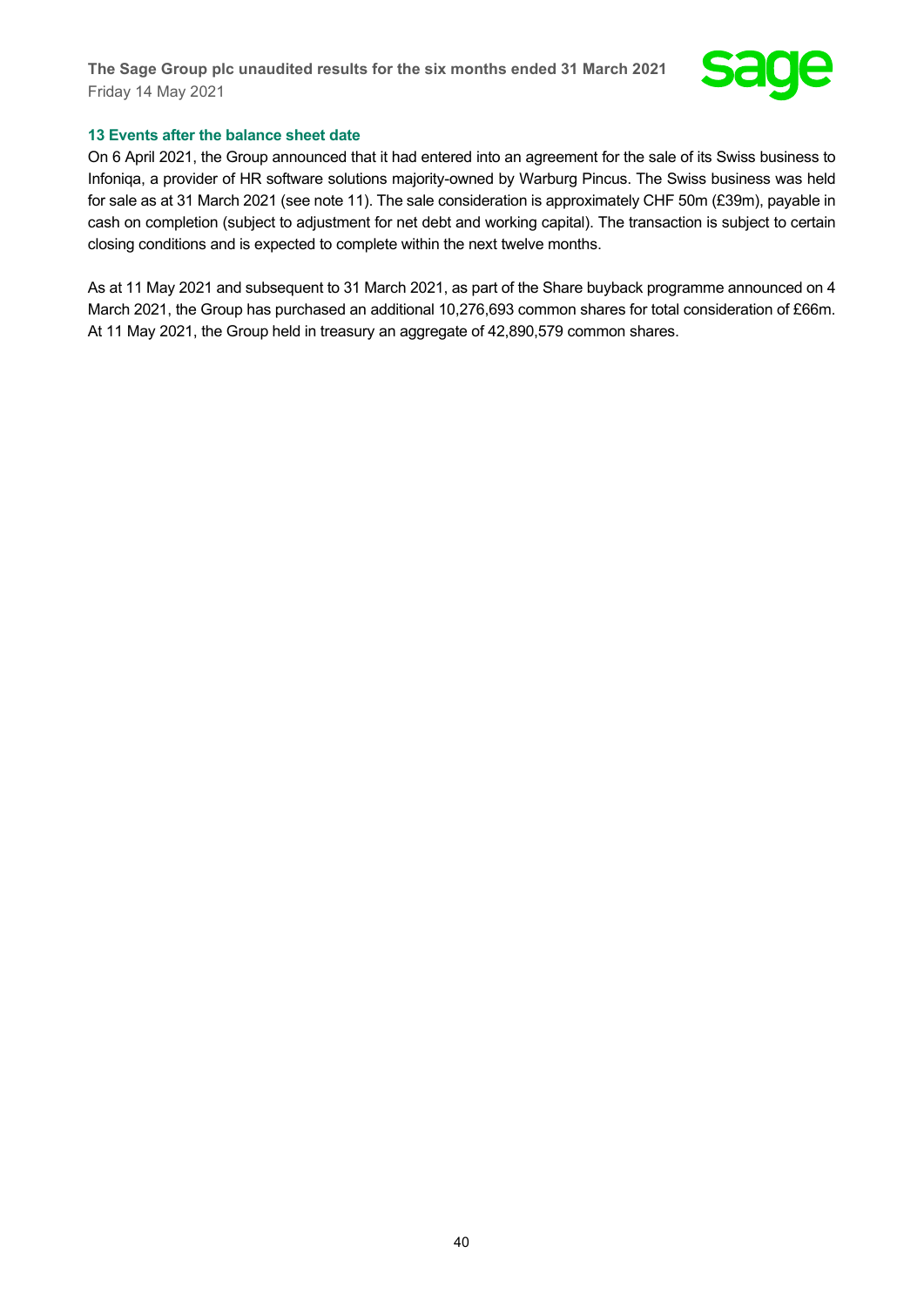

## **Managing Risk**

Through our risk process, Sage is able to effectively manage our strategic, operational, commercial, compliance, change and emerging risks. This helps us to deliver our strategic objectives and goals through risk informed decisions. The Board's role is to maintain oversight of the key principal and business risks, together with ensuring that the appropriate committees are managing the risks effectively. Additionally, the Board reviews the effectiveness of our risk management approach and challenges our leaders to articulate their risk management strategies. In January 2021, Sage appointed a Chief Risk Officer, a new role which underlines its commitment to drive improvement in risk management across the Group.

Sage continually assesses its principal risks to ensure continued and enhanced alignment to our strategy and consideration of where Sage is currently on its journey to becoming a great SaaS business. In FY21 we have to date monitored and reported against 11 principal risks. The COVID-19 pandemic continues to bring significant change to the global economic, social, political and business landscape. In response, we have continually reviewed the actual, emerging and potential impacts of the pandemic on our principal risks to identify any new risks or changes to existing risks and opportunities that may have arisen, with a specific lens on what could change the risk profile materially. In addition, climate change and sustainability issues remain a Management and Board priority. Reflecting this, we will be creating an additional Principal Risk which covers Environmental, Social, and Corporate Governance risks and opportunities. We will report on this in detail in our FY21 annual report. Furthermore, we have amended, as appropriate, some of our mitigating actions, as set out in the table below.

This has ensured that the business can provide the appropriate response to impacts being felt in the short term, to both the business, our colleagues and customers, and to position ourselves regarding long term sustainability and viability.

As above, the principal risks continue to evolve, reflecting the organisation's strategic focus on becoming a cloudled SaaS business. By monitoring risk and performance indicators related to this strategy, principal risk owners focus on those metrics that signal current performance, as well as any emerging risks and issues. The principal risks reflect our three strategic lenses of customer success, colleague success and innovation. The management and mitigation actions described below reflect the refreshed principal risks and build on those actions previously reported in our FY20 Annual Report.

| <b>Principal risk</b>                                                                                                                                                                                                                                                                                  | <b>Risk context</b>                                                                                                                                                                                                                                                                                                                                                                                                                                                                                                                                                                                                                                                                                                                                                                 |                                                                    | <b>Management and mitigation</b>                                                                                                                                                                                                                                                                                                                                                                                                                                                                                                                                                                                                                                                                                                                                                                                                                                                                                       |
|--------------------------------------------------------------------------------------------------------------------------------------------------------------------------------------------------------------------------------------------------------------------------------------------------------|-------------------------------------------------------------------------------------------------------------------------------------------------------------------------------------------------------------------------------------------------------------------------------------------------------------------------------------------------------------------------------------------------------------------------------------------------------------------------------------------------------------------------------------------------------------------------------------------------------------------------------------------------------------------------------------------------------------------------------------------------------------------------------------|--------------------------------------------------------------------|------------------------------------------------------------------------------------------------------------------------------------------------------------------------------------------------------------------------------------------------------------------------------------------------------------------------------------------------------------------------------------------------------------------------------------------------------------------------------------------------------------------------------------------------------------------------------------------------------------------------------------------------------------------------------------------------------------------------------------------------------------------------------------------------------------------------------------------------------------------------------------------------------------------------|
| <b>Understanding</b>                                                                                                                                                                                                                                                                                   | <b>Stable risk environment</b>                                                                                                                                                                                                                                                                                                                                                                                                                                                                                                                                                                                                                                                                                                                                                      |                                                                    |                                                                                                                                                                                                                                                                                                                                                                                                                                                                                                                                                                                                                                                                                                                                                                                                                                                                                                                        |
| <b>Customer Needs</b><br>If we fail to anticipate,<br>understand and deliver<br>against the capabilities<br>and experiences our<br>current and future<br>customers need in a<br>timely manner, they will<br>find alternative solution<br>providers.<br>Strategic alignment:<br><b>Customer Success</b> | Sage is the leader in key global<br>markets, and this assists us in<br>gathering valuable insights into what<br>our current and future customers<br>want and need. It also helps us to<br>better understand the strengths,<br>weaknesses and appetite of our<br>products and services, and better<br>develop and position those products<br>and services to meet the needs of<br>our current and future customers.<br>By understanding the specific needs<br>of these customer groups in each<br>country and region, we will be better<br>positioned to efficiently manage our<br>products, marketing efforts and<br>support services. This in turn will<br>allow us to maximise our return on<br>investment and retain a loyal<br>customer and partner base over the<br>long term. | $\bullet$<br>$\bullet$<br>$\bullet$<br>٠<br>$\bullet$<br>$\bullet$ | Brand health surveys are used to provide us<br>with an understanding of customer perception<br>of the Sage brand and its products, which we<br>use to inform and enhance our market<br>offerings<br>Detailed customer segment analysis is used<br>to develop segment-specific playbooks that<br>support customer-focused development<br>A Market and Competitive Intelligence team<br>provides insights that Sage uses to win in the<br>market<br>Utilisation of customer usage data and churn<br>data, to understand their appetite for<br>products, and features<br>The interlock between our Customer Success<br>teams, marketing teams, and product teams<br>to ensure that the right solutions and products<br>are provided to our customers<br>Master repository of customer MI by region<br>and by product which supports the<br>identification of trends such as time in<br>product, seasonal trends and usage |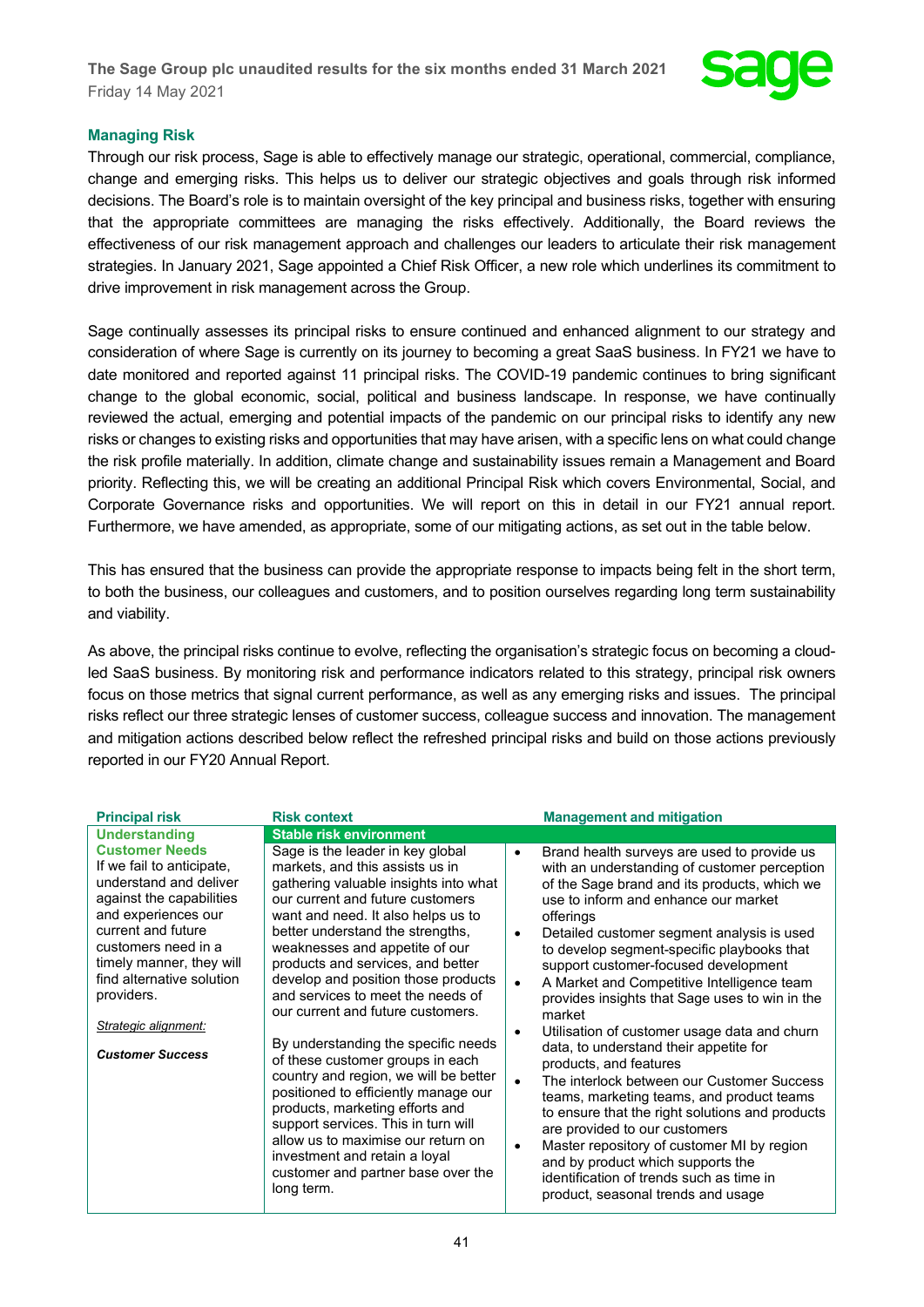

| <b>Risk context</b>                                                                                                                                                                                                                                                                                                                                                                                                                                                                                                                | <b>Management and mitigation</b>                                                                                                                                                                                                                                                                                                                                                                                                                                                                                                                                                                                                                                                                                                                                                                                                                                                                                                                                                                                                                                                                                                                                                                                                                                                                                                                                                                                                                                                                                                                                                          |
|------------------------------------------------------------------------------------------------------------------------------------------------------------------------------------------------------------------------------------------------------------------------------------------------------------------------------------------------------------------------------------------------------------------------------------------------------------------------------------------------------------------------------------|-------------------------------------------------------------------------------------------------------------------------------------------------------------------------------------------------------------------------------------------------------------------------------------------------------------------------------------------------------------------------------------------------------------------------------------------------------------------------------------------------------------------------------------------------------------------------------------------------------------------------------------------------------------------------------------------------------------------------------------------------------------------------------------------------------------------------------------------------------------------------------------------------------------------------------------------------------------------------------------------------------------------------------------------------------------------------------------------------------------------------------------------------------------------------------------------------------------------------------------------------------------------------------------------------------------------------------------------------------------------------------------------------------------------------------------------------------------------------------------------------------------------------------------------------------------------------------------------|
|                                                                                                                                                                                                                                                                                                                                                                                                                                                                                                                                    | Ongoing refinement and improvement of<br>$\bullet$<br>market data through feedback from the<br>business, partners and customers, including<br>specific focus upon COVID-19 and the<br>ongoing impact on SMBs<br>Customer Advisory Boards, Customer Design<br>$\bullet$<br>Sessions and NPS detractor call-back<br>channels are used to constantly gather<br>information on customer needs<br>A Partner Centre of Excellence supports our<br>$\bullet$<br>Indirect Sales and Third-Party Partner<br>approach                                                                                                                                                                                                                                                                                                                                                                                                                                                                                                                                                                                                                                                                                                                                                                                                                                                                                                                                                                                                                                                                               |
| A key component of Sage's<br>transition to a Software as a Service<br>(SaaS) company is the delivery of<br>cloud-native products and solutions.<br>To achieve this, we need to<br>execute, in a sound and methodical<br>manner at pace, a prioritised<br>product strategy that moves our<br>product portfolio to cloud-native<br>solutions. This may include a<br>transitional period of cloud-<br>connected products, with a clear<br>path to the cloud-native products for<br>our current and future customers'<br>requirements. | Following a product rationalisation and<br>$\bullet$<br>prioritisation exercise Sage's product strategy<br>was updated to ensure that native cloud<br>products are delivered in line with customer<br>expectations<br>A licencing model transition strategy is in<br>$\bullet$<br>place, anchored on the Sage Business Cloud,<br>with an emphasis on selling subscription<br>Sage Business Cloud is available in the<br>$\bullet$<br>United Kingdom and Ireland, North America,<br>France, Spain, and South Africa<br>Recent cloud-native products (Sage Intacct<br>$\bullet$<br>and Sage People) are available in Sage<br>Business Cloud in North America, United<br>Kingdom and Ireland, Australia, and South<br>Africa with further international delivery<br>continuing to be developed<br>Prioritisation of core product and service<br>$\bullet$<br>delivery in key territories, including<br>responding to the impact of COVID-19 in<br>specific territories, aligned with specific<br>government and policy changes<br>An assessment of the key dependencies<br>$\bullet$<br>within the segment and regional plans has<br>been completed, to ensure that plans meet<br>the minimal viability thresholds<br>The continued enhancement of the<br>$\bullet$<br>Governance, reporting and planning<br>framework, to ensure that strategic bets and<br>plans align, are executable, and for on-<br>demand strategy performance reporting<br>A new Partner Model framework is in place<br>$\bullet$<br>across small and medium segments to<br>ensure strategic objectives are being met |
| <b>Improving risk environment</b>                                                                                                                                                                                                                                                                                                                                                                                                                                                                                                  |                                                                                                                                                                                                                                                                                                                                                                                                                                                                                                                                                                                                                                                                                                                                                                                                                                                                                                                                                                                                                                                                                                                                                                                                                                                                                                                                                                                                                                                                                                                                                                                           |
| business powered by a subscription<br>licence model, we must be able to<br>rapidly deploy new innovations to<br>our customers and partners. This<br>innovation could relate to new<br>technologies, services, or new ways<br>of working.<br>Innovation requires us to address<br>how we encourage innovation<br>across our people, processes and<br>technology, and how we make this<br>innovation sustainable. By building<br>innovation into our collective DNA,<br>we can empower our colleagues to                             | Creation and growth of Sage AI Labs to focus<br>$\bullet$<br>and drive Al/ML development including to<br>enhance the capability of our products,<br>starting with Sage Intacct<br>Focused colleague engagement to accelerate<br>$\bullet$<br>innovation across the organisation through<br>Continuous Innovation Community, and in<br>partnership with Learning and Development.<br>Enhanced, consistent digital experience for all<br>$\bullet$<br>Sage Business Cloud users through the Sage<br>Design System<br>Acquisition of AutoEntry provides automation<br>$\bullet$<br>of data entry through AI and Optical<br>Character Recognition Technology for our<br>accounting products                                                                                                                                                                                                                                                                                                                                                                                                                                                                                                                                                                                                                                                                                                                                                                                                                                                                                                   |
|                                                                                                                                                                                                                                                                                                                                                                                                                                                                                                                                    | <b>Stable risk environment</b><br>As Sage transitions into a SaaS<br>improve the customer experience,                                                                                                                                                                                                                                                                                                                                                                                                                                                                                                                                                                                                                                                                                                                                                                                                                                                                                                                                                                                                                                                                                                                                                                                                                                                                                                                                                                                                                                                                                     |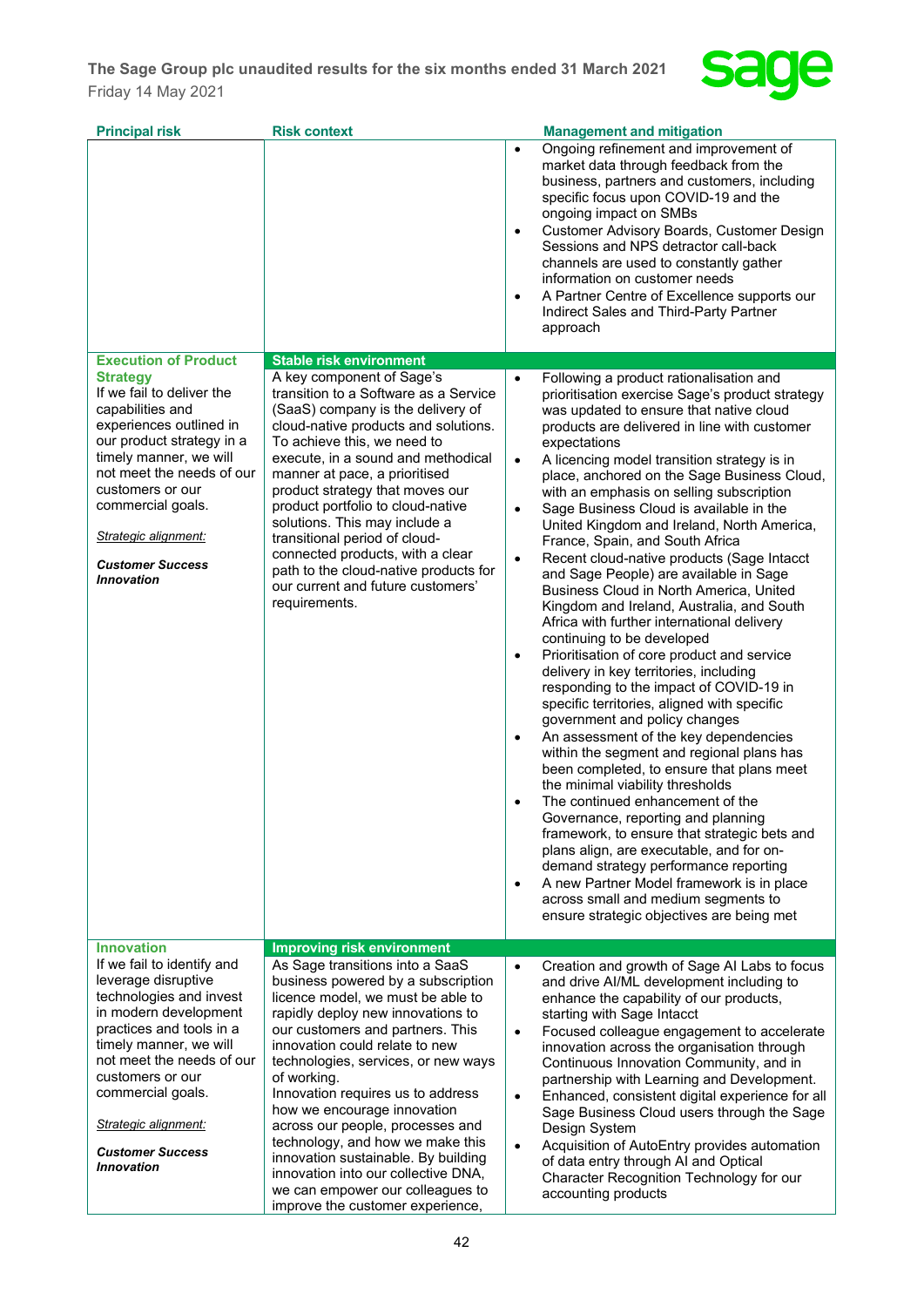

| <b>Principal risk</b>                                                                                                                                                                                                                                                                                                    | <b>Risk context</b>                                                                                                                                                                                                                                                                                                                                                                                                                                                                                                    | <b>Management and mitigation</b>                                                                                                                                                                                                                                                                                                                                                                                                                                                                                                                                                                                                                                                                                                                                                                                                                                                                                                                                                                                                                                                                                                                                                                                                                                                                                                    |
|--------------------------------------------------------------------------------------------------------------------------------------------------------------------------------------------------------------------------------------------------------------------------------------------------------------------------|------------------------------------------------------------------------------------------------------------------------------------------------------------------------------------------------------------------------------------------------------------------------------------------------------------------------------------------------------------------------------------------------------------------------------------------------------------------------------------------------------------------------|-------------------------------------------------------------------------------------------------------------------------------------------------------------------------------------------------------------------------------------------------------------------------------------------------------------------------------------------------------------------------------------------------------------------------------------------------------------------------------------------------------------------------------------------------------------------------------------------------------------------------------------------------------------------------------------------------------------------------------------------------------------------------------------------------------------------------------------------------------------------------------------------------------------------------------------------------------------------------------------------------------------------------------------------------------------------------------------------------------------------------------------------------------------------------------------------------------------------------------------------------------------------------------------------------------------------------------------|
|                                                                                                                                                                                                                                                                                                                          | and drive efficiencies in how we<br>deliver our products and services.<br>By strategically investing in<br>platforms and relationships, we can<br>also harness the innovation of our<br>partners. By providing opportunities<br>for our partners to interact with our<br>products we can drive scalable<br>growth and improve the customer<br>experience.                                                                                                                                                              | Objectives integrated into the planning of<br>$\bullet$<br>each segment and region to drive AI<br>Transformation, Sage Business Cloud<br>adoption and innovation of product features<br>based on identified needs of customers<br>Integration of the Pegg chat-bot with Sage<br>$\bullet$<br>Accounting, to enhance the product<br>experience using artificial intelligence<br>In progress:<br>Simple, smart and open technology strategy<br>to provide API and microservices through a<br>Sage Developer Platform<br>Strategic acquisition and collaboration with<br>$\bullet$<br>partners to complement and enable<br>accelerated innovation<br>Platform Services delivered to Sage Business<br>$\bullet$<br>Cloud to enhance value proposition for cloud<br>adoption<br>Leveraging Sage ID and the Sage Business<br>Cloud network to deliver a unified and highly<br>personalised experience for each customer<br>across the entirety of Sage Business Cloud<br>Development of an incubation framework to<br>guide how Sage interacts with its innovation<br>partners<br>Enhancement of the Pegg AI capability, and<br>$\bullet$<br>increased use of machine learning to support<br>new areas and operations<br>Continuing development of Sage's service<br>$\bullet$<br>fabric to support the development of cloud<br>solutions |
| <b>Route to Market</b>                                                                                                                                                                                                                                                                                                   |                                                                                                                                                                                                                                                                                                                                                                                                                                                                                                                        |                                                                                                                                                                                                                                                                                                                                                                                                                                                                                                                                                                                                                                                                                                                                                                                                                                                                                                                                                                                                                                                                                                                                                                                                                                                                                                                                     |
|                                                                                                                                                                                                                                                                                                                          |                                                                                                                                                                                                                                                                                                                                                                                                                                                                                                                        |                                                                                                                                                                                                                                                                                                                                                                                                                                                                                                                                                                                                                                                                                                                                                                                                                                                                                                                                                                                                                                                                                                                                                                                                                                                                                                                                     |
| If we fail to deliver a<br>bespoke blend of route to<br>market channels in each<br>country, based upon<br>common components, we<br>will not be able to<br>efficiently deliver the right<br>capabilities and<br>experiences to our<br>current and future<br>customers.<br>Strategic alignment:<br><b>Customer Success</b> | <b>Stable risk environment</b><br>By offering our current and potential<br>customers the right information on<br>the right products and services at<br>the right time, we can maximise the<br>value we can obtain from our<br>marketing and customer<br>engagement activities.<br>This can shorten our sales cycle<br>and ensure that customer retention<br>is improved. It can also use new<br>products and services, such as<br>payments and banking<br>technologies, to draw new<br>customers into the Sage family. | Market data and intelligence is disseminated<br>$\bullet$<br>internally to support decision makers in the<br>best routes to market<br>Dedicated colleagues are in place to support<br>$\bullet$<br>partners, and to help manage the growth of<br>targeted channels<br>The Sage Partner Programme has been<br>$\bullet$<br>moved into the marketing organisation to<br>drive increased alignment of the indirect<br>channel to market<br>New routes to market are being opened<br>$\bullet$<br>through our partnerships with payment and<br>banking technology providers<br>A Partner Centre of Excellence supports our<br>$\bullet$<br>Indirect Sales and Third-Party Partner<br>approach<br>A new framework to support indirect channel<br>$\bullet$<br>partners for cloud delivery has been<br>implemented in North America and the United<br>Kingdom and Ireland as part of our drive to<br>cloud                                                                                                                                                                                                                                                                                                                                                                                                                                |
| <b>Customer Success</b><br>If we fail to effectively                                                                                                                                                                                                                                                                     | <b>Stable risk environment</b><br>In becoming a true SaaS business,                                                                                                                                                                                                                                                                                                                                                                                                                                                    |                                                                                                                                                                                                                                                                                                                                                                                                                                                                                                                                                                                                                                                                                                                                                                                                                                                                                                                                                                                                                                                                                                                                                                                                                                                                                                                                     |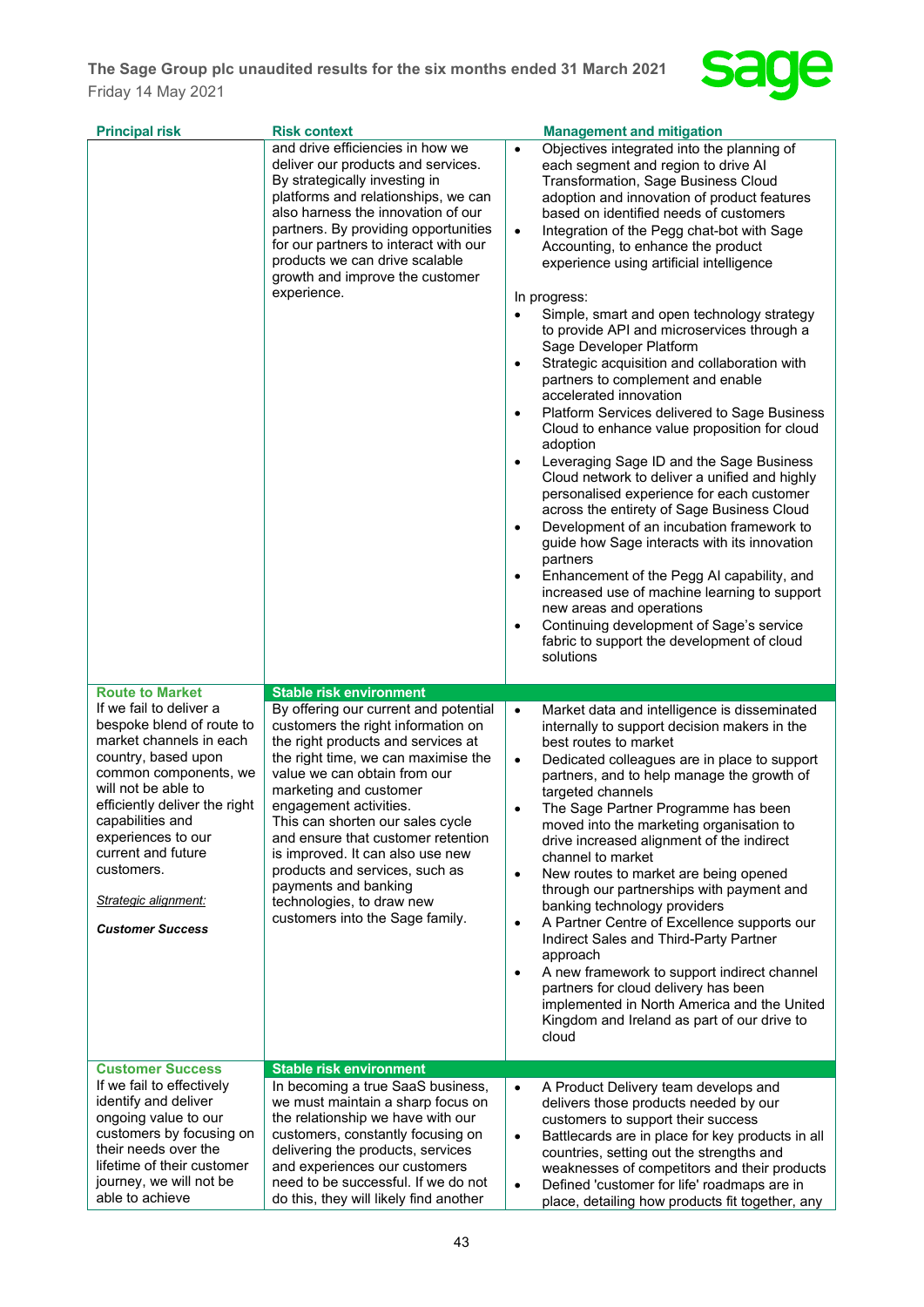

| provider who does give them these<br>things. Conversely, if we do these                                                                                                                                                                                                                                                                                                                                                                                                                                                                                                                                                                                                                                                            | <b>Management and mitigation</b><br>interdependencies, and migration pathways<br>for current and potential customers                                                                                                                                                                                                                                                                                                                                                                                                                                                                                                                                                                                                                                                                                                                                                                                                                     |
|------------------------------------------------------------------------------------------------------------------------------------------------------------------------------------------------------------------------------------------------------------------------------------------------------------------------------------------------------------------------------------------------------------------------------------------------------------------------------------------------------------------------------------------------------------------------------------------------------------------------------------------------------------------------------------------------------------------------------------|------------------------------------------------------------------------------------------------------------------------------------------------------------------------------------------------------------------------------------------------------------------------------------------------------------------------------------------------------------------------------------------------------------------------------------------------------------------------------------------------------------------------------------------------------------------------------------------------------------------------------------------------------------------------------------------------------------------------------------------------------------------------------------------------------------------------------------------------------------------------------------------------------------------------------------------|
| things well these customers will stay<br>with Sage, increasing their lifetime<br>value, becoming our greatest<br>marketing advocates.<br>While Sage is renowned for its<br>quality customer support, a focus on<br>customer success requires more<br>proactive engagement as well. By<br>proactively helping customers to<br>recognise and fully realise the value<br>of Sage's products we can help<br>increase the value of these<br>relationships over time and reduce<br>the likelihood of customer loss. By<br>aligning our people, processes and<br>technology with this focus in mind,<br>all Sage colleagues can help<br>support our customers to be<br>successful and in turn drive<br>increased financial performance.   | A data-driven Customer Success Framework<br>$\bullet$<br>was designed and piloted in UKI and is being<br>rolled out in phases to other major markets to<br>enhance the customer experience and ensure<br>that Sage is better positioned to meet the<br>current and future needs of the customer<br>Continuous Net Promoter Score (NPS)<br>$\bullet$<br>surveying allows Sage to identify customer<br>challenges rapidly, and respond in a timely<br>manner to emerging trends<br>Customer Journey mapping and mapping of<br>$\bullet$<br>the core customer processes to ensure<br>appropriate strategy alignment and alignment<br>to Target Operating Model<br>The new Customer Connect programme gives<br>$\bullet$<br>all Sage colleagues the opportunity to better<br>understand our customers<br>In progress:<br>Consolidation of CRM systems continues to<br>provide an efficient single view of the customer<br>across all markets |
|                                                                                                                                                                                                                                                                                                                                                                                                                                                                                                                                                                                                                                                                                                                                    |                                                                                                                                                                                                                                                                                                                                                                                                                                                                                                                                                                                                                                                                                                                                                                                                                                                                                                                                          |
| Sage places reliance on third-party<br>providers to support the delivery of<br>our products to our customers. Any<br>interruption in these services or<br>relationships could have a profound<br>impact on Sage's reputation in the<br>market and could result in<br>significant financial liabilities and<br>losses.<br>Sage has an extensive network of<br>sales partners critical to our success<br>in the market, and suppliers upon<br>whom it places reliance. Carefully<br>selecting, managing and supporting<br>these partners and suppliers is<br>critical to how we grow our<br>business, as well as ensuring that<br>we only engage with those people<br>and organisations that share Sage's<br>values and aspirations. | Dedicated colleagues are in place to support<br>$\bullet$<br>partners, and to help manage the growth of<br>targeted channels<br>Standardised implementation plans for Sage<br>$\bullet$<br>products that facilitate efficient partner<br>implementation<br>A specialised Procurement function supports<br>$\bullet$<br>the business with the selection of strategic<br>third-party suppliers and negotiation of<br>contracts<br>Clear roles and responsibilities for colleagues<br>$\bullet$<br>are outlined in the Procurement Lifecycle<br>Policy and Procedures, which includes<br>delegated levels of authority for investment<br>approval<br>A Partner Centre of Excellence supports our<br>Indirect Sales and Third-Party Partner<br>approach<br>In progress:<br>Managed growth of the API estate, including<br>$\bullet$<br>enhanced product development that enables<br>access by third-party API developers                     |
| <b>Stable risk environment</b>                                                                                                                                                                                                                                                                                                                                                                                                                                                                                                                                                                                                                                                                                                     |                                                                                                                                                                                                                                                                                                                                                                                                                                                                                                                                                                                                                                                                                                                                                                                                                                                                                                                                          |
| As Sage transitions into a SaaS<br>business, the capacity, knowledge<br>and leadership skills we need will<br>change. Sage will not only need to<br>attract the talent and experience we<br>will need to help navigate this<br>change, we will also need to provide<br>an environment where colleagues<br>can develop to meet these new<br>expectations, an environment where<br>everyone can perform at their very<br>best.<br>By empowering colleagues and                                                                                                                                                                                                                                                                       | Extensive focus on our hiring channels<br>$\bullet$<br>ensuring we are attractive in the market<br>through our enhanced employee value<br>proposition, enhanced presence through<br>social media such as Glassdoor, Comparably,<br>Twitter, LinkedIn, and Facebook<br>Identifying new hiring channels, for example<br>$\bullet$<br>our pathways programme which enables<br>talented returners who are struggling to find a<br>route back into work<br>Focusing on entry level hiring through<br>$\bullet$<br>apprentice and graduate programmes                                                                                                                                                                                                                                                                                                                                                                                          |
|                                                                                                                                                                                                                                                                                                                                                                                                                                                                                                                                                                                                                                                                                                                                    | <b>Stable risk environment</b><br>leaders to make decisions, be                                                                                                                                                                                                                                                                                                                                                                                                                                                                                                                                                                                                                                                                                                                                                                                                                                                                          |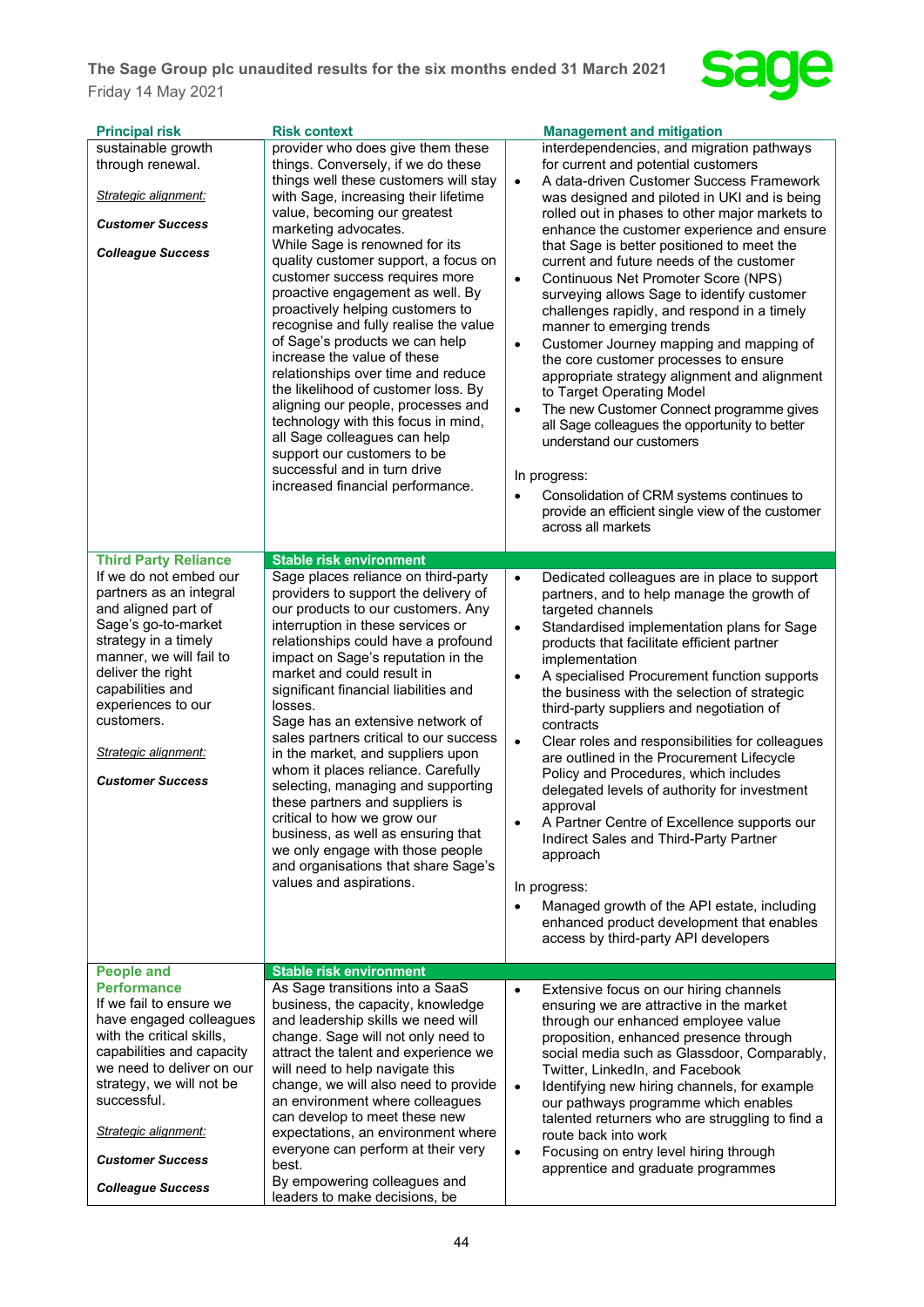

| <b>Principal risk</b>                                                                                                                                                                                                                                                                                                                                    | <b>Risk context</b>                                                                                                                                                                                                                                                                                                                                                                                                                                                                                                                                                                                                                                                                                                                                                                                                                                                                                                                                                          | <b>Management and mitigation</b>                                                                                                                                                                                                                                                                                                                                                                                                                                                                                                                                                                                                                                                                                                                                                                                                                                                                                                                                                                                                                                                                                                                                                                                                                                                                                                                                                                                                                                                                                                                                                                   |
|----------------------------------------------------------------------------------------------------------------------------------------------------------------------------------------------------------------------------------------------------------------------------------------------------------------------------------------------------------|------------------------------------------------------------------------------------------------------------------------------------------------------------------------------------------------------------------------------------------------------------------------------------------------------------------------------------------------------------------------------------------------------------------------------------------------------------------------------------------------------------------------------------------------------------------------------------------------------------------------------------------------------------------------------------------------------------------------------------------------------------------------------------------------------------------------------------------------------------------------------------------------------------------------------------------------------------------------------|----------------------------------------------------------------------------------------------------------------------------------------------------------------------------------------------------------------------------------------------------------------------------------------------------------------------------------------------------------------------------------------------------------------------------------------------------------------------------------------------------------------------------------------------------------------------------------------------------------------------------------------------------------------------------------------------------------------------------------------------------------------------------------------------------------------------------------------------------------------------------------------------------------------------------------------------------------------------------------------------------------------------------------------------------------------------------------------------------------------------------------------------------------------------------------------------------------------------------------------------------------------------------------------------------------------------------------------------------------------------------------------------------------------------------------------------------------------------------------------------------------------------------------------------------------------------------------------------------|
|                                                                                                                                                                                                                                                                                                                                                          | innovative, and be bold in delivering<br>on our commitments, Sage will be<br>able to create an attractive working<br>environment. By addressing drivers<br>of colleague voluntary attrition, and<br>embracing the values of successful<br>SaaS businesses, Sage can<br>increase colleague engagement and<br>create an aligned high performing<br>team.                                                                                                                                                                                                                                                                                                                                                                                                                                                                                                                                                                                                                       | Ensuring our reward mechanisms incentivise<br>$\bullet$<br>and drive the right behaviour with a focus on<br>ensuring fair and equitable pay in all markets<br>Using a range of mechanisms - including<br>$\bullet$<br>digital platforms to recognise great<br>performance and outstanding achievements<br>Focusing on the development of our leaders<br>$\bullet$<br>to ensure they create the environment which<br>enables colleagues to thrive and perform at<br>their very best<br>Through our Sage Belong programme<br>$\bullet$<br>ensuring we are supporting all colleagues to<br>be successful at Sage regardless of age,<br>gender, sexual orientation, ethnic origin or<br>social background<br>Encouraging collaboration across the<br>$\bullet$<br>organisation through internal media channels,<br>hackathon, collaboration jams and Sage<br>Foundation<br>Placing colleagues (and customers) at the<br>$\bullet$<br>heart of our response to the COVID-19<br>pandemic, including the availability of<br>'Headspace', our 'Always Listening' portal and<br>'Your Voice' Hub<br>In progress:<br>Sage-wide reward and capability review<br>$\bullet$<br>ensuring we have in place the SaaS skills and<br>reward mechanisms we need<br>Design for emerging talent programme<br>$\bullet$<br>(including VP development programmes)<br>We are developing a principles-based<br>$\bullet$<br>framework that drives a consistent approach<br>and experience for Sage colleagues, enabling<br>flexibility of place and time, as they navigate a<br>return to the office and the future of work |
|                                                                                                                                                                                                                                                                                                                                                          |                                                                                                                                                                                                                                                                                                                                                                                                                                                                                                                                                                                                                                                                                                                                                                                                                                                                                                                                                                              |                                                                                                                                                                                                                                                                                                                                                                                                                                                                                                                                                                                                                                                                                                                                                                                                                                                                                                                                                                                                                                                                                                                                                                                                                                                                                                                                                                                                                                                                                                                                                                                                    |
| <b>Culture</b><br>If we do not fully<br>empower our colleagues<br>and enable them to take<br>accountability in line with<br>our shared Values and<br>Behaviours, we will be<br>challenged to create a<br>SaaS culture, that meets<br>Sage's business<br>ambitions.<br><b>Strategic alignment:</b><br><b>Customer Success</b><br><b>Colleague Success</b> | <b>Stable risk environment</b><br>The development of a shared<br>behavioural competency that<br>encourages colleagues to always do<br>the right thing, put customers at the<br>heart of business, and drive<br>innovation will be critical in Sage's<br>successful transition to a SaaS<br>business. Devolution of decision<br>making, and the acceptance of<br>accountability for these decisions,<br>will need to go hand in hand as the<br>organisation develops and sustains<br>its shared Values and Behaviours,<br>and develops a true SaaS culture.<br>Sage will also need to create a<br>culture of empowered leaders that<br>support the development of ideas,<br>and that provides colleagues with a<br>safe environment that allows for<br>honest disclosures and discussions.<br>Such a trusting and empowered<br>environment can help sustain<br>innovation, enhance customer<br>success and drive the engagement<br>that results in increased market<br>share. | A culture framework and specific metrics to<br>drive Sage's Values and Behaviours into the<br>core of the business including, performance<br>management, talent attraction, selection and<br>development, leadership development and<br>onboarding<br>Code of Conduct communicated to all<br>$\bullet$<br>colleagues, and subject to annual certification<br>Alignment of personal objectives across<br>$\bullet$<br>Sage, with direct cascade from the CEO<br>Formal assessment against personal<br>$\bullet$<br>objectives for each colleague as part of<br>established performance management<br>process, which also considers personal<br>application of Sage's Values and Behaviours<br>Core eLearning modules rolled out across<br>$\bullet$<br>Sage, with annual refresher training<br>Whistleblowing and Incident Reporting<br>$\bullet$<br>mechanisms in place to allow issues to be<br>formally reported and investigated<br>All colleagues are actively encouraged to take<br>$\bullet$<br>up to five paid Sage Foundation days each<br>year, to support charities and provide<br>philanthropic support to the community.<br>Support for Sage Foundation included in<br>bonus goals for our most senior leaders                                                                                                                                                                                                                                                                                                                                                                         |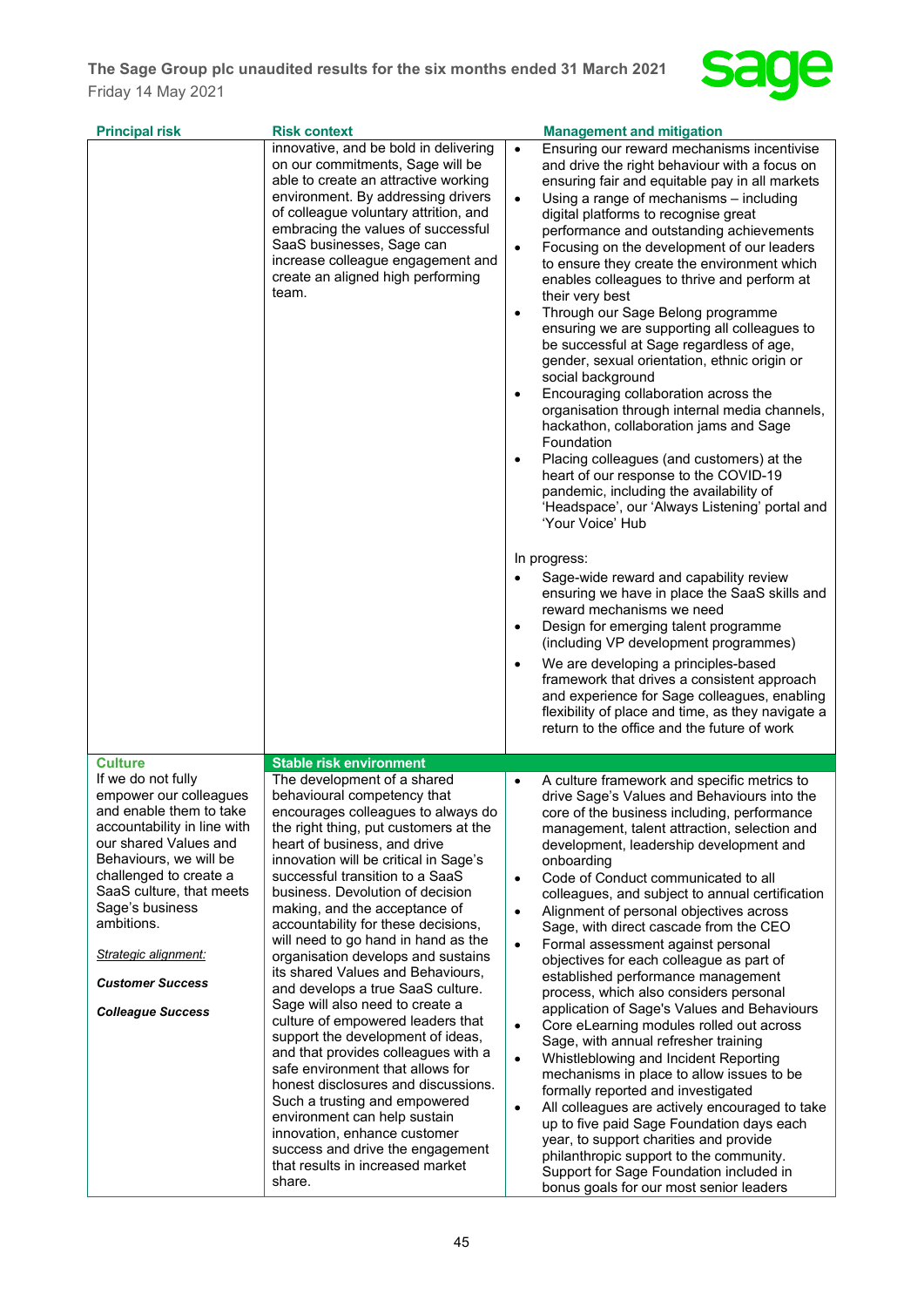

| <b>Principal risk</b>                                                                                                                                                                                                                                                                                                                                                   | <b>Risk context</b>                                                                                                                                                                                                                                                                                                                                                                                                                                             | <b>Management and mitigation</b>                                                                                                                                                                                                                                                                                                                                                                                                                                                                                                                                                                                                                                                                                                                                                                                                                                                                                                                                                                                                                                                                                                                                                                                                                                                                                                                                                                                                                                                                                                                                                                                                                                                                                                                                                                                                                                                                                                                                                                                                                                                                                       |
|-------------------------------------------------------------------------------------------------------------------------------------------------------------------------------------------------------------------------------------------------------------------------------------------------------------------------------------------------------------------------|-----------------------------------------------------------------------------------------------------------------------------------------------------------------------------------------------------------------------------------------------------------------------------------------------------------------------------------------------------------------------------------------------------------------------------------------------------------------|------------------------------------------------------------------------------------------------------------------------------------------------------------------------------------------------------------------------------------------------------------------------------------------------------------------------------------------------------------------------------------------------------------------------------------------------------------------------------------------------------------------------------------------------------------------------------------------------------------------------------------------------------------------------------------------------------------------------------------------------------------------------------------------------------------------------------------------------------------------------------------------------------------------------------------------------------------------------------------------------------------------------------------------------------------------------------------------------------------------------------------------------------------------------------------------------------------------------------------------------------------------------------------------------------------------------------------------------------------------------------------------------------------------------------------------------------------------------------------------------------------------------------------------------------------------------------------------------------------------------------------------------------------------------------------------------------------------------------------------------------------------------------------------------------------------------------------------------------------------------------------------------------------------------------------------------------------------------------------------------------------------------------------------------------------------------------------------------------------------------|
|                                                                                                                                                                                                                                                                                                                                                                         |                                                                                                                                                                                                                                                                                                                                                                                                                                                                 | Placing colleagues (and customers) at the<br>$\bullet$<br>heart of our response to the COVID-19<br>pandemic, including the availability of<br>'Headspace', our 'Always Listening' portal and<br>'Your Voice' Hub<br>All colleagues provided three Wellbeing Days<br>$\bullet$<br>in addition to annual leave<br>Sage Business Integrity team has the<br>$\bullet$<br>mandate to guide, support and challenge the<br>business to own and enhance its Values and<br><b>Behaviours</b>                                                                                                                                                                                                                                                                                                                                                                                                                                                                                                                                                                                                                                                                                                                                                                                                                                                                                                                                                                                                                                                                                                                                                                                                                                                                                                                                                                                                                                                                                                                                                                                                                                    |
| <b>Cyber Security and</b>                                                                                                                                                                                                                                                                                                                                               | <b>Improving risk environment</b>                                                                                                                                                                                                                                                                                                                                                                                                                               |                                                                                                                                                                                                                                                                                                                                                                                                                                                                                                                                                                                                                                                                                                                                                                                                                                                                                                                                                                                                                                                                                                                                                                                                                                                                                                                                                                                                                                                                                                                                                                                                                                                                                                                                                                                                                                                                                                                                                                                                                                                                                                                        |
| <b>Data Privacy</b><br>If we fail to responsibly<br>collect, process and store<br>data, together with<br>ensuring an appropriate<br>standard of cyber<br>security across the<br>business, we will not<br>meet our regulatory<br>obligations, and will lose<br>the trust of our<br>stakeholders.<br>Strategic alignment:<br><b>Customer Success</b><br><b>Innovation</b> | Information is the life blood of a<br>SaaS business - protecting the<br>confidentiality, integrity and<br>accessibility of this data is table<br>stakes for a data-driven business,<br>and failure to do so can have<br>significant financial and regulatory<br>consequences in the General Data<br>Protection Regulation (GDPR) era.<br>In addition, we also need to use our<br>data efficiently and effectively to<br>drive improved business<br>performance. | Accountability is established within both IT<br>$\bullet$<br>and Product for all internal and external data<br>being processed by Sage. The Chief<br>Information Security Officer oversees<br>information security, with a network of<br>Information Security Officers that directly<br>support the business<br>The Chief Data Protection Officer supported<br>$\bullet$<br>by a Global Data Privacy and Governance<br>Forum oversees information protection and<br>development for Sage<br>A network of country-level data champions<br>$\bullet$<br>and product security champions support the<br>business in embedding Sage practices across<br>the organisation, with a particular focus on the<br>requirements of the GDPR and Sage's<br>Secure Software Development Lifecycle<br>Formal certification schemes are maintained,<br>$\bullet$<br>across appropriate parts of the business, and<br>include internal and external validation of<br>compliance<br>An incident management framework is in<br>$\bullet$<br>place, which includes rating of incidents and<br>requirements for notification and escalation,<br>and online incident reporting to Sage Risk<br>All colleagues are required to undertake<br>$\bullet$<br>awareness training for information<br>management and data protection, with a<br>focus on the GDPR requirements. Colleagues<br>who frequently handle personal data also<br>undertake role-based training<br>The Information Security Risk Management<br>$\bullet$<br>Methodology continues to be deployed to<br>provide objective risk information on our<br>assets and systems<br>Ongoing assessment of the impact of working<br>$\bullet$<br>from home, and any potential additional risks<br>and required enhancement in controls.<br>In progress:<br>Group-wide cyber security programmes to<br>$\bullet$<br>make corporate IT systems more cyber<br>resilient and introduce enhanced security<br>standards for critical products<br>A comprehensive security culture programme<br>$\bullet$<br>to improve awareness of cyber security risks<br>at all levels of the organisation |
| <b>Data Strategy</b>                                                                                                                                                                                                                                                                                                                                                    | <b>Stable risk environment</b>                                                                                                                                                                                                                                                                                                                                                                                                                                  |                                                                                                                                                                                                                                                                                                                                                                                                                                                                                                                                                                                                                                                                                                                                                                                                                                                                                                                                                                                                                                                                                                                                                                                                                                                                                                                                                                                                                                                                                                                                                                                                                                                                                                                                                                                                                                                                                                                                                                                                                                                                                                                        |
| If we fail to identify,<br>maximise and utilise the<br>value of our data and<br>customer data in a timely<br>manner in accordance                                                                                                                                                                                                                                       | Information is the life blood of a<br>SaaS business - it tells us how we<br>create revenue, how we can<br>improve the customer experience,                                                                                                                                                                                                                                                                                                                      | IT and Product have been consolidated under<br>$\bullet$<br>a single leader to drive alignment of data<br>management practice across the business                                                                                                                                                                                                                                                                                                                                                                                                                                                                                                                                                                                                                                                                                                                                                                                                                                                                                                                                                                                                                                                                                                                                                                                                                                                                                                                                                                                                                                                                                                                                                                                                                                                                                                                                                                                                                                                                                                                                                                      |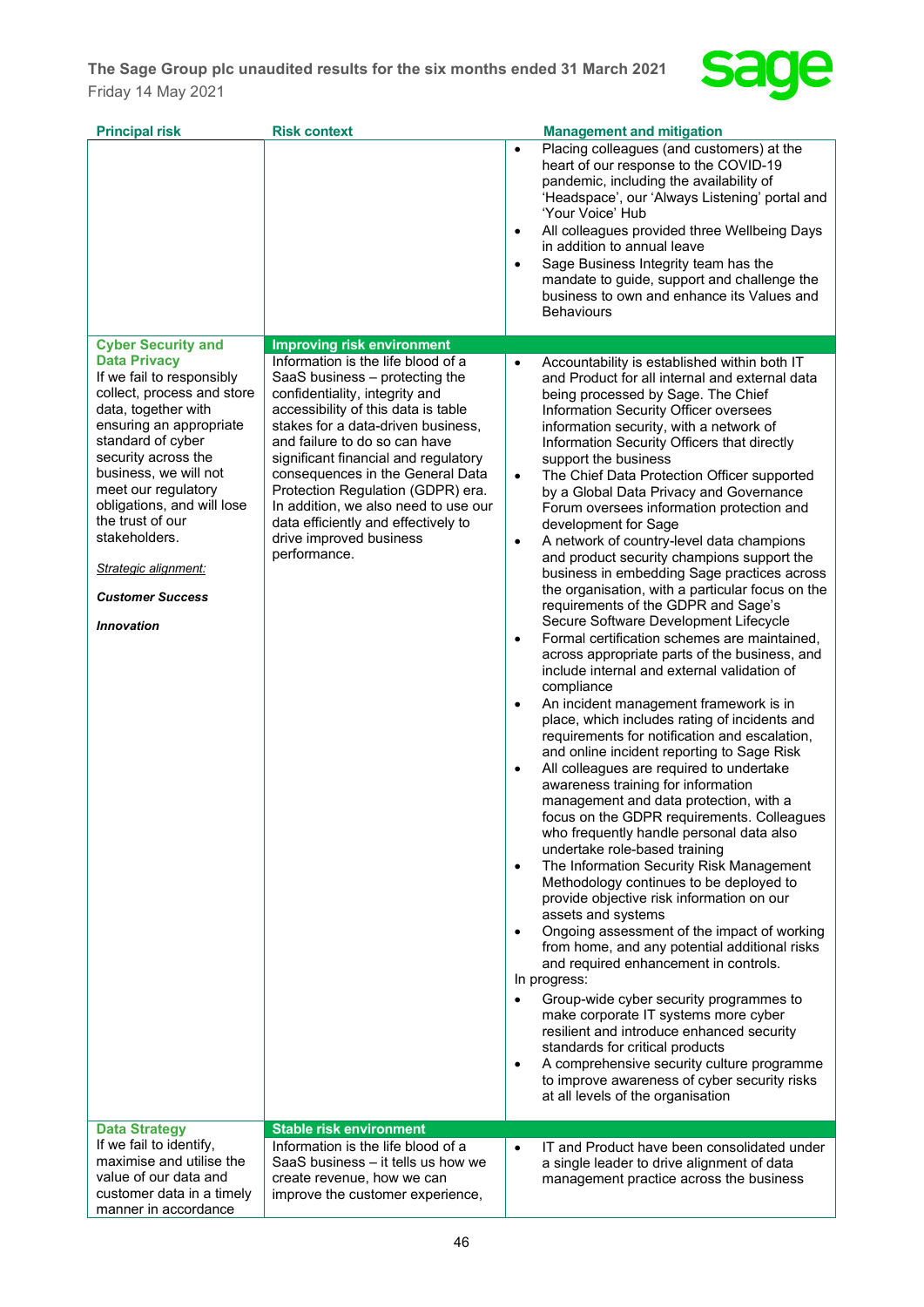

| <b>Principal risk</b>                                                                                                                                                                                                                                                                        | <b>Risk context</b>                                                                                                                                                                                                                                                                                                                                                                                                                                                                                                                                                                                                                                                                                                                                                       | <b>Management and mitigation</b>                                                                                                                                                                                                                                                                                                                                                                                                                                                                                                                                                                                                                                                                                                                                                                                                                                                                                                                                                |
|----------------------------------------------------------------------------------------------------------------------------------------------------------------------------------------------------------------------------------------------------------------------------------------------|---------------------------------------------------------------------------------------------------------------------------------------------------------------------------------------------------------------------------------------------------------------------------------------------------------------------------------------------------------------------------------------------------------------------------------------------------------------------------------------------------------------------------------------------------------------------------------------------------------------------------------------------------------------------------------------------------------------------------------------------------------------------------|---------------------------------------------------------------------------------------------------------------------------------------------------------------------------------------------------------------------------------------------------------------------------------------------------------------------------------------------------------------------------------------------------------------------------------------------------------------------------------------------------------------------------------------------------------------------------------------------------------------------------------------------------------------------------------------------------------------------------------------------------------------------------------------------------------------------------------------------------------------------------------------------------------------------------------------------------------------------------------|
| with our data principles,<br>we will not be able to<br>realise the full potential of<br>our assets.<br>Strategic alignment:<br><b>Customer Success</b><br>Innovation                                                                                                                         | and how we can meet our<br>obligations and commitments.<br>Analysed using manual and<br>machine learning, it provides us with<br>the intelligence we need to run and<br>build our business.                                                                                                                                                                                                                                                                                                                                                                                                                                                                                                                                                                               | Formation of a data strategy across customer,<br>$\bullet$<br>product, and enterprise data to support the<br>delivery of customer value and solve<br>customer problems, including the use of<br>enhanced Artificial Intelligence /Machine<br>Learning capabilities<br>Data principles have been created<br>$\bullet$<br>In progress:<br>Customer consent service is being initiated to<br>support product telemetry<br>Establishment of a common data platform.<br>$\bullet$                                                                                                                                                                                                                                                                                                                                                                                                                                                                                                    |
| <b>Live Services</b>                                                                                                                                                                                                                                                                         | <b>Stable risk environment</b>                                                                                                                                                                                                                                                                                                                                                                                                                                                                                                                                                                                                                                                                                                                                            |                                                                                                                                                                                                                                                                                                                                                                                                                                                                                                                                                                                                                                                                                                                                                                                                                                                                                                                                                                                 |
| <b>Management</b><br>If we fail to maintain a<br>reliable, scalable and<br>secure live services<br>environments, we will be<br>unable to deliver the<br>consistent cloud<br>experience expected by<br>our customers.<br>Strategic alignment:<br><b>Customer Success</b><br><b>Innovation</b> | As Sage continues to transition into<br>a great SaaS business, there is a<br>greater focus on ensuring that we<br>are able to continue to scale our<br>services environment in a robust,<br>agile, and speedy manner to ensure<br>the delivery of a consistent and<br>robust cloud experience. This<br>delivery could relate to new<br>technologies, operating practices,<br>and services.<br>Live Services Management must<br>provide the right Infrastructure and<br>Operations for all of our customer<br>products, a platform to host<br>customer products, the governance<br>to insure they are adhering to best<br>practices, and the oversight that<br>ensures optimal service availability,<br>performance, security protection<br>and restoration (if required). | Formal onboarding process established and<br>$\bullet$<br>executed including ongoing management in<br>Portfolio Management processes<br>Incident and problem management supported<br>$\bullet$<br>by a change management process adhered to<br>for all products and services.<br>Report hosting and tool costs per product<br>$\bullet$<br>Published established tool standards<br>$\bullet$<br>Attained service level objectives including<br>$\bullet$<br>uptime, responsiveness, and mean time to<br>repair objectives<br>An established forum for continuous<br>$\bullet$<br>assessment and refinement<br>Real Time Demand Management processes<br>$\bullet$<br>and controls<br>Disaster Recovery Capability and operational<br>$\bullet$<br>resilience models<br>Continuous enhancement and delivery<br>framework for our robust security<br>programmes<br>Future state live services environment<br>$\bullet$<br>Transformation Plan has been implemented<br>In progress: |
|                                                                                                                                                                                                                                                                                              |                                                                                                                                                                                                                                                                                                                                                                                                                                                                                                                                                                                                                                                                                                                                                                           | Implementation of a Service Centre with<br>$\bullet$<br>dedicated expert incident and change<br>management capabilities                                                                                                                                                                                                                                                                                                                                                                                                                                                                                                                                                                                                                                                                                                                                                                                                                                                         |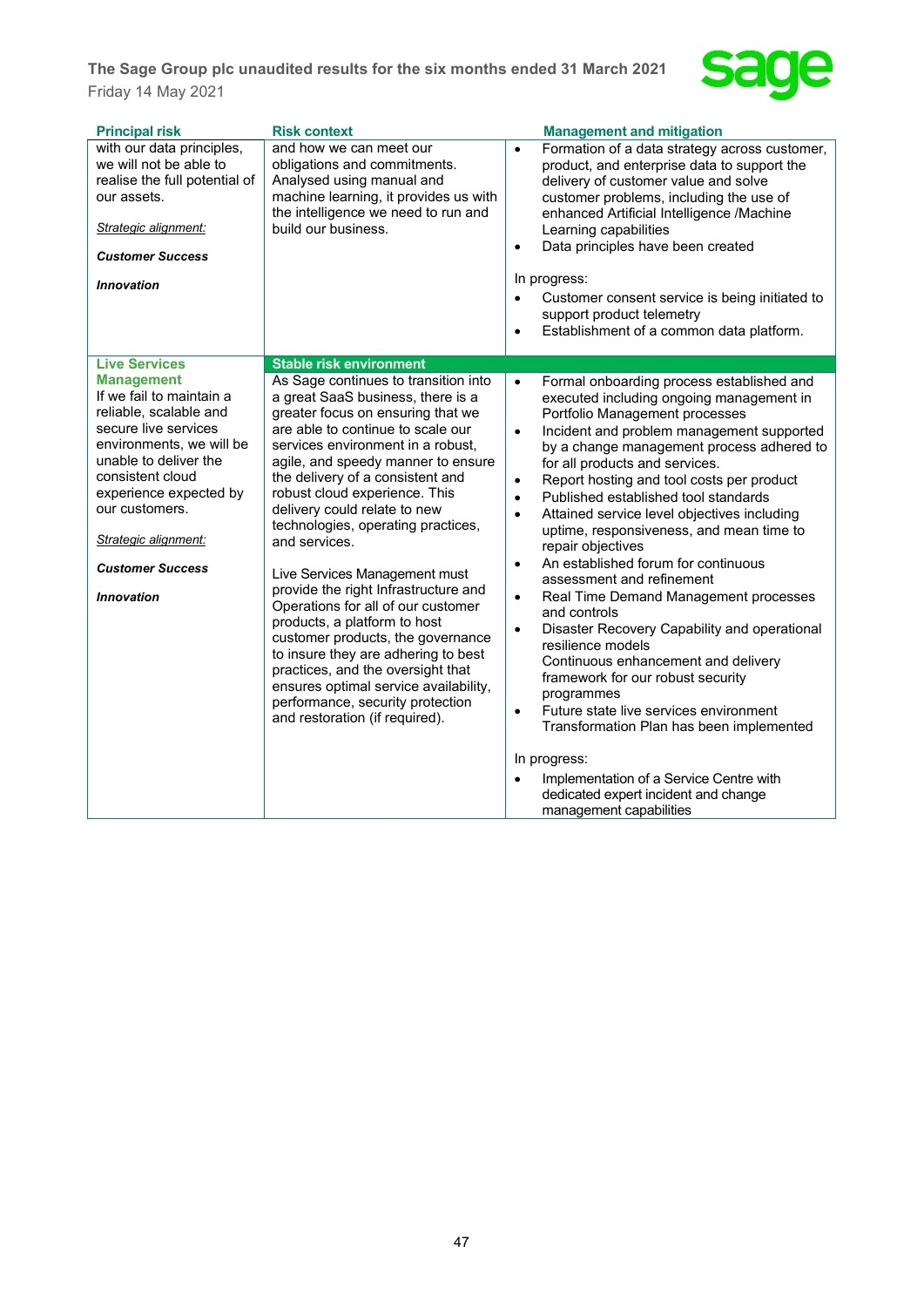

## **Statement of Directors' Responsibilities**

The condensed consolidated half-yearly financial report for the six months ended 31 March 2021 includes the following responsibility statement.

Each of the Directors confirms that, to the best of their knowledge:

- the Group consolidated condensed financial statements, which have been prepared in accordance with IAS34, "Interim Financial Reporting" as adopted by the EU and as issued by the IASB, give a true and fair view of the assets, liabilities, financial position and profit of the Group; and
- the Directors' report includes a fair review of the development and performance of the business and the position of the Group, together with a description of the principal risks and uncertainties that it faces.

The Directors also confirm that the Interim Management Report herein includes a fair review of information required by 4.2.8R of the DTR (Disclosure and Transparency Rules).

The Directors of The Sage Group plc are consistent with those listed in the Group's 2020 Annual Report and Accounts, except for the appointments of Derek Harding and Andy Duff to its Board as independent Nonexecutive Directors with effect from 2 March 2021 and 1 May 2021 respectively. A list of current directors is maintained on the Group's website: [www.sage.com.](http://www.sage.com/)

On behalf of the Board

**J Howell** Chief Financial Officer 14 May 2021